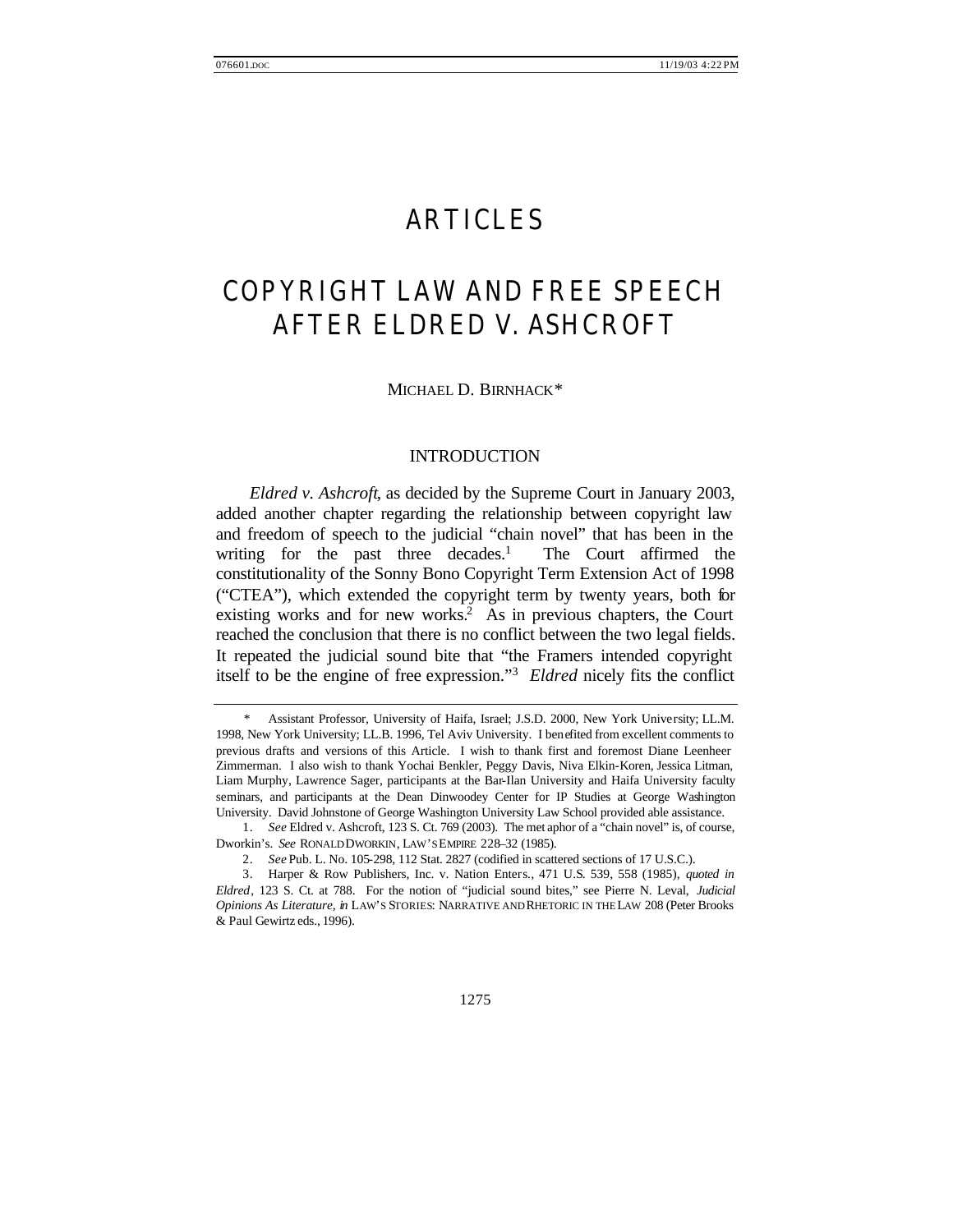discourse, which is mostly one of denial. <sup>4</sup> But *Eldred* also included novel and interesting elements that offer a new direction to the conflict discourse, or at least a potential for redirection.

*Eldred* raises many intriguing copyright law and constitutional law questions.<sup>5</sup> Here, however, I wish to focus on the possible ramifications the case might have on the conflict discourse with respect to its constitutional level. Surprisingly, *Eldred* is the first facial constitutional challenge to copyright law in 213 years.<sup>6</sup> As copyright law continues to expand into new territories and in unpredictable ways,<sup>7</sup> and as new bills are introduced at a staggering rate to further the scope of the rights of copyright owners,<sup>8</sup> it is crucial that we study the contours of copyright law. This need is especially acute in light of the Court's comment that "[w]hen, as in this case, Congress has not altered the *traditional contours* of copyright protection, further First Amendment scrutiny is unnecessary."<sup>9</sup>

In this Article, I wish to challenge the constitutional dimension of the judicial rejection of the conflict argument, which concerns the conflict between copyright law and the First Amendment. I will structure the

7. For a critical account of the expansion, see EXPANDING THE BOUNDARIES OF INTELLECTUAL PROPERTY : INNOVATION POLICY FOR THE KNOWLEDGE SOCIETY (Rochelle Cooper Dreyfuss et al. eds., 2001) (explaining the trend of private-domain expansion).

<sup>4.</sup> Elsewhere, I analyzed the development of the conflict discourse. *See generally* Michael D. Birnhack, *The Copyright Law and Free Speech Affair: Making-Up and Breaking-Up*, 43 IDEA 233 (2003) (arguing that courts developed a narrative that denies the conflict).

<sup>5.</sup> Some of these issues are discussed in articles published before the Supreme Court handed down its decision. *See generally* Symposium, Eldred v. Ashcroft*: Intellectual Property, Congressional Power, and the Constitution*, 36 LOY. L.A. L. REV. 1 (2002) (summarizing the issues in the case before it was decided). For post-*Eldred* literature, see Pamela Samuelson, *The Constitutional Law of Intellectual Property After* Eldred v. Ashcroft, 50 J. COPYRIGHT SOC'Y (forthcoming 2003) (discussing the constitutional implications of the case).

<sup>6.</sup> For a discussion on the recent history of copyright law, see Thomas B. Nachbar, *Constructing Copyright's Mythology*, 6 GREEN BAG 37 (2002); Tyler T. Ochoa, *Patent and Copyright Term Extension and the Constitution: A Historical Perspective*, 49 J. COPYRIGHT SOC'Y 19 (2001); Tyler T. Ochoa & Mark Rose, *The Anti-Monopoly Origins of the Patent and Copyright Clause*, 49 J. COPYRIGHT SOC'Y 675 (2002).

<sup>8.</sup> In the 107th Congress, for example, the following pieces of legislation were proposed: A bill to amend title 17, United States Code, to limit the liability of copyright owners for protecting their works on peer-to-peer networks, H.R. 5211 (2002); Anticounterfeiting Amendments of 2002, S. 2395 (2002); Consumer Broadband and Digital Television Promotion Act, S. 2048 (2002); Freelance Writers and Artists Protection Act of 2002, H.R. 4643 (2002); Intellectual Property Protection Restoration Act of 2002, S. 2031 (2002); Copyright Technical Corrections Act of 2001, H.R. 614 (2001) (suggesting various enhancements to the copyright code); Music Online Competition Act of 2001, H.R. 2724 (2001); Technology, Education, and Copyright Harmonization Act, S. 487 (2001); Twenty-First Century Distance Learning Enhancement Act, H.R. 2100 (2001) (creating stricter guidelines for educational use). For a discussion of Internet-related legislation in previous Congresses, see Yochai Benkler, *Net Regulation: Taking Stock and Looking Forward* , 71 U. COLO. L. REV. 1203 (2000).

<sup>9.</sup> Eldred v. Ashcroft, 123 S. Ct. 769, 790 (2003) (emphasis added).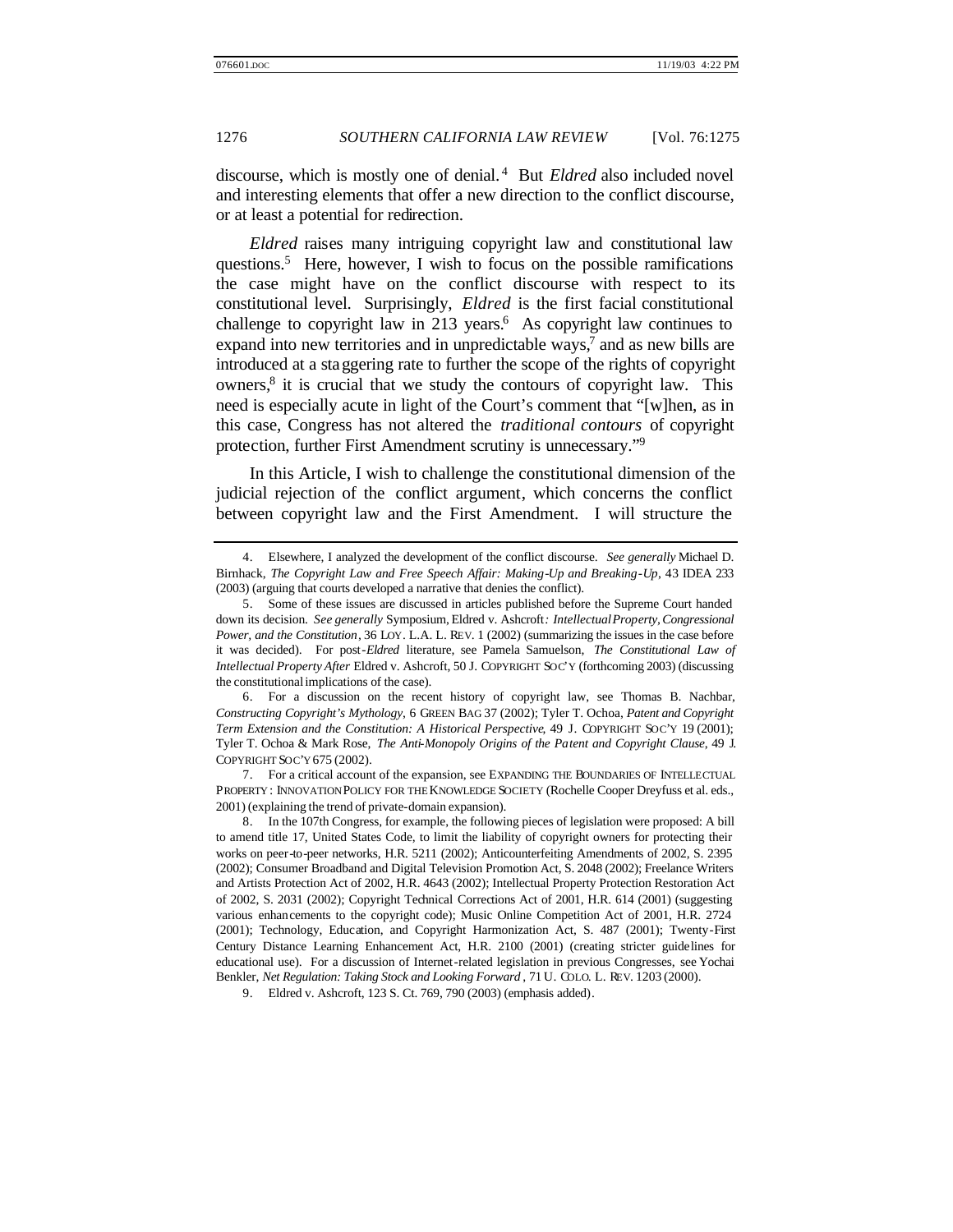critique along the lines of an important distinction. When we pause and ask what it is that the courts have been denying in rejecting the conflict argument, we see, after close study of over thirty cases that addressed the conflict argument, that, surprisingly, courts reject different things at different points. This leads us to identify two kinds of conflict: one is *internal* to copyright law, and the other is *external* to it. These two conflicts derive, respectively, from an *internal view* of the relationship of copyright law and free speech, and also from an *external view*.

The internal view confines itself to the borders of copyright law: the familiar tension between the public and the individual author, between copyright's lofty goal of promoting progress and the earthly means that it applies to achieve this goal. The external view conceives the conflict as a collision between two separate areas of law on the constitutional level: the grant of power to Congress to enact copyright legislation on the one hand, and the First Amendment on the other.

In most cases, courts fail to distinguish between the two kinds of conflict and address only one of them, or, in some cases, confuse them altogether. Once we observe that there are two kinds of conflict, and that they are often confused or not even recognized, we can rephrase the conflict argument and its denial. The conflict argument aims mainly at the external level. The typical judicial response refuses to acknowledge the external level and keeps drawing us back to the internal level. The rejection of the conflict argument thus internalizes the discussion of the conflict. *Eldred* is no exception.

Part I of this Article introduces *Eldred*, locates it within the judicial no-conflict narrative, and highlights the constitutional aspects thereof. I explain how the Supreme Court closed the door on the conventional conflict argument, but at the same time, opened new doors regarding the power of copyright mechanisms to "take care" of free speech concerns and new forms of copyright protection.

Part II introduces the internal and external conflicts, and rephrases the conflict argument and the official no-conflict narrative in these terms.<sup>10</sup> It points to two ways in which courts have internalized and absorbed the external conflict into the internal conflict, and it illustrates this in several cases, including *Eldred*. In a nutshell, in *Eldred*, the plaintiffs raised

<sup>10.</sup> One caveat before we delve into the details of the distinction: It is rather modest in its claim. Each kind of conflict is familiar, at least intuitively. The explicit distinction is new, however, and it is a powerful tool that will enable us to see more clearly the superficial analysis of (some of) the official narrators, and the normative and conceptual mistakes they commit.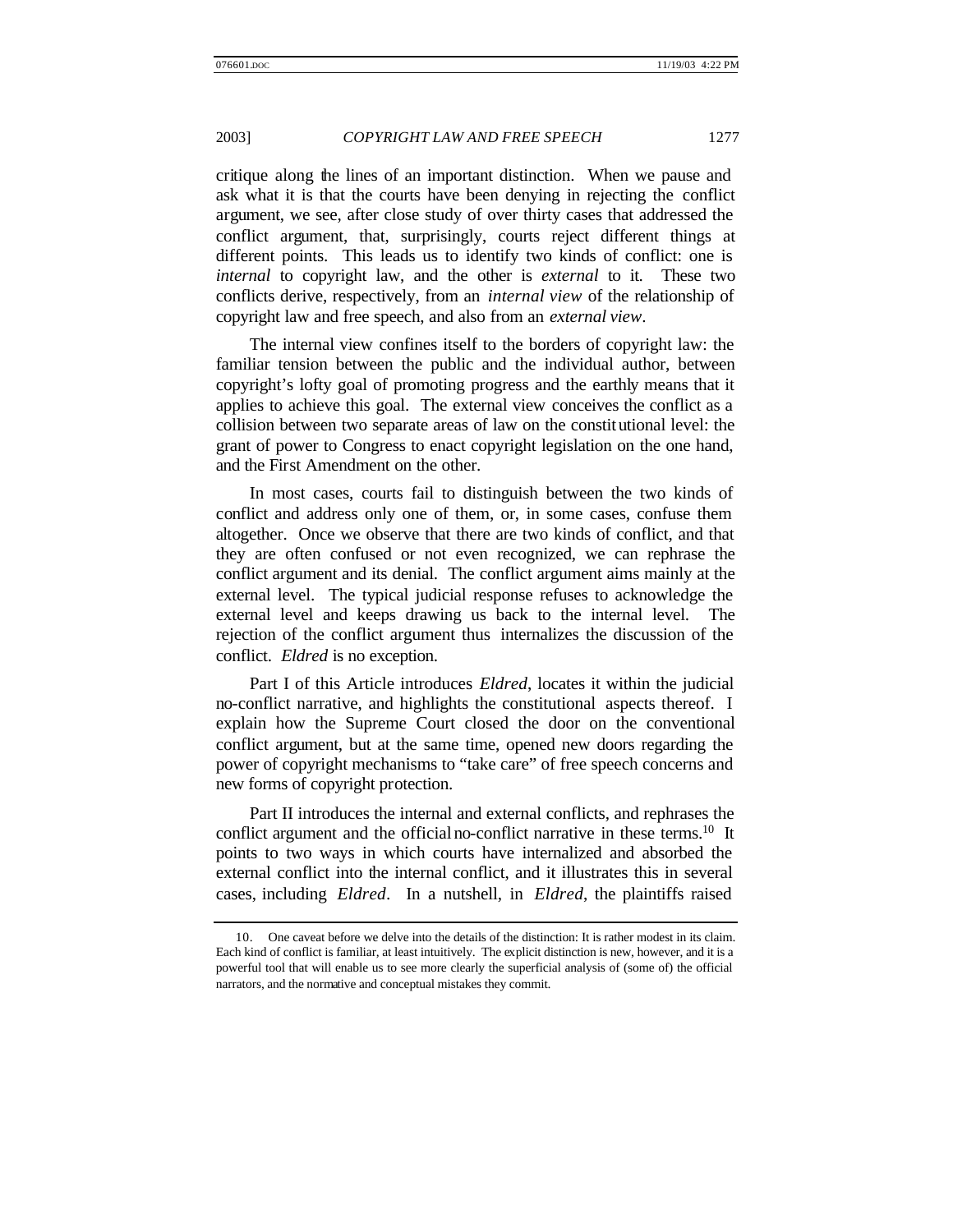arguments on both the internal and external levels. The internal copyright argument was rejected due to the Court's deference to Congress. The external free-speech argument was internalized, but only after certain crucial lines were drawn.

Part III discusses the constitutional implications of the no-conflict narrative, exposes the conceptual risk that is inherent in it, and explains why both the internal and the external points of view should be taken when addressing the conflict argument.

#### I. *ELDRED* AND THE DENIAL OF THE CONFLICT ARGUMENT

#### A. ELDRED IN COURT

Eric Eldred runs an online service that enables people to download, for free, books that he has digitized.  $11$  The books are no longer protected by copyright. No one doubts that this is an act covered by the First Amendment: Eldred disseminates speech and makes it more accessible to the public than when protected by copyright. The public domain is the oxygen of this activity.<sup>12</sup> It begins where copyright ends, and thus depends on the copyright term. CTEA extended the copyright term by twenty years.<sup>13</sup> When Congress extended the copyright term, it expanded the enclosed copyrighted domain at the expense of the public domain. Accordingly, Eldred argued, inter alia, that his free speech rights had been violated.

Eldred's constitutional challenge was based on several arguments. First, he argued that the CTEA violates the Copyright Clause of the Constitution, which authorizes Congress "[t]o promote the Progress of Science and useful Arts, by securing for limited Times to Authors and Inventors the exclusive Right to their respective Writings and Discoveries[.]"<sup>14</sup> This is the copyright argument. A second argument was

<sup>11.</sup> *See* ERIC ELDRED, ELDRITCH PRESS, *at* http://www.eldritchpress.org (last visited Aug. 17, 2003).

<sup>12.</sup> On the public domain, see Yochai Benkler, *Free As the Air to Common Use: First Amendment Constraints on Enclosure of the Public Domain*, 74 N.Y.U. L. REV. 354, 360–64 (1999) (defining the public domain to include uses of information that are commonly perceived as permissible, and arguing that the public domain is a constitutional requirement); Jessica Litman, *The Public Domain* , 39 EMORY L.J. 965 (1990) (explaining the critical role of the public domain in the creative process); Edward Samuels, *The Public Domain Revisited*, 36 LOY. L.A. L. REV. 389, 394 (2002) (arguing that it is for Congress, not the courts, to make decisions about the proper copyright balance).

<sup>13.</sup> *See* Pub. L. No. 105-298, 112 Stat. 2827 (codified in scattered sections of 17 U.S.C.).

<sup>14.</sup> U.S. CONST. art. I, § 8, cl. 8. *See Eldred*, 123 S. Ct. at 774.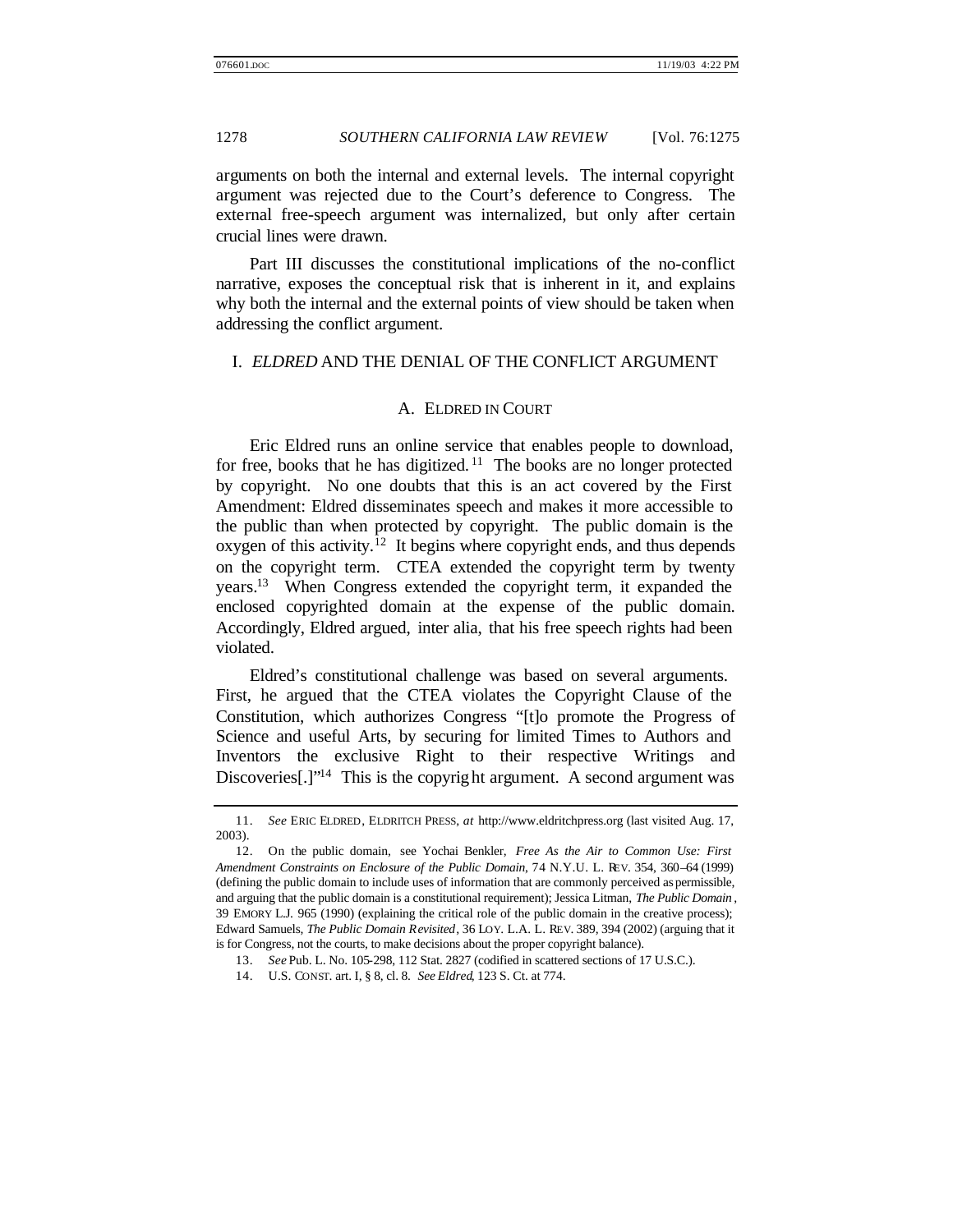that the CTEA conflicts with the First Amendment, and that it requires, as the Supreme Court rephrased the argument, a "heightened judicial review." This is the First Amendment argument.<sup>15</sup> The latter argument is the focus of this Article. The constitutional challenge reached the Supreme Court not a frequent event for copyright cases—but failed all along the way.<sup>16</sup>

The district court rejected the First Amendment argument in few words, noting that the claim is not supported by relevant case law. Relying on a D.C. Circuit precedent, the court stated that "there are no First Amendment rights to use the copyrighted works of others."<sup>17</sup> The D.C. Circuit Court of Appeals affirmed, and relying on its own precedent, determined that "copyrights are categorically immune from challenges under the First Amendment."<sup>18</sup> The D.C. Circuit also turned to the idea-expression dichotomy, and concluded that "the plaintiffs lack any cognizable first amendment right to exploit the copyrighted works of others."<sup>19</sup>

The Supreme Court affirmed. The Court, in a 7-2 decision, rejected all of Eldred's arguments. Justice Ruth Bader Ginsburg, writing for the majority, first rejected the copyright argument, finding that "CTEA is a rational enactment; we are not at liberty to second-guess congressional determinations and policy judgments of this order, however debatable or arguably unwise they may be." $20$  Here, I focus on the First Amendment argument. The Court provided a three-part response, one comment that signals a tendency toward a "proprietary" conception of copyright  $law<sub>1</sub><sup>21</sup>$ 

16. Eldred v. Reno, 74 F. Supp. 2d 1 (D.D.C. 1999), *aff'd*, 239 F.3d 372 (D.C. Cir. 2001), *reh'g denied*, 255 F.3d 849, *aff'd*, *Eldred*, 123 S. Ct. at 769.

18. *Reno*, 239 F.3d at 375 (citing United Video, Inc. v. F.C.C. , 890 F.2d 1173 (D.C. Cir. 1989)).

<sup>15.</sup> Neil Netanel argued (before *Eldred* was decided) that copyright is content-neutral regulation of speech, but deserves a rigorous, or exacting, intermediate scrutiny. *See* Neil Weinstock Netanel, *Locating Copyright Within the First Amendment Skein* , 54 STAN. L. REV. 1, 5 (2001). Netanel argued that the level of scrutiny applied by the Supreme Court in *Turner Broadcasting System, Inc. v. F.C.C.*, 512 U.S. 622 (1994), should be applied in the context of the CTEA. *See* Netanel, *supra*, at 72. *See also* Erwin Chemerinsky, *Balancing Copyright Protections and Freedom of Speech: Why the Copyright Extension Act is Unconstitutional*, 36 LOY. L.A. L. REV. 83 (2002). The Supreme Court, however, interpreted Eldred's argument to apply rigorous intermediate scrutiny as strict scrutiny, *Eldred*, 123 S. Ct. at 788, and refused to rely on *Turner*. *See id.* at 789.

<sup>17.</sup> *Reno*, 74 F. Supp. 2d at 3.

<sup>19.</sup> *Id.* at 376.

<sup>20.</sup> *Eldred*, 123 S. Ct. at 782–83. This holding has already been applied in the context of the Digital Millennium Copyright Act's Internet Service Provider safe-harbor section (17 U.S.C. § 512 (2000)). *See* RIAA v. Verizon Internet Servs., 257 F. Supp. 2d 244, 275 (D.D.C. 2003).

<sup>21.</sup> I borrow the term "proprietary" conception, as well as its opposite, "regulatory" conception, from L. RAY PATTERSON & STANLEY W. LINDBERG , THE NATURE OF COPYRIGHT: A LAW OF USERS' RIGHTS 11–12 (1991).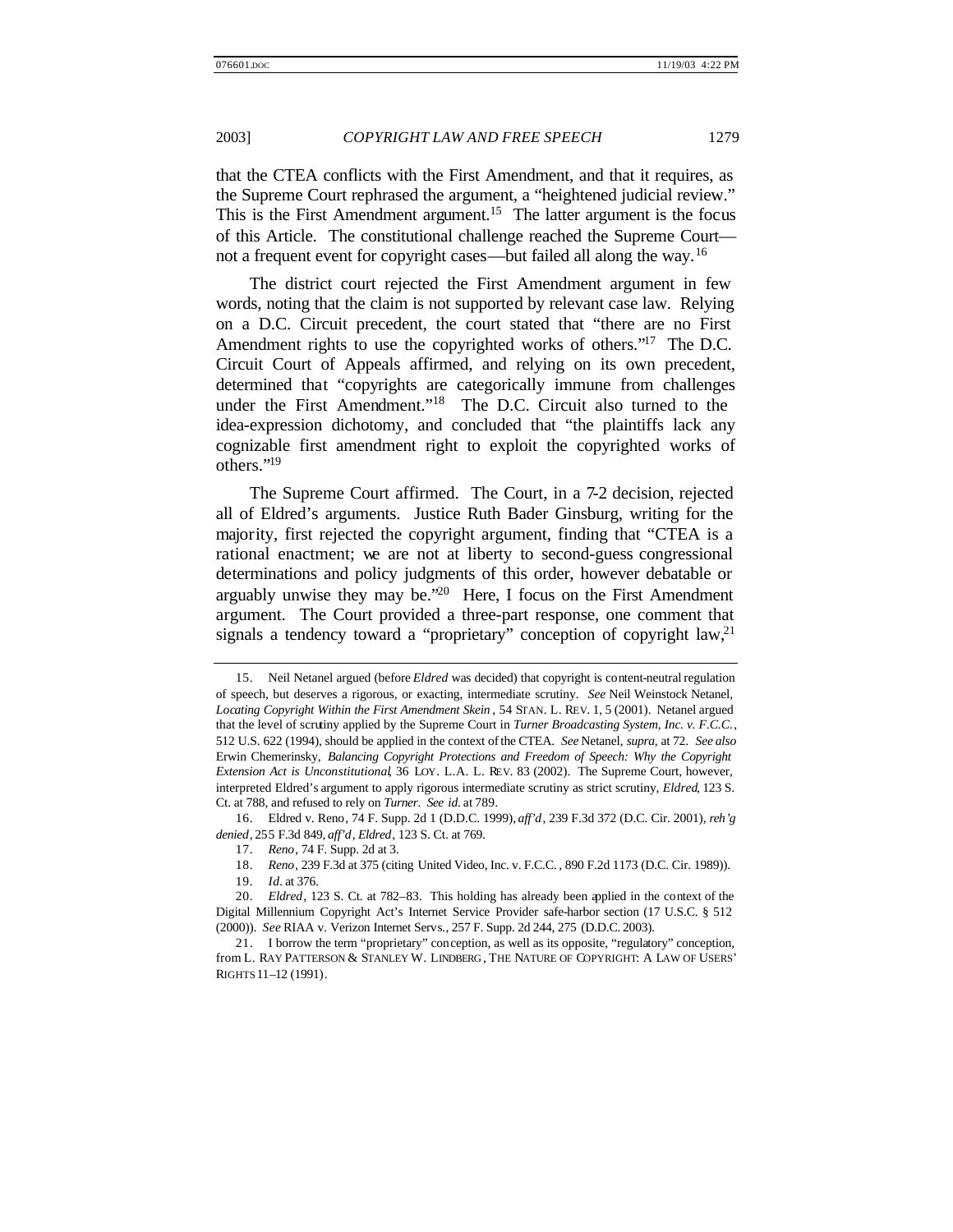and several intriguing remarks.<sup>22</sup> The three-part response fits comfortably within the no-conflict judicial narrative. It points to the common history of copyright and the First Amendment, to their common goal, and to internal copyright-law mechanisms that take care of free speech concerns.<sup>23</sup> The "proprietary comment" refuses to acknowledge that using someone else's copyrighted work can constitute one's own speech, and thus provides a possible explanation for the Court's holding. <sup>24</sup> The "intriguing remarks" offer a redirection of the conflict discourse:<sup>25</sup> They signal that the power of copyright mechanisms should not always be taken for granted, and that the Court's ruling refers to the "traditional contours" of copyright law, but not beyond them.

#### B. THE NO-CONFLICT NARRATIVE

#### 1. The Conflict Discourse

A strong copyright system has its benefits, but it has a price too. Many scholars argue that this price is too high to justify the continuous expansion of copyright law. The price is framed in terms such as the shrinking public domain,  $2<sup>6</sup>$  the effect of copyright protection on future generations,<sup>27</sup> freedom or liberty,<sup>28</sup> users' rights,<sup>29</sup> and, occasionally, freedom of speech.<sup>30</sup> A stranger to the politics of copyright law might be surprised to see that the last avenue—that of free speech—did not, at least thus far, garner more prominence in the vigorous discussion. After all, the

28. *See* Yochai Benkler, *Siren Songs and Amish Children: Autonomy, Information, and Law*, 76 N.Y.U. L. REV. 23, 27–28 (2001); Julie E. Cohen, Lochner *in Cyberspace: The New Economic Orthodoxy of "Rights Management*,*"* 97 MICH. L. REV. 462, 481–95 (1998).

29. *See generally* PATTERSON & LINDBERG , *supra* note 21.

30. *See* Mark Lemley & Eugene Volokh, *Freedom of Speech and Injunctions in Intellectual Property Cases*, 48 DUKE L.J. 147 (1998); Netanel, *supra* note 15; Eugene Volokh & Brett McDonnell, *Freedom of Speech and Independent Judgment Review in Copyright Cases*, 107 YALE L.J. 2431, 2445 (1998). *See generally* Benkler, *supra* note 12.

<sup>22.</sup> *Eldred*, 123 S. Ct. at 788–90.

<sup>23.</sup> *See infra* text accompanying notes 48, 56, and 73.

<sup>24.</sup> *See infra* Part III.B.2.

<sup>25.</sup> *See infra* text accompanying note 81.

<sup>26.</sup> *See, e.g.*, JAMES BOYLE, SHAMANS, SOFTWARE, AND SPLEENS: LAW AND THE CONSTRUCTION OF THE INFORMATION SOCIETY 18–20 (1996); Benkler, *supra* note 12; Litman, *supra*  note 12 (warning against the expansion of copyright at the expense of the public domain).

<sup>27.</sup> *See generally* Dawn C. Nunziato, *Justice Between Authors*, 9 J. INTELL. P ROP. L. 219 (2002) (arguing that the rights of each generation of authors, including the rights that they might attempt to assert through private ordering measures, be limited for the benefit of subsequent generations of authors).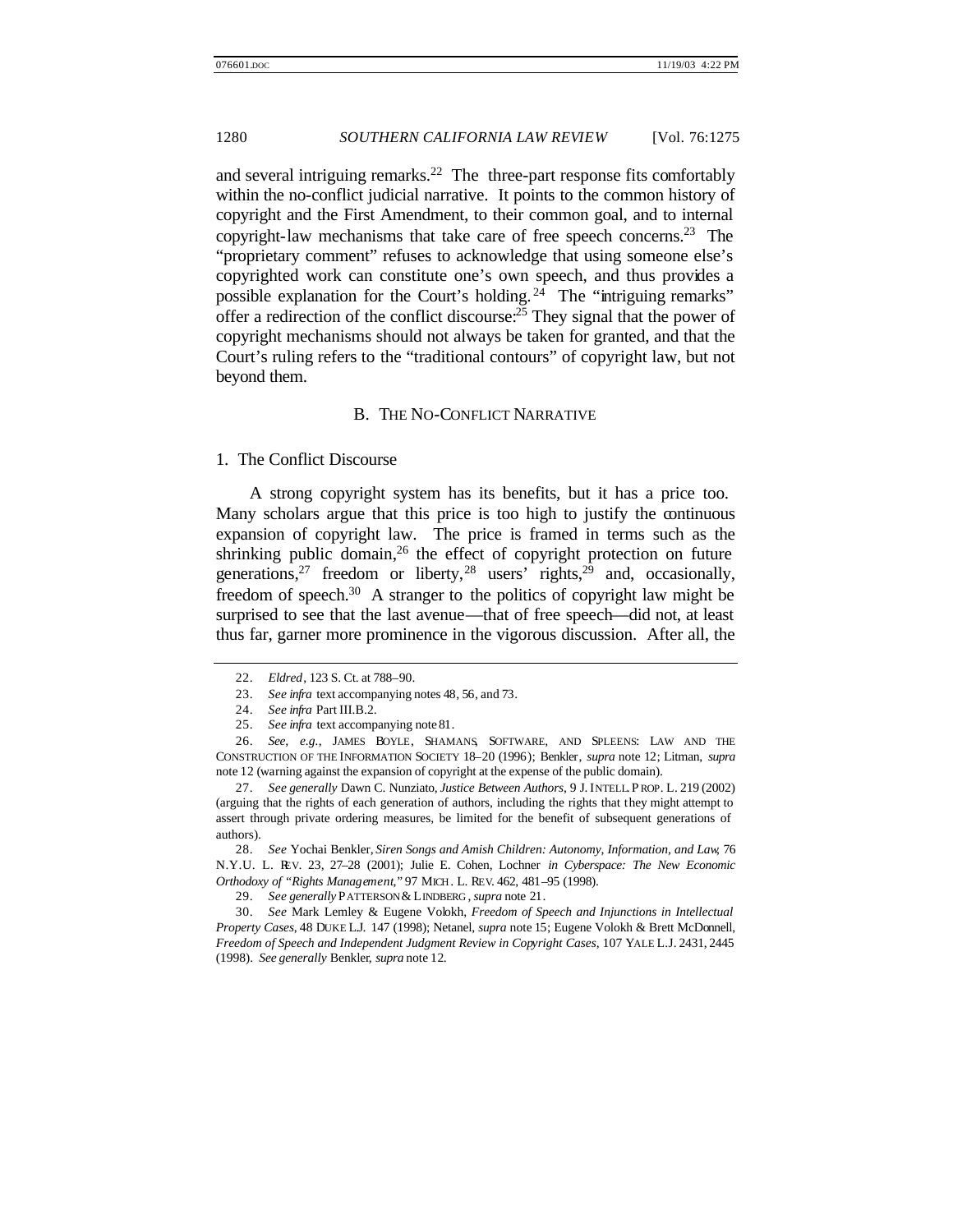United States has a proud tradition of free speech<sup>31</sup> anchored in the First Amendment, and it is almost universally recognized as a fundamental human right.<sup>32</sup> The reason seems to be a tradition of denial of the relevance of free speech considerations within the legal regime of copyright law. The argument that there is some conflict between copyright law and free speech, a conflict that requires either resolution or dissolution,<sup>33</sup> has been explicitly made in courts in over thirty published cases between  $1967$  and  $2002<sup>34</sup>$  In all but two of those cases, courts

33. Resolving the conflict requires adopting some mechanism to accommodate, as much as possible, both fields of law, whereas dissolving the conflict means explaining in a convincing manner why there was no conflict in the first place.

34. The conflict argument was discussed or mentioned in the following cases: Spence v. Washington, 418 U.S. 405, 417 (1977); Lee v. Runge, 404 U.S. 887, 892–93 (1971) (denial of cert.); A&M Records v. Napster, 239 F.3d 1004, 1028 (9th Cir. 2001); Nihon Keizai Shimbun, Inc. v. Comline Bus. Data Inc., 166 F.3d 65, 74–75 (2d Cir. 1999); L.A. News Serv. v. Tullo , 973 F.2d 791, 795–96 (9th Cir. 1992); Pac. & S. Co. v. Duncan, 744 F.2d 1490, 1498–500 (11th Cir. 1984), *reh'g denied*, 749 F.2d 733 (11th Cir. 1984); Consumers Union of the U.S., Inc. v. Gen. Signal Corp*.*, 724 F.2d 1044, 1053 (2d Cir. 1983); Nat'l Cable Television Ass'n v. Copyright Royalty Tribunal, 689 F.2d 1077, 1079 (D.C. Cir. 1982); Roy Exp. Co. v. Columbia Broad. Sys., Inc., 672 F.2d 1095, 1099–1100 (2d Cir. 1982); Iowa State Univ. Research Found., Inc. v. Am. Broad. Co., 621 F.2d 57, 61 n.6 (2d Cir. 1980); Dallas Cowboys Cheerleaders, Inc. v. Scoreboard Posters, Inc., 600 F.2d 1184, 1187–88 (5th Cir. 1979); Meeropol v. Nizer, 560 F.2d 1061, 1067 (2d Cir. 1977); Sid & Marty Krofft Television Prods., Inc. v. McDonald's Co rp., 562 F.2d 1157, 1169–71 (9th Cir. 1977); Wainwright Sec., Inc. v. Wall Street Transcript Corp., 558 F.2d 91, 95 (2d Cir. 1977); SunTrust Bank v. Houghton Mifflin Co., 136 F. Supp. 2d 1357, 1384–85 (N.D. Ga. 2001), *rev'd*, 252 F.3d 1165 (11th Cir. 2001), *comprehensive opinion*, 268 F.3d 1257 (11th Cir. 2001); Eldred v. Reno, 74 F. Supp. 2d 1, 3 (D.D.C. 1999), *aff'd*, 239 F.3d 372 (D.C. Cir. 2001), *aff'd*, 123 S. Ct. 769 (2003); Intellectual Reserve, Inc. v. Utah Lighthouse Ministry, Inc., 75 F. Supp. 2d 1290, 1295 (D. Utah 1999); Twin Peaks Prods., Inc. v. Publ'ns Int'l, Ltd., 778 F. Supp. 1247, 1252 (S.D.N.Y. 1991); New Era Publ'ns Int'l v. Holt, 695 F. Supp. 1493, 1525 (S.D.N.Y. 1988), *aff'd*, 873 F.2d 576 (2d Cir. 1989); Harper & Row Publishers, Inc. v. Nation Enters., 557 F. Supp. 1067, 1070 n.4 (S.D.N.Y. 1983), *rev'd*, 723 F.2d 195 (2d Cir. 1983), *rev'd*, 471 U.S. 539 (1985); Encyclopedia Britannica Educ. Corp. v. Crooks, 542 F. Supp. 1156, 1180–81 (W.D.N.Y. 1982); Quinto v. Legal Times of Wash., Inc., 506 F. Supp. 554, 560–61 (D.D.C. 1981); Ass'n of Am. Med. Colls. v. Carey, 482 F. Supp. 1358, 1365 n.17 (N.D.N.Y. 1980); Schnapper v. Foley, 471 F. Supp. 426, 428 (D.D.C. 1979), *aff'd*, 667 F.2d 102 (D.C. Cir. 1981); Italian Books Corp. v. Am. Broad. Co., 458 F. Supp. 65, 71 (S.D.N.Y. 1978); Keep Thomson Governor Comm. v. Citizens for Gallen Comm., 457 F. Supp. 957, 959–61 (D.N.H. 1978); Triangle Publ'ns, Inc. v. Knight-Ridder Newspapers, Inc., 445 F. Supp. 875, 881–84 (S.D. Fla. 1978), *aff'd on other grounds*, 626 F.2d 1171 (5th Cir. 1980); United States v. Bodin, 375 F. Supp. 1265, 1267 (W.D. Okla. 1974); Robert Stigwood Group Ltd. v. O'Reilly , 346 F. Supp. 376, 382–85 (D. Conn. 1972); Walt Disney v. Air Pirates, 345 F. Supp. 108, 116 (N.D. Cal. 1972), *aff'd in part, rev'd in part*, 581 F.2d 751 (9th Cir. 1978); McGraw-Hill, Inc. v. Worth Publishers, Inc., 335 F. Supp. 415, 422 (S.D.N.Y. 1971); N.Y. Times v. United States, 403 U.S. 713,

<sup>31.</sup> *See generally* HARRY KALVEN, JR., A WORTHY TRADITION: FREEDOM OF SPEECH IN AMERICA (Jamie Kalven ed., 1988).

<sup>32.</sup> *See* G.A. Res. 217, U.N. GAOR, 3d Sess., Supp. No. 127, at 71, U.N. Doc. A/810 (1948) (referencing Article 19 of the United Nations' Universal Declaration of Human Rights). The right of free speech is also included in Article 10 of the European Convention for the Protection of Human Rights and Fundamental Freedoms.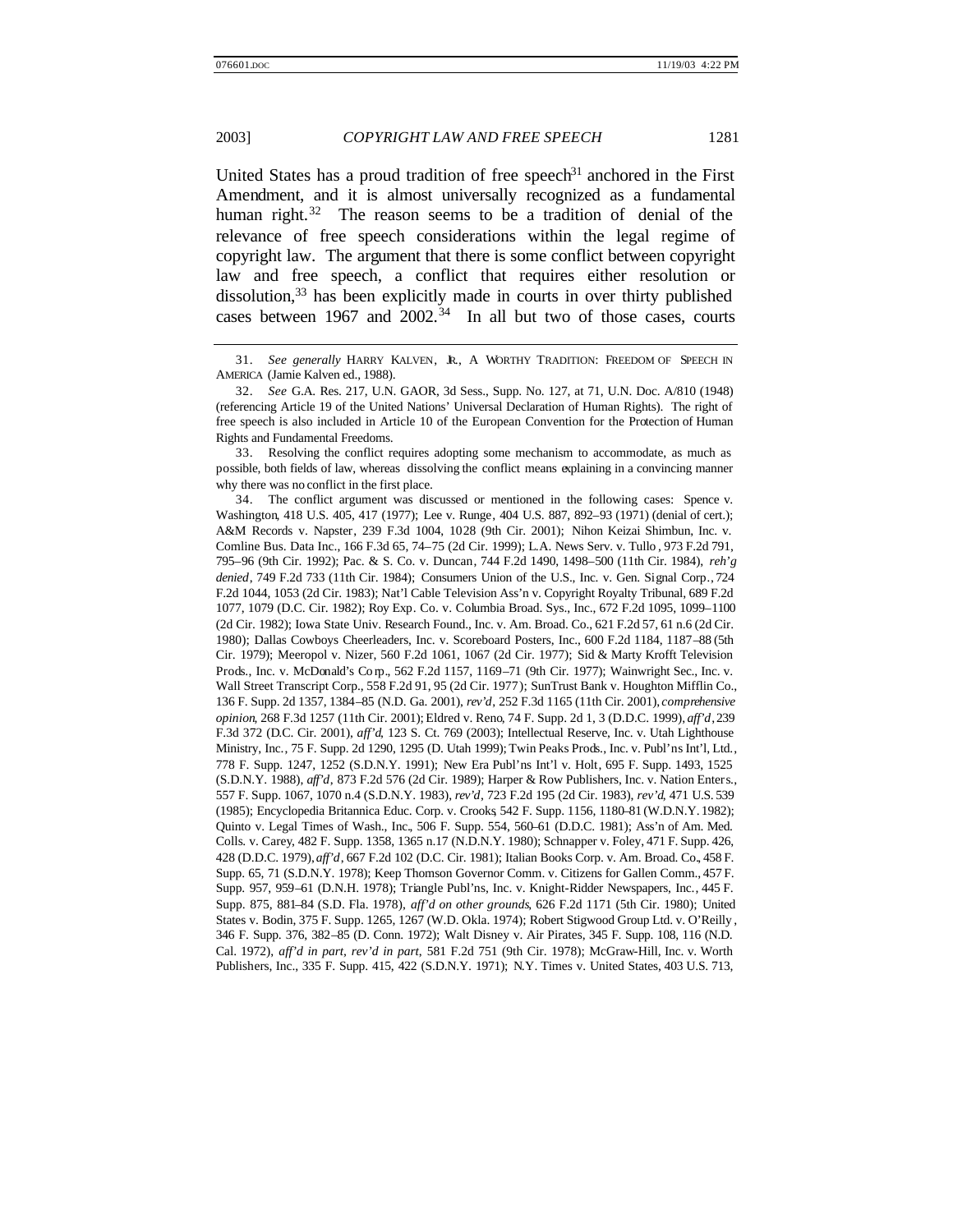routinely rejected the conflict argument on various bases.<sup>35</sup> This systematic rejection has amounted to a denial of the conflict.

The denial was so persistent that the many scholarly attempts to challenge it seem to have reached a dead end. Most of the scholarly discussion of the conflict argument in the past three-and-a-half decades dived straight into the ontological question: Is there a conflict?<sup>36</sup> This discourse came up with important observations (e.g., the (un)common history of the two legal regimes), $37$  and with various proposals on ways to solve the conflict,  $38$  or address it.  $39$  The time has come to approach the

36. The first three papers that marked this discourse were Paul Goldstein, *Copyright and the First Amendment*, 70 COLUM. L. REV. 983 (1970); Melville Nimmer, *Does Copyright Abridge the First Amendment Guarantees of Free Speech and Press?*, 17 UCLA L. REV. 1180 (1970); Lionel S. Sobel, *Copyright and the First Amendment: A Gathering Storm?*, 19 COPYRIGHT L. SYMP. (ASCAP) 43 (1971).

37. *See* L. Ray Patterson, *Free Speech, Copyright, and Fair Use*, 40 VAND. L. REV. 1, 13–19 (1987); Diane Leenheer Zimmerman, *Information As Speech, Information As Goods: Some Thoughts on Marketplaces and the Bill of Rights*, 33 WM. & MARY L. REV. 665, 674–92 (1992).

38. *See, e.g.*, Michael D. Brittin, *Constitutional Fair Use*, 28 COPYRIGHT L. SYMP. (ASCAP) 141 (1982); Ralph S. Brown, *Civil Remedies for Intellectual Property Invasions: Themes and Variations*, 55 LAW & CONTEMP . PROBS. 45 (1992); Michael L. Crowley, *A First Amendment Exception to Copyright for Exigent Circumstances*, 21 CAL. W. L. REV. 437 (1985); Stacy Daniels, Casenote, Harper & Row, Publishers, Inc. v. Nation Enterprises*: Pirating Unpublished Copyrighted Works: Does the Fair Use Doctrine Vindicate First Amendment Rights?*, 19 J. MARSHALL L. REV. 501 (1986); Robert C. Denicola, *Copyright and Free Speech: Constitutional Limitations on the Protection of Expression*, 67 CAL. L. REV. 283 (1979); Stephen Fraser, *Conflict Between the First Amendment and Copyright Law and Its Impact on the Internet*, 16 CARDOZO ARTS & ENT. L.J. 1 (1998); W. Warren Hamel, Harper & Row v. The Nation*: A First Amendment Privilege for News Reporting of Copyrightable Material?*, 19 COLUM. J.L. & SOC. PROBS. 253 (1985); Henry S. Hoberman, *Copyright and the First Amendment: Freedom or Monopoly of Expression?*, 14 PEPP. L. REV. 571 (1987); Lemley & Volokh, *supra* note 30; James L. Oakes, *Copyrights and Copyremedies: Unfair Use and Injunctions*, 18 HOFSTRA L. REV. 983 (1990); Harvey S. Perlman & Laurens H. Rhinelander, Williams & Wilkins Co. v. United States*: Photocopying, Copyright, and the Judicial Process*, 1975 SUP. CT. REV. 355; Stephen G. Plichta, *Constitutional Limitations upon the Congressional Power to Enact Copyright Legislation*, 1972 UTAH L. REV. 534; Harry N. Rosenfield, *The Constitutional Dimension of "Fair Use" in Copyright Law*, 50 NOTRE DAME LAW. 790 (1974–75); Mythili Tharmaratnam, *Copyrighting Raw Videotapes: A Restriction of the Free Press?* , 1993 U. CHI. LEGAL F. 417; Hanibal Travis, *Pirates of the Information Infrastructure: Blackstonian Copyright and the First Amendment*, 15 BERKLEY TECH . L.J. 777 (2000); Tiffany D. Trunko, *Remedies for Copyright Infringement: Respecting the First* 

<sup>726, 730 (1971);</sup> Pub. Affairs v. Rickover, 268 F. Supp. 444, 456 (D.D.C. 1967); Mitcham v. Bd. of Regents, 670 S.W. 2d 371, 372–73 (Tex. 1984).

<sup>35.</sup> The two exceptions are *Triangle Publications, Inc.*, 445 F. Supp. at 881–84, which was not followed by the Fifth Circuit, though it affirmed the judgment on other grounds, *see* 626 F.2d 1171, and *SunTrust Bank*, 252 F.3d 1165 (vacating an injunction that enjoined the publication of Alice Randall's *The Wind Done Gone*—the "other voice" version of the classic, *Gone With the Wind*, by Margaret Mitchell). The Eleventh Circuit said in a three-paragraph decision that the injunction was an "unlawful prior restraint in violation of the First Amendment." *Id.* Notably, the court, in its full opinion, based its refusal to issue an injunction on the likelihood of success in a fair-use analysis. The interpretation and application of the fair-use defense, however, were informed by First Amendment considerations. *See SunTrust Bank*, 268 F.3d at 1263–65.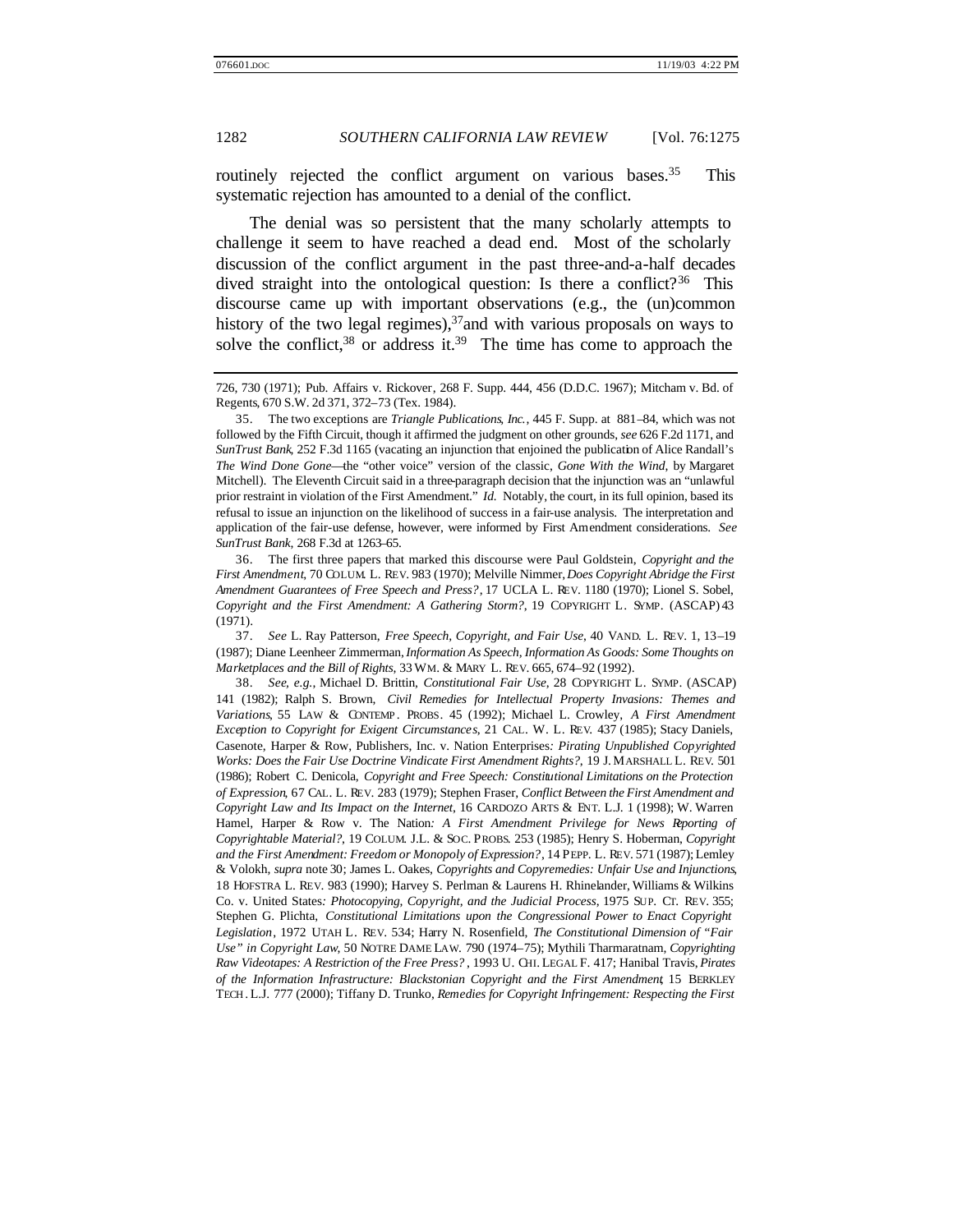conflict argument in a completely different way. One possible avenue is to reverse the order of the discussion: Rather than dive into the ontological question, study the denial of the conflict. I believe this can provide us with a better way of understanding the conflict. The reversal of the conventional order of the discussion reveals that the judicial rejection of the conflict argument does not rely on solid grounds; rather, it has developed as a mechanism of denial—a denial that has turned out to be too persuasive not to accept. The story of the denial is a reconstruction of the bits and pieces scattered in the thirty-plus cases that have addressed the conflict argument thus far. $40$ 

### 2. The Early Days of the Conflict Argument

The conflict argument was first raised in two law-review articles by distinguished law professors, and in a companion student note back in 1970.<sup>41</sup> These articles responded to two cases in which the copyright/free speech collision seemed to be frontal: *Time Inc. v. Bernard Geis*

41. *See* Goldstein, *supra* note 36; Nimmer, *supra* note 36.

*Amendment*, 89 COLUM. L. REV. 1940 (1989); Volokh & McDonnell, *supra* note 30; Stephen S. Zimmermann, *A Regulatory Theory of Copyright: Avoiding a First Amendment Conflict*, 35 EMORY L.J. 163 (1986); Celia Goldwag, Note, *Copyright Infringement and the First Amendment*, 79 COLUM. L. REV. 320 (1979); James Hall, Comment, *Bare-Faced Mess: Fair Use and the First Amendment*, 70 OR. L. REV. 211 (1991); Patricia Kreig, Note, *Copyright, Free Speech, and the Visual Arts*, 93 YALE L.J. 1565 (1984); Jeffrey Oakes, Note, *Copyright and the First Amendment*, 33 U. MIAMI L. REV. 207 (1978); Janice E. Oakes, Comment, *Copyright and the First Amendment: Where Lies the Public Interest?*, 59 TUL. L. REV. 135 (1984); Leslie Ann Rise, Comment, *The Rodney King Beating: Beyond Fair Use: A Broadcaster's Right to Air Copyrighted Videotape As Part of a Newscast*, 13 J. MARSHALL J. COMPUTER & INFO . L. 269 (1995); Leonard W. Wang, Note, *The First Amendment Exception to Copyright: A Proposed Test*, 1977 WIS. L. REV. 1158.

<sup>39.</sup> *See, e.g.*, C. Edwin Baker, *First Amendment Limits on Copyright*, 55 VAND. L. REV. 891 (2002); Benkler, *supra* note 12; Netanel, *supra* note 15; Patterson, *supra* note 37; David E. Shipley, *Conflicts Between Copyright and the First Amendment After* Harper & Row Publishers v. Nation Enterprises, 1986 BYU L. REV. 983; James L. Swanson, *Copyright Versus the First Amendment: Forecasting an End to the Storm*, 7 LOY. L.A. ENT. L. REV. 263 (1987); Rebecca Tushnet, *Copyright As a Model for Free Speech Law: What Copyright Has in Common with Anti-Pornography Laws, Campaign Finance Reform, and Telecommunications Regulation*, 42 B.C. L. REV. 1 (2000); Douglas Y'Brabo, *On Legal Protection for Electronic Texts: A Reply to Professor Patterson and Judge Birch*, 5 J. INTELL. P ROP. L. 195 (1997); Alfred C. Yen, *A First Amendment Perspective on the Idea/Expression Dichotomy and Copyright in a Work's "Total Concept and Feel*,*"* 38 EMORY L.J. 393 (1989); Greg A. Perry, Note, *Copyright and the First Amendment: Nurturing the Seeds for Harvest*, 65 NEB. L. REV. 631 (1986) (discussing the U.S. Supreme Court's analysis in *Harper and Row Publishers, Inc. v. Nation Enterprises*); Note, *Constitutional Law—Commercial Speech—Copyright and the First Amendment*, 1979 WIS. L. REV. 242.

<sup>40.</sup> For a full analysis, see Birnhack, *supra* note 4 (reconstructing the interplay of copyright and free speech in the case law). The subsequent discussion locates *Eldred* within this analysis.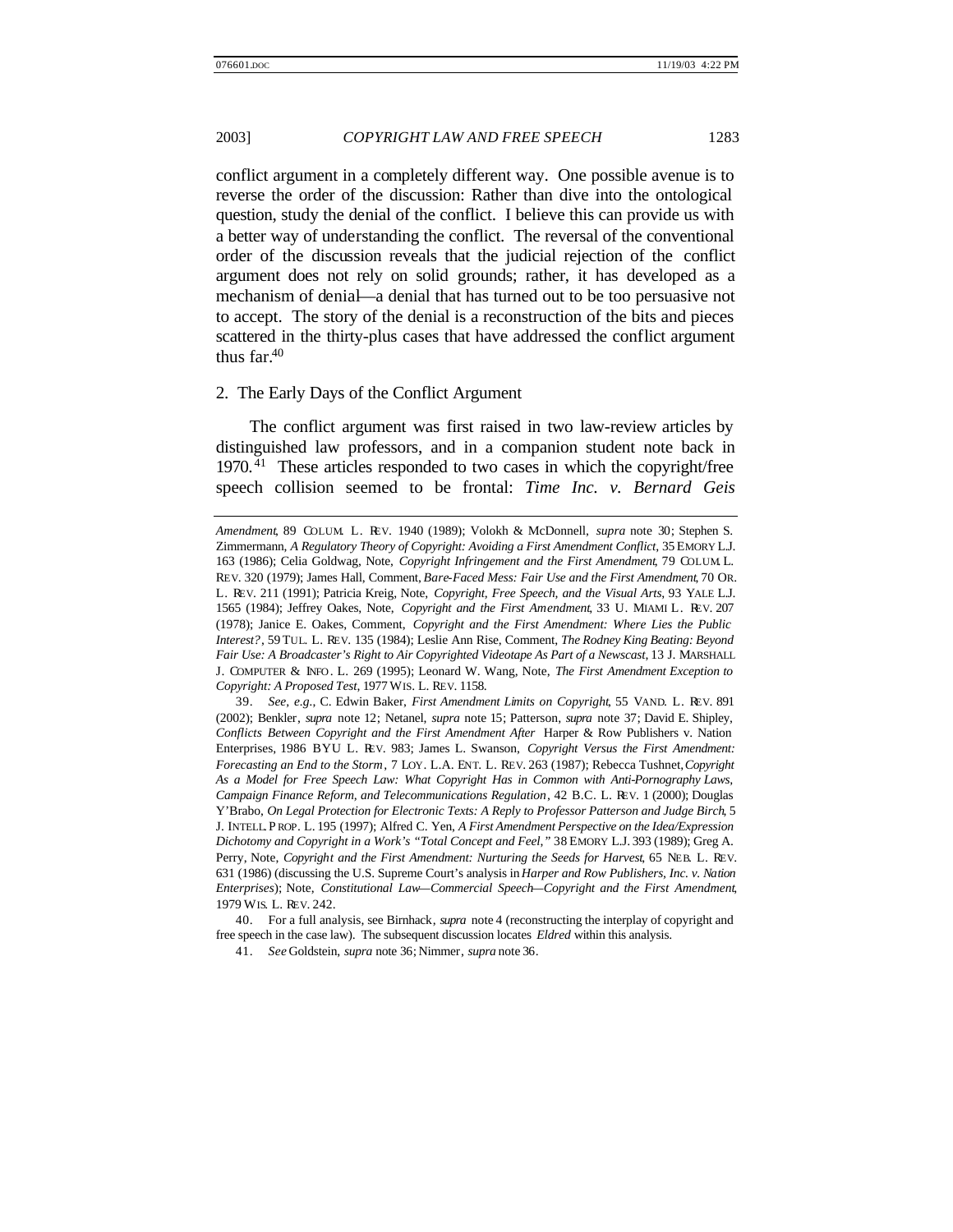*Associates*<sup>42</sup> and *Rosemont Enterprises v. Random House, Inc*. <sup>43</sup> In both cases, the copyright owners' claims were rejected on the ground of the fair-use defense. The First Amendment was not explicitly mentioned in either case.

Once the conflict argument was explicitly made in the 1970 articles, the initial response of the courts was to reject it outright. Later on, a more sophisticated answer developed, and it is the one that still governs today. I call these two responses the "early narrative" and the "contemporary narrative," respectively. The division between these narratives is by no means strict, but it provides a convenient analytical framework. *Harper & Row Publishers, Inc. v. Nation Enterprises* marked the peak of both narratives.<sup>44</sup> It reflects the definitive position of the U.S. Supreme Court on the question of the relationship between copyright law and the First Amendment—a position most recently reaffirmed in *Eldred*. In short, this question need not bother us.

The early narrative relies on an argument from the history of the Constitution and its text and structure, and adopts an originalist mode of interpretation. The narrative can be generalized: There is no conflict because of the constitutional coexistence of copyright law and the First Amendment. The historical argument is that the Framers did not perceive any conflict.<sup>45</sup> The effective meaning of the early narrative is that copyright law is immunized from the First Amendment.<sup>46</sup> The appeal to the Framers' intention is apparent in the encapsulation of the no-conflict argument in *Harper & Row*, in what I call the "engine metaphor": "In our haste to disseminate news, it should not be forgotten that the *Framers intended* copyright itself to be the engine of free expression."<sup>47</sup> *Eldred* left no doubt as to the originalist nature of this response: "The Copyright Clause and First Amendment were adopted close in time. This proximity

<sup>42.</sup> 293 F. Supp. 130 (S.D.N.Y. 1968) (permitting use of the copyrighted Zapruder film, which shows the assassination of President John F. Kennedy, in a critical book about the investigation of the assassination).

<sup>43.</sup> 366 F.2d 303 (2d Cir. 1966) (refusing to allow the mysterious t ycoon, Howard Hughes, from asserting copyright through a corporation he controlled to block a biographer from using certain raw materials).

<sup>44.</sup> 471 U.S. 539 (1985).

<sup>45.</sup> *See* EDWARD C. WALTERSCHEID, THE NATURE OF THE INTELLECTUAL PROPERTY CLAUSE : A STUDY IN HISTORICAL PERSPECTIVE 466–68 (2002).

<sup>46.</sup> *See, e.g.*, Dallas Cowboys Cheerleaders, Inc. v. Scoreboard Posters, Inc., 600 F.2d 1184, 1187 (5th Cir. 1979) (rejecting a conflict argument by turning to the "judgment of the constitution").

<sup>47.</sup> *Harper & Row Publishers, Inc.*, 471 U.S. at 558 (emphasis added).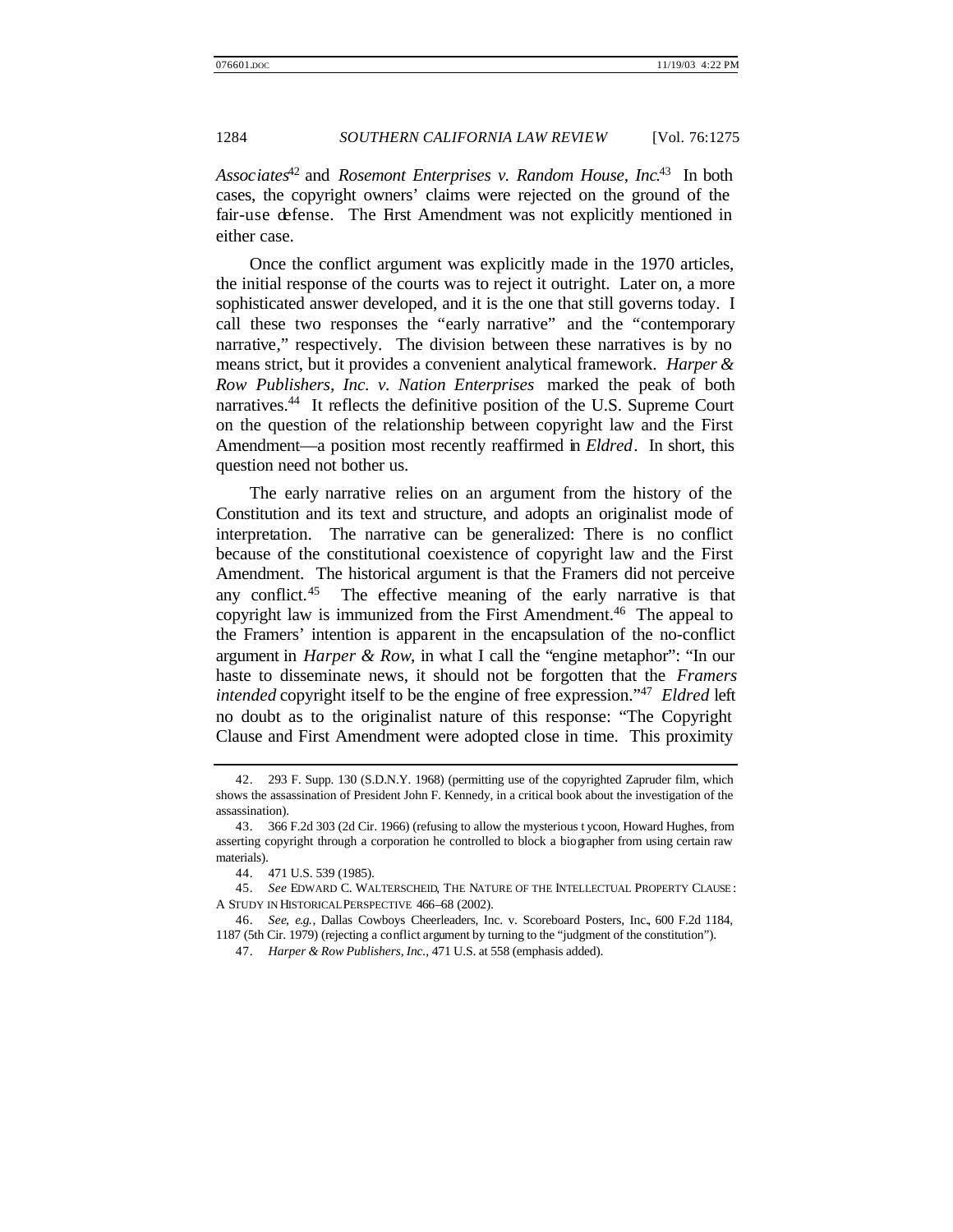indicates that, in the Framers' view, copyright's limited monopolies are compatible with free speech principles."<sup>48</sup>

This argument finds support in the structure of the Constitution. Both copyright law and the First Amendment were introduced into American law as coexistent. It is further mentioned that the Amendment does not repeal the grant of power in the original Constitution.<sup>49</sup> It is the constitutional structure that dictates the coexistence. Copyright, therefore, is a permitted restriction of the First Amendment.<sup>50</sup> Thus, the strength of the early narrative rests on our interpretive theory. No known debate took place regarding the Copyright Clause, however, and it was approved unanimously.<sup>51</sup> Little is known about the particular circumstances of the enactment of the Copyright Clause.

### 3. The Contemporary Narrative

Despite the outright hostility of the early narrative, the conflict argument persisted. We can identify a general structure composed of three stages: First, a peaceful harmonious situation is presented; second, the picture of harmony is challenged by the conflict argument; and finally, harmony is restored. I will retell the narrative according to these stages. Not all stages are found in all thirty-plus cases, but the overall narrative is rather clear.

*Harmony*. The first step is composed of two interdependent arguments, which I call the "shared-goal argument" and the "division-of-labor argument." They suggest a linear relationship in which copyright law and the First Amendment share the same goal, namely, the promotion of knowledge and the preservation of a robust public sphere. They divide the areas of responsibility as to the achievement of the goal, however. The shared-goal argument ties the two legal regimes together at their most important point: their goal. If we focus on a shared goal, we are less likely to conceive or observe a conflict. The argument is best captured in the engine metaphor, referenced above.<sup>52</sup> The metaphor invokes a theme of joint venture. Copyright law "pulls" free speech, and together they

<sup>48.</sup> Eldred v. Ashcroft, 123 S. Ct. 769, 788 (2003).

<sup>49.</sup> *See, e.g.*, Sobel, *supra* note 36, at 64, 68 (raising and then dismissing the argument that an amendment supersedes the original Constitution).

<sup>50.</sup> *See* Nimmer, *supra* note 36, at 1182.

<sup>51.</sup> *See* BRUCE WILLIS BUGBEE, GENESIS OF AMERICAN PATENT AND COPYRIGHT LAW 117 (1967).

<sup>52.</sup> *See Harper & Row Publishers, Inc.*, 471 U.S. at 558.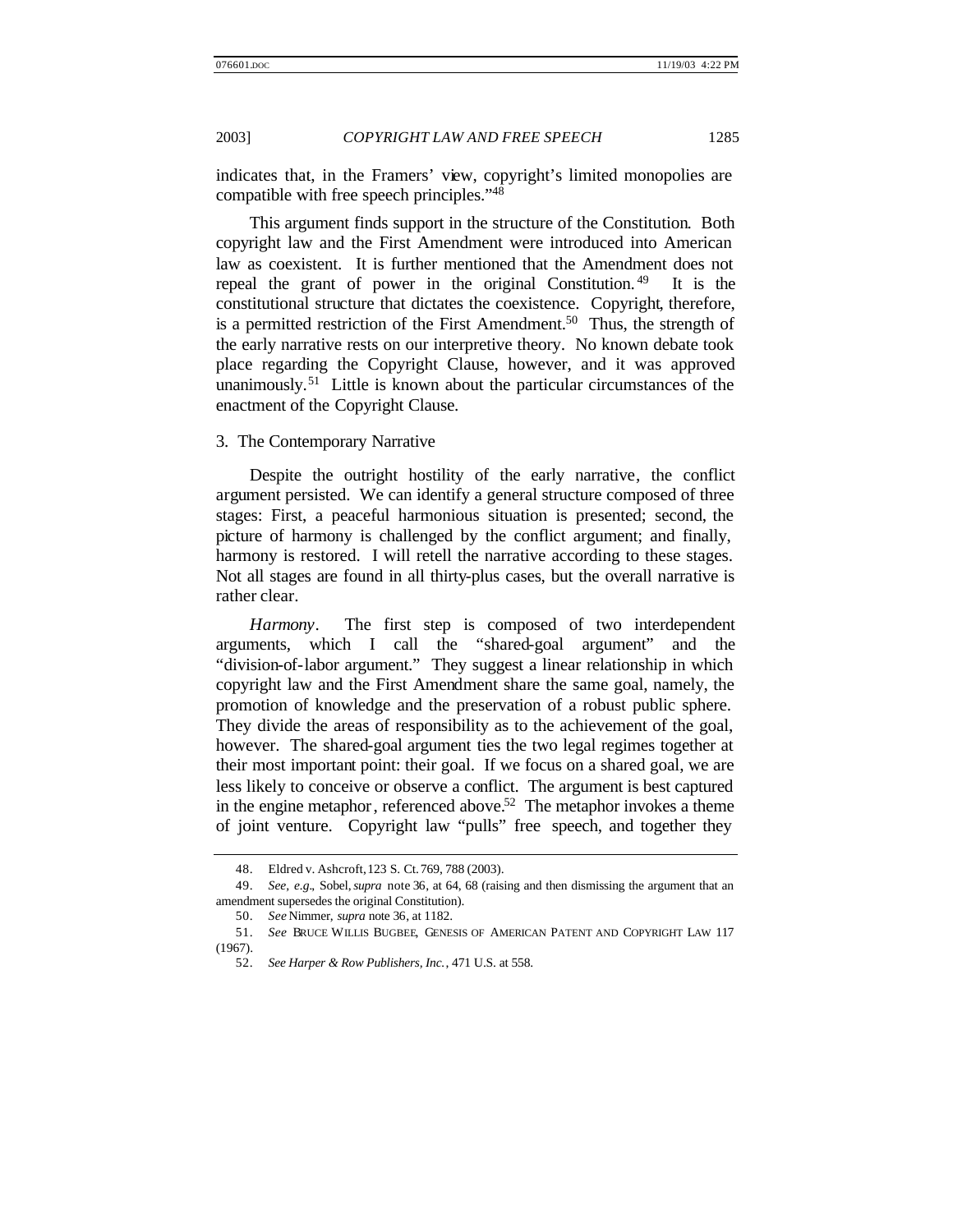progress,<sup>53</sup> together they explore new frontiers.<sup>54</sup> Consider the following statement: "The judgment of the constitution is that free expression is enriched by protecting the creations of authors from exploitation by others, and the Copyright Act is the congressional implementation of that judgment."<sup>55</sup> *Eldred* repeated the shared-goal argument by quoting the engine metaphor, and by adding that "copyright's purpose is to *promote* the creation and publication of free expression."<sup>56</sup>

The division-of-labor argument supports the shared-goal argument. It designates separate areas of responsibility for copyright law and the First Amendment, and thus creates a linear division of labor. The division negates an alternative view, which is one of "simultaneous operation," and hence, one of (at least) potential friction. The division-of-labor argument was clearly expressed in an Eleventh Circuit decision: Where the First Amendment removes obstacles to the free flow of ideas, copyright law adds positive incentives to encourage the flow.<sup>57</sup>

Under the labor division, copyright law is responsible for the production of creative works. Copyright law offers legal protection to anyone who complies with the requirements of the law and who wishes to enforce his or her rights. Once rights are introduced into the market, no player may ignore them. Creating the rights enables the trade of the underlying object. Viewed in this way, copyright law is presented as affirmative:<sup>58</sup> It is a permissible action taken by the government to promote

58. *See Dallas Cowboys Cheerleaders, Inc.*, 600 F.2d at 1187 (erroneously stating that Congress "has an affirmative constitutional duty" to enact copyright laws).

<sup>53.</sup> Recall the constitutional grant of power to Congress, which is "[t]o promote the *Progress* of Science ...." U.S. CONST. art. I, § 8, cl. 8 (emphasis added). For a discussion on this topic, see Michael D. Birnhack, *The Idea of Progress in Copyright Law*, 1 BUFF. INTELL. PROP. L.J. 3 (2001); Malla Pollack, *What Is Congress Supposed to Promote?: Defining "Progress" in Article I, Section 8, Clause 8 of the United States Constitution, or Introducing the Progress Clause*, 80 NEB. L. REV. 754 (2001).

<sup>54.</sup> This message is also conveyed in less fanciful statements. *See, e.g.*, Triangle Publ'ns, Inc. v. Knight-Ridder Newspapers, Inc., 445 F. Supp. 875, 882 (S.D. Fla. 1978) ("Both [the Copyright Act and the First Amendment] are oriented toward the preservation of an atmosphere conducive to the interchange of ideas."), *aff'd on other grounds*, 626 F.2d 1171 (5th Cir. 1980).

<sup>55.</sup> Dallas Cowboys Cheerleaders, Inc. v. Scoreboard Posters, Inc., 600 F.2d 1184, 1187 (5th Cir. 1979). *See also* L.A. News Serv. v. Tullo, 973 F.2d 791, 795 (9th Cir. 1992) ("Copyright law *incorporates* First Amendment goals by ensuring that copyright protection extends only to the forms in which ideas and information are expressed and not to the ideas and information themselves.") (emphasis added).

<sup>56.</sup> Eldred v. Ashcroft, 123 S. Ct. 769, 788 (2003).

<sup>57.</sup> Pac. & S. Co. v. Duncan, 744 F.2d 1490, 1499 (11th Cir. 1984), *reh'g denied*, 749 F.2d 733 (11th Cir. 1984). The Supreme Court denied certiorari while *Harper & Row Publishers* was pending. *Harper & Row Publishers* was argued on November 6, 1984. *Pacific & Southern Co.* was denied certiorari on April 1, 1985, and *Harper & Row Publishers* was decided on May 20, 1985.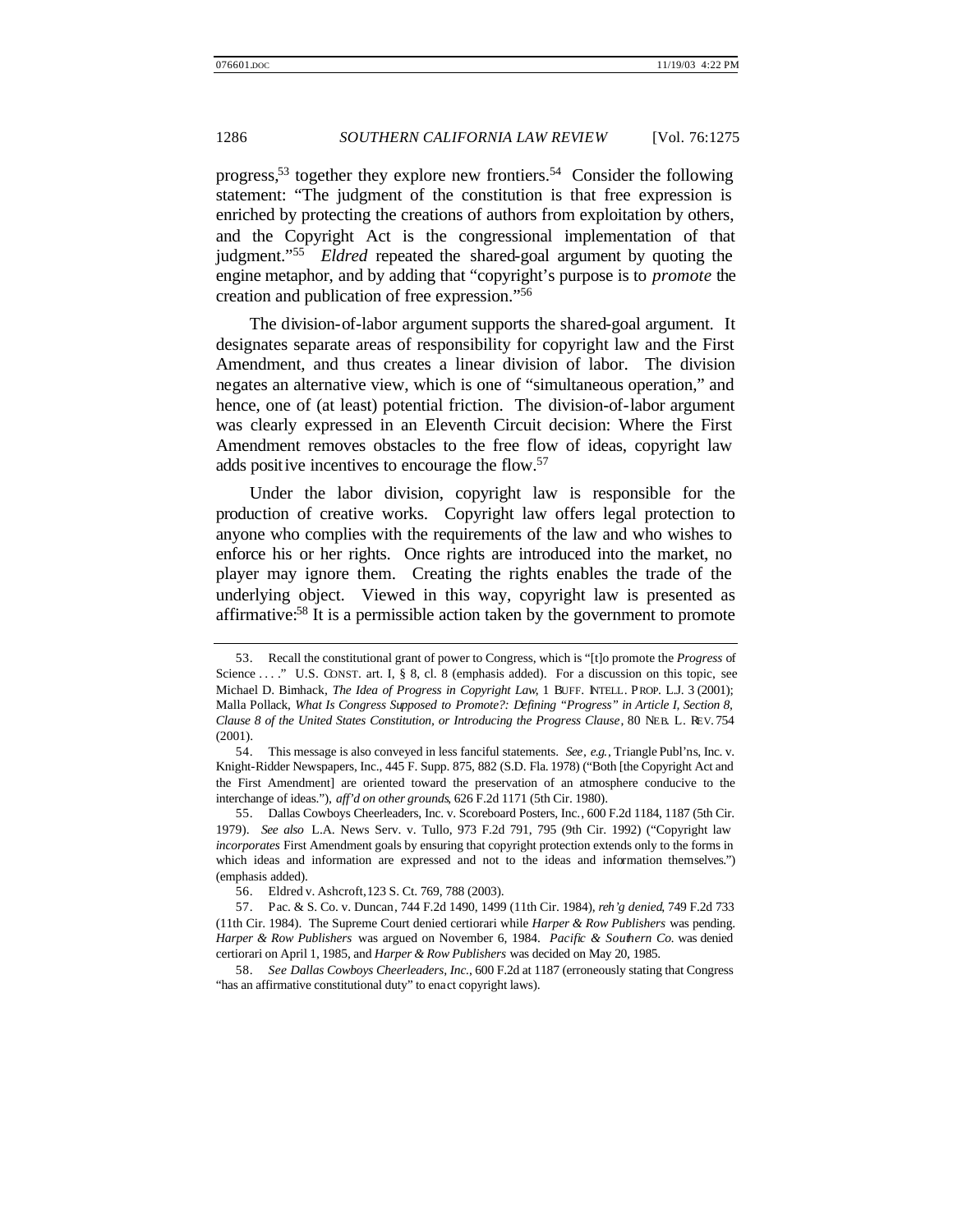recent and elaborate expression of the government's position on copyright law takes a similar position

and joins the other branches of government:

[U]nless the framework for legitimate commerce is preserved and adequate protection for copyrighted works is ensured, the vast communications network will not reach its full potential as a true, global marketplace. Copyright protection is not an obstacle in the way of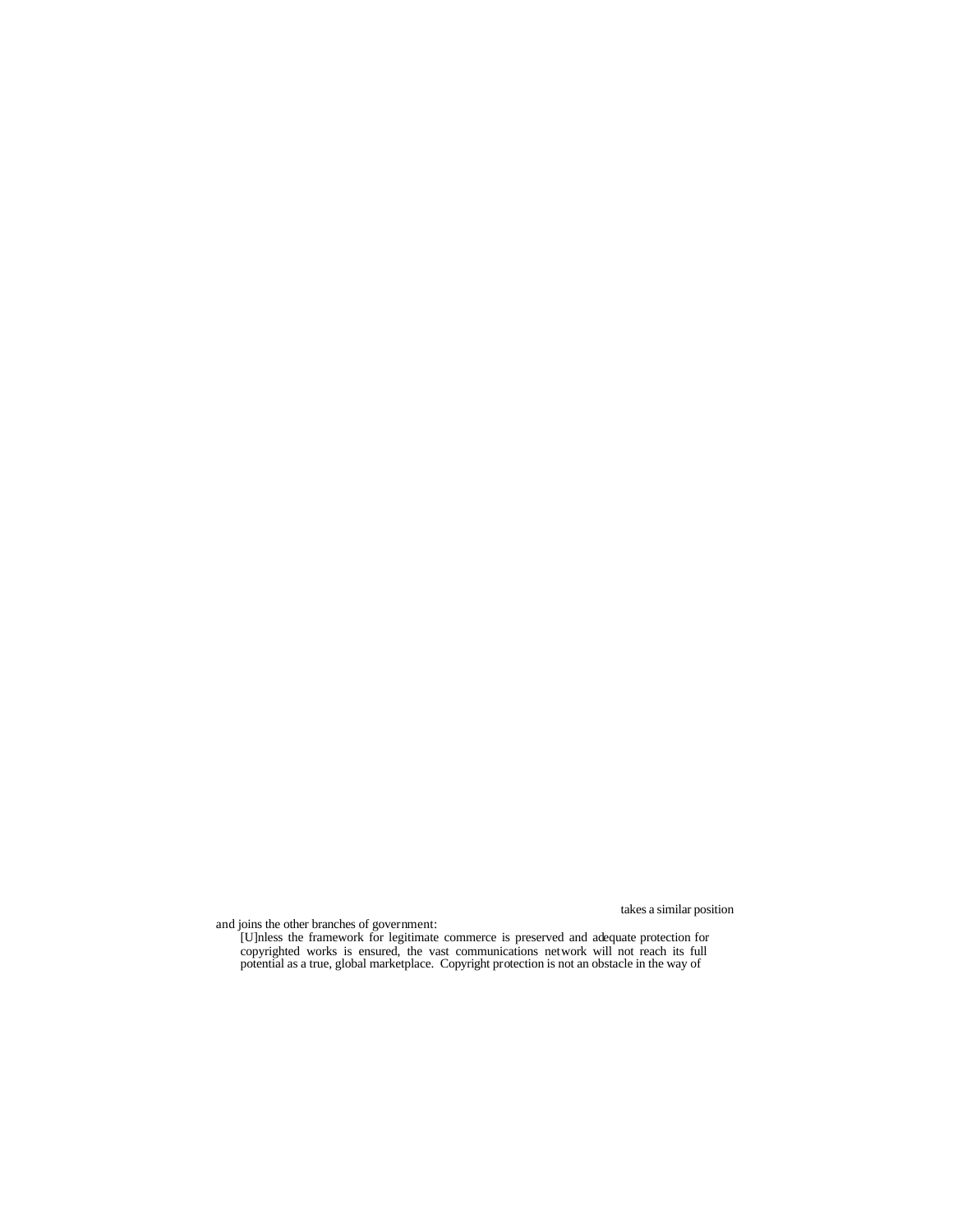In case the harmonious description and the defensive/offensive response to the trouble did not convince us, the judicial narrative engages in some hypotheses. The courts offer, in the words of Justice William Brennan, an "apocalyptic prophecy."<sup>62</sup> Without copyright, we are told, there would be no speech (and of course, without speech, there would be no free speech).<sup>63</sup> Again, the engine metaphor carries this message. The joint and productive task that turned out to be one of dependence leaves no doubt as to the final step: If the engine breaks down, copyright will be stopped; if the engine breaks down, the rest of the train will be halted somewhere (probably in the middle of nowhere), unable to break through and discover new frontiers. If the power source ceases to fulfill its task, the whole machine will stop working sooner or later. The threat is expressed explicitly in *Harper & Row*:

Respondents' theory, however, would expand fair use to effectively destroy any expectation of copyright protection in the work of a public figure. Absent such protection, there would be little incentive to create or profit in financing such memoirs, and the public would be denied an important source of significant historical information.<sup>64</sup>

The respondents in that case were *The Nation*. Their theory was that the First Amendment requires a different interpretation of the fair-use doctrine. The public figure in that case was the retired President Ford, and the memoirs were his White House memoirs, which included a public account of the pardoning of President Nixon—the significant historical information. The plot of the judicial narrative is clear: Interfering with the current balance between the two legal entities would destroy "any expectation of copyright protection." This expectation is, as the Court

the success of the NII; it is an essential component. Effective copyright protection is a fundamental way to promote the availability of works to the public.

*See* INTELLECTUAL PROPERTY AND THE NATIONAL INFORMATION INFRA STRUCTURE: THE REPORT OF THE WORKING GROUP ON INTELLECTUAL PROPERTY RIGHTS 16 (1995). *See also id.* at 20 ("Copyright is the body of law that lets such a system work. It appropriates to intangible goods—copyrighted works—the characteristics of tangible property. This is what lets the information marketplace work."). Note that the "information marketplace" is not necessarily the same as the "marketplace of ideas" that the First Amendment celebrates. It is more of a commodified version of that market, one in which information—the subject matter of the First Amendment—is treated just like any other commodity. But as far as the *White Paper* is concerned, these are equated.

<sup>62.</sup> Harper & Row Publishers, Inc. v. Nation Enters., 471 U.S. 539, 597 n.21 (1985) (Brennan, J., dissenting).

<sup>63.</sup> Jessica Litman observed a similar apocalyptic tone in the campaigns and lobbying of interested parties. *See* Jessica Litman, *The Exclusive Right to Read*, 13 CARDOZO ARTS & ENT. L.J. 29, 36–37 (1994). This element of the story is also apparent in the debate regarding the right to publicity. *See* Diane Leenheer Zimmerman, *Who Put the Right in the Right of Publicity?*, 9 DEPAUL-LCA J. ART & ENT. L. & POL'Y 35, 50 (1998).

<sup>64.</sup> *Harper & Row Publishers, Inc.*, 471 U.S. at 557.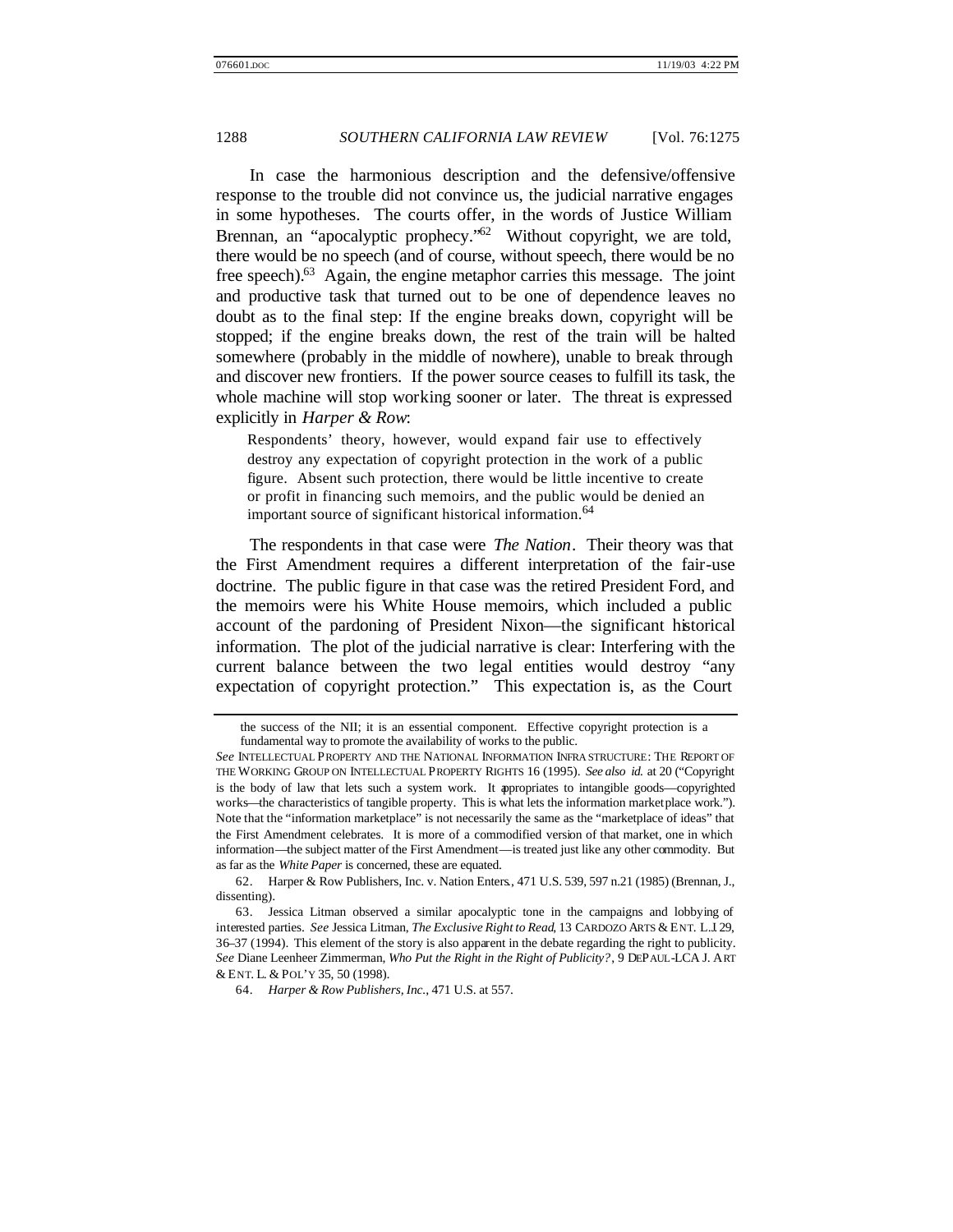explains, the incentive to create, and the party that stands to lose the most is the public. The public's interest is described, interestingly, in what can be considered to be First Amendment language: "an important source" and "significant historical information." The message is clear: If we dare interfere with the current equilibrium, copyright law will fail, and immediately, free speech will collapse too. The Court made the same point again in a paragraph devoted to refuting the First Amendment argument. Quoting Lionel Sobel, the Court stated: "'If every volume that was in the public interest could be pirated away by a competing publisher[]. . . the public [soon] would have nothing worth reading.'"<sup>65</sup> *Eldred* skipped this part of the narrative. The Court did not engage in "apocalyptic prophecy," but turned directly to the resolution. In fact, the justices made it quite clear that they think the CTEA is bad law, but nevertheless, the majority held that it is a choice for Congress to make.<sup>66</sup> Then, as in the previous judicial chapters of the no-conflict narrative, it turned to resolving the conflict argument.

*Resolution*. Once trouble interferes with and disturbs the harmony, the problem should be resolved. The restoration of peace and harmony is the last step of the judicial narrative. It concludes the story and leaves us with a clear bottom line: There is no conflict between copyright law and the First Amendment, so there is no problem.

Courts undertake the mission to restore harmony by appealing to internal copyright mechanisms, especially the idea-expression dichotomy (that copyright law only protects expression) and the fair-use defense.<sup>67</sup> The defense and the dichotomy are designated a role in resolving the conflict, or, more accurately, dissolving it. These doctrines are the shield and sword with which the courts successfully defeat the conflict argument. Consider the solution in *Harper & Row*:

In view of the First Amendment protections *already embodied in the Copyright Act's* distinction between copyrightable expression and uncopyrightable facts and ideas, and the latitude for scholarship and

<sup>65.</sup> *Id.* at 559 (quoting Sobel, *supra* note 36, at 78). *See also* Ladd, *supra* note 60, at 427. For more on apocalyptic visions, see Swanson, *supra* note 39, at 297; Perry, *supra* note 39, at 644.

<sup>66.</sup> *See* Eldred v. Ashcroft, 123 S. Ct. 769, 782–83 (2003); *supra* text accompanying note 20 (hinting that the CTEA is unwise). *See also Eldred*, 123 S. Ct. at 790 ("Beneath the facade of their inventive constitutional interpretation, pet itioners forcefully urge that Congress pursued very bad policy in prescribing the CTEA's long terms. The wisdom of Congress' action, however, is not within our province to second guess."). In oral argument, Justice Sandra Day O'Connor expressed the same view, stating, "I can find a lot of fault with what Congress did here . . . ." United States Supreme Court Official Transcript, 2002 WL 31309203 at \*14 (Oct. 9, 2002), *Eldred*, 123 S. Ct. at 769.

<sup>67.</sup> *See* 17 U.S.C. §§ 102(b), 107 (2000).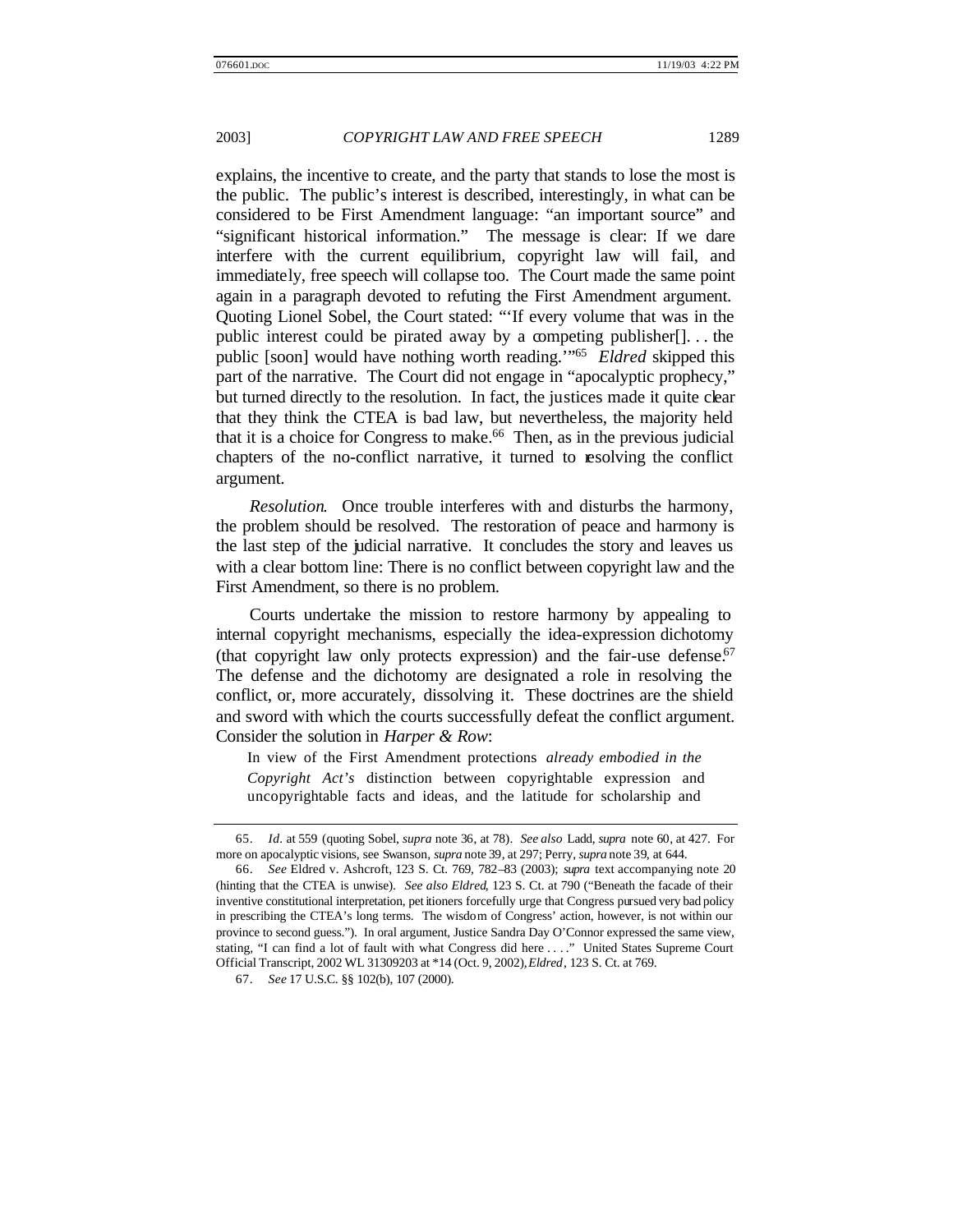comment traditionally afforded by fair use, we see no warrant for expanding the doctrine of fair use to create what amounts to a public figure exception to copyright.<sup>68</sup>

The idea-expression dichotomy is familiar to any copyright student.<sup>69</sup> Many courts found recourse in the dichotomy, following the lead of Melville Nimmer. Nimmer identified what I call the "external conflict."70 He found that the most efficient machinery in the resolution of the conflict is the dichotomy:

[T]he idea-expression line represents an acceptable definitional balance as between copyright and free speech interests. In some degree it encroaches upon freedom of speech in that it abridges the right to reproduce the "expression" of others, but this is justified by the greater public good in the copyright encouragement of creative works. In some degree it encroaches upon the author's right to control his work in that it renders his "ideas" per se unprotectible, but this is justified by the greater public need for free access to ideas as a part of the democratic  $dialogue.<sup>71</sup>$ 

# This view was adopted in *Harper & Row*<sup>72</sup> and again in *Eldred*. 73

The fair-use defense was also designated a role in solving the conflict in several cases. *Time Inc.* and *Rosemont*, though they did not mention the First Amendment explicitly, reached a free speech favorable result through a liberal analysis of the fair-use defense.<sup>74</sup> The first case to address the conflict directly, and to turn to the fair-use defense for its resolution, was

<sup>68.</sup> *Harper & Row Publishers, Inc.*, 471 U.S. at 560 (emphasis added). For a similar response, see *New Era Publications International v. Holt*, 873 F.2d 576, 584 (2d Cir. 1989).

<sup>69.</sup> *See* 17 U.S.C. § 102(b) (2000); Baker v. Selden, 101 U.S. 99, 103 (1879); Warner Bros. v. Am. Broad. Co s., 720 F.2d 231, 240 (2d Cir. 1983). In *Lee v. Runge*, Justice William Douglas commented that recognizing copyright over ideas would raise serious First Amendment problems. *See* 404 U.S. 887, 892–93 (1971). For an economic analysis of the dichotomy, see William M. Landes & Richard Posner, *An Economic Analysis of Copyright Law*, 18 J. LEGAL STUD. 325, 347–48 (1989) (arguing that legal protection for ideas would increase the cost of creation and reduce the number of works created).

<sup>70.</sup> *See* Nimmer, *supra* note 36, at 1180.

<sup>71.</sup> *Id.* at 1192–93. Later on, Nimmer accepted that the fair-use doctrine has at least some power in reconciling the tension between copyright law and the First Amendment. *See* 8 CIS LAW REPRINTS 307, 335 (1984–85) (arguing on behalf of Gannett Company, *Los Angeles Times*, *Newsweek*, *The New York Times*, and the *The Washington Post*, as amici curiae in *Harper & Row Publishers, Inc.* in support of *The Nation*).

<sup>72.</sup> *Harper & Row Publishers, Inc.*, 471 U.S. at 556–57.

<sup>73.</sup> Eldred v. Ashcroft, 123 S. Ct. 769, 789 (2003).

<sup>74.</sup> *See* Time Inc. v. Bernard Geis Assocs., 293 F. Supp. 130, 146 (S.D.N.Y. 1968); Rosemont Enters. v. Random House, Inc., 366 F.2d 303, 307–08 (2d Cir. 1966).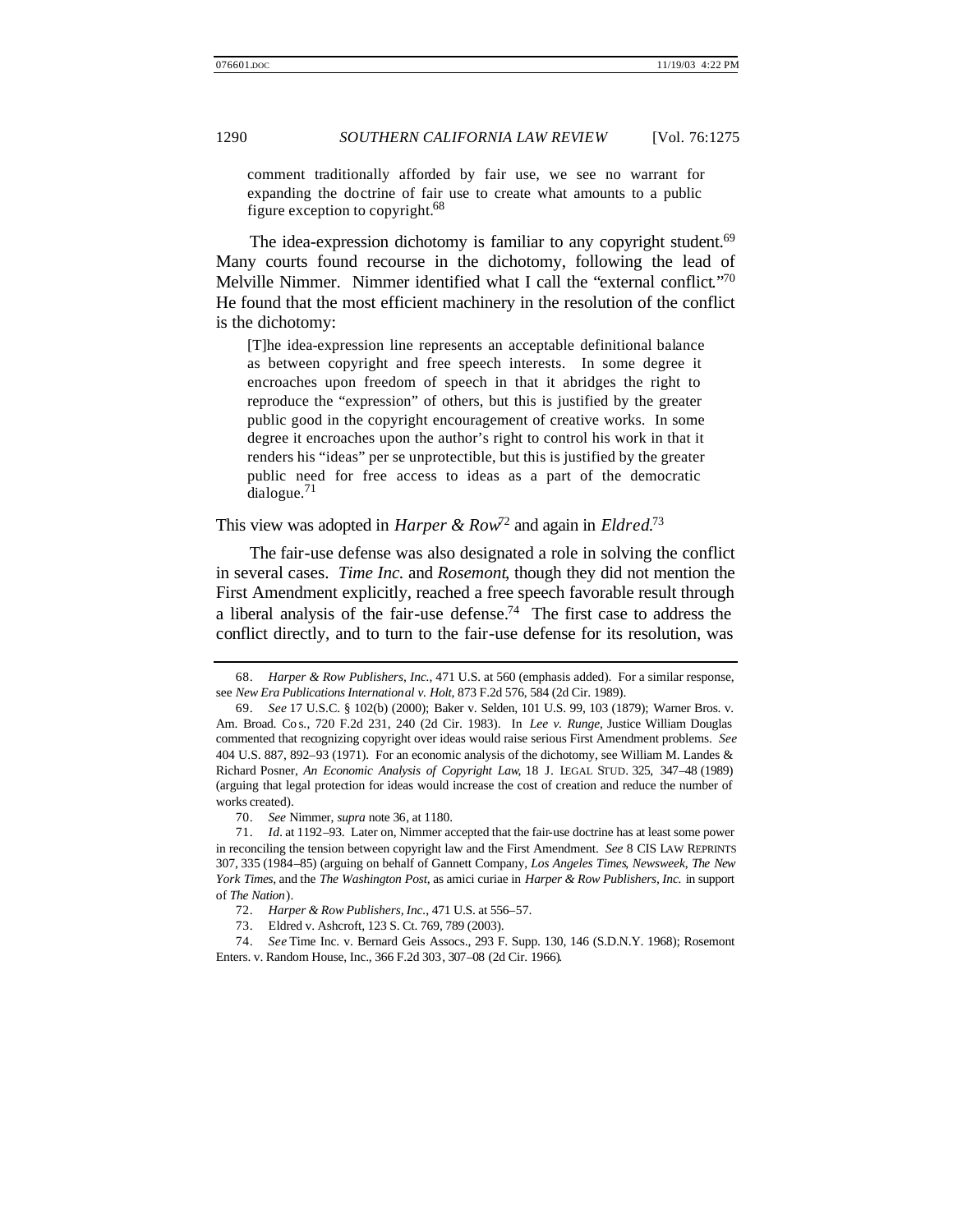Walt Disney v. Air Pirates.<sup>75</sup> Air Pirates admitted copying Disney's cartoon characters and their names in its counter-cultural comic book, the *Air Pirates Funnies*. <sup>76</sup> Air Pirates' defense was that its cartoons were parodies, and that its borrowing was entitled to the fair-use defense. The district court disagreed, issuing a preliminary injunction while dismissing a First Amendment objection to this injunction.<sup>77</sup> It reasoned that "[t]he determination that the defense of fair use could not be successfully asserted here would seem to resolve the further contention that the First Amendment works to prevent issuance of a preliminary injunction."<sup>78</sup> This case is just one example. Courts in other cases have used the fair-use defense to diffuse the tension between copyright law and free speech concerns, concluding that there is no conflict between them.<sup>79</sup>

In *Eldred*, the Supreme Court pointed to two more safeguards found within the CTEA.<sup>80</sup> *Eldred* hints that this is not a definitive resolution, however. In the majority's final comments on the First Amendment

78. *Id*. at 115. Interestingly, the Ninth Circuit resolved the question by turning to the idea-expression dichotomy, not to fair use. *See Walt Disney*, 581 F.2d at 758.

79. *See, e.g.*, Roy Exp. Co. v. Columbia Broad. Sys., Inc., 672 F.2d 1095, 1099–1110 (2d Cir. 1982) (coupling the rejection with the alternative-avenue doctrine); Triangle Publ'ns, Inc. v. Knight-Ridder Newspapers, Inc., 626 F.2d 1171, 1175–76 (5th Cir. 1980); Wainwright Sec., Inc. v. Wall Street Transcript Corp., 558 F.2d 91, 95 (2d Cir. 1977) (stating that the First Amendment/copyright conflict is solved by fair use); Keep Thomson Governor Comm. v. Citizens for Gallen Comm., 457 F. Supp. 957, 960 (D.N.H. 1978) (denying an injunction against the use of fifteen seconds of a song owned by one candidate in a gubernatorial race in New Hampshire in a political radio advertisement of another candidate where the song was followed by critical narration). *See also Triangle Publ'ns, Inc.*, 626 F.2d at 1181 (Brown, J., concurring); Twin Peaks Prods., Inc. v. Publ'ns Int'l, Ltd., 778 F. Supp. 1247, 1252 (S.D.N.Y. 1991) ("The law, however, is clear that such first amendment concerns are subsumed within the fair use analysis of § 107."); Ass'n of Am. Med. v. Carey, 482 F. Supp. 1358, 1365 n.17 (N.D.N.Y. 1980) (rejecting the conflict argument in light of the belief that "[s]uch claims have traditionally been

80. These are 17 U.S.C. § 108(h) (2000) (allowing libraries, archives, and the like to reproduce, distribute, and display in digital form copies of certain published works during the extended twenty years for certain purposes), and *id.* § 110(5)(B), The Fairness in Music Licensing Act of 1998 ("FIMLA") (exempting small businesses from paying performance royalties on music played from licensed radio and television stations). Interestingly, the Court did not note that FIMLA has been found by the World Trade Organization ("WTO") to be inconsistent with the U.S.'s international commitments under the Trade-Related Aspects of Intellectual Property Rights ("TRIPS") agreement. *See infra* note 224.

<sup>75.</sup> Walt Disney v. Air Pirates, 345 F. Supp. 108, 116 (N.D. Cal. 1972), *aff'd in part, rev'd in part*, 581 F.2d 751 (9th Cir. 1978).

<sup>76.</sup> *See Walt Disney*, 581 F.2d at 752–53. The court was somewhat embarrassed in describing the cartoons, and adopted a commentator's description of "'a rather bawdy depiction of the Disney characters as active members of a free thinking, promiscuous, drug ingesting counterculture.'" *Id.* at 753 (quoting Kevin Wheelright, Comment, *Parody, Copyrights and the First Amendment*, 10 U.S.F. L. REV. 564, 571 (1976)).

<sup>77.</sup> *Walt Disney*, 345 F. Supp. at 115–16.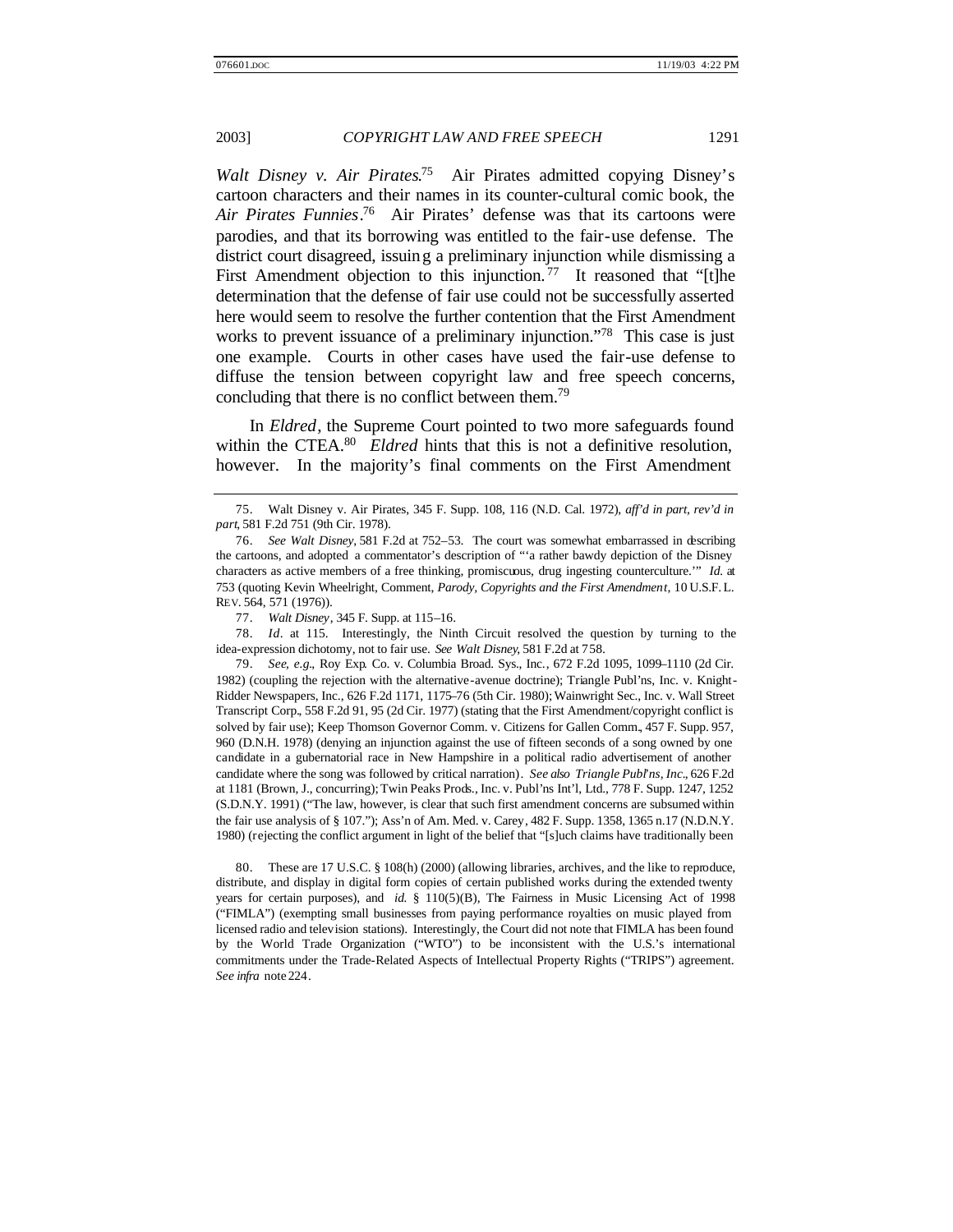argument, it concluded that "[t]o the extent such assertions raise First Amendment concerns, copyright's built-in free speech safeguards are *generally adequate* to address them."<sup>81</sup> This is intriguing language, and I think it should be read carefully. It implies that in some situations, the built-in safeguards might be inadequate. In fact, I would argue that this is one of the new directions of the conflict discourse in the post-*Eldred* era that we now enter; that is, this new direction seeks to identify the situations where the idea-expression dichotomy and the fair-use defense are inadequate.<sup>82</sup>

#### II. TWO CONFLICTS INSTEAD OF NONE

We can now turn to the distinction between the two kinds of conflict with respect to copyright law and the First Amendment: an internal conflict and an external one. The distinction is an attempt to define the subject matter of the denial of the conflict and to unravel what it is that the courts deny. The answer, surprisingly, is that often it seems that they do not know what it is that they are denying—they simply deny it. This Part begins by outlining the internal conflict and then the external one. I then argue that the latter is very often internalized too quickly within the former in two ways, which I call "mechanical internalization" and "substantive internalization." The First Amendment argument in *Eldred* was also internalized in both ways.

#### A. THE INTERNAL CONFLICT

The internal conflict is familiar to students of copyright, although it has not thus far been described as internal vis-à-vis an external conflict. The internal conflict can be described in at least two ways. First, it can be described as a conflict between two rival conceptions of copyright law. Borrowing the terms from Patterson and Lindberg, these are the "proprietary conception" of copyright law and the "regulatory conception."<sup>83</sup> The two conceptions differ in their theoretical

<sup>81.</sup> Eldred v. Ashcroft, 123 S. Ct. 769, 789 (2003) (emphasis added).

<sup>82.</sup> There are few pre-*Eldred* scholarly attempts of this sort. *See, e.g.*, Fiona Macmillan Patfield, *Towards a Reconciliation of Free Speech and Copyright*, *in* The YEARBOOK OF MEDIA AND ENTERTAINMENT LAW 199, 216–19, 222–23 (1996); Netanel, *supra* note 15, at 13–23 (discussing the limits of the dichotomy and fair-use defense); Tushnet, *supra* note 39, at 7–27 (same); Yen, *supra* note 39 (specifying the limits of the idea-expression dichotomy).

<sup>83.</sup> *See supra* note 21. Other possible titles are offered by Paul Goldstein, who calls those who hold the proprietary view "copyright optimists," and those who hold the regulatory conception

yright pessimists." See PAUL GOLDSTEIN, COPYRIGHT'S HIGHWAY: THE LAW AND THE LORE OF COPYRIGHT FROM GUTENBERG TO THE CELESTIAL JUKEBOX 15 (1994).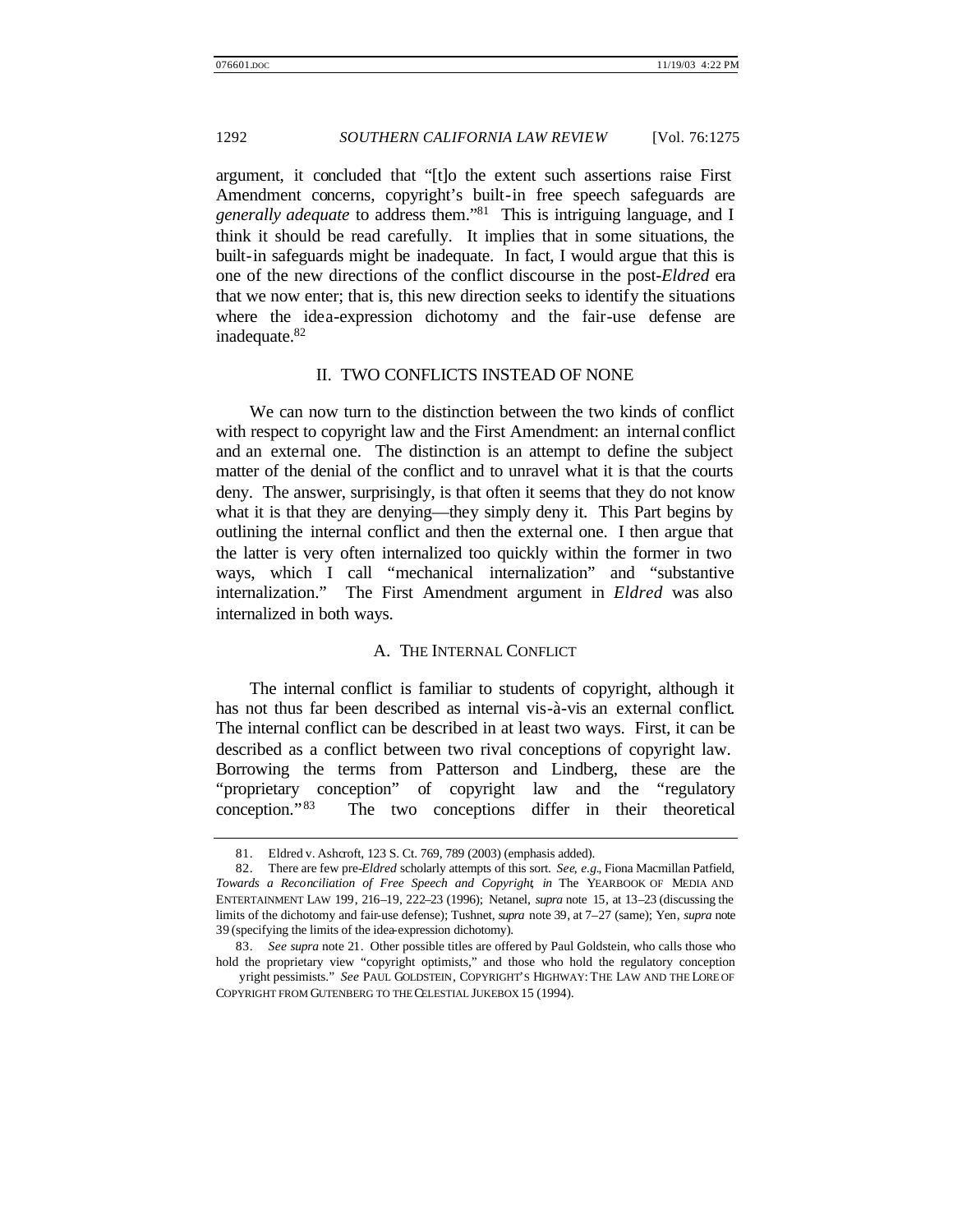work" of his hands, we may say, are properly his. Whatsoever, then, he removes out of the state that Nature hath provided and left it in, he hath mixed his labour with it, and joined to it something that is his own, and thereby makes it his property. JOHN LOCKE, TWO TREATISES OF CIVIL GOVERNMENT 130 (J.M. Dent & Sons Ltd. 1962) (1690). For a thorough discussion of Locke's theory, see JEREMY WALDRON, THE RIGHT TO PRIVATE PROPERTY 19, 137–252 (1988). *See also* RADIN, *supra* note 85, at 98–119 (criticizing Richard Epstein's defense of an absolute property-rights theory).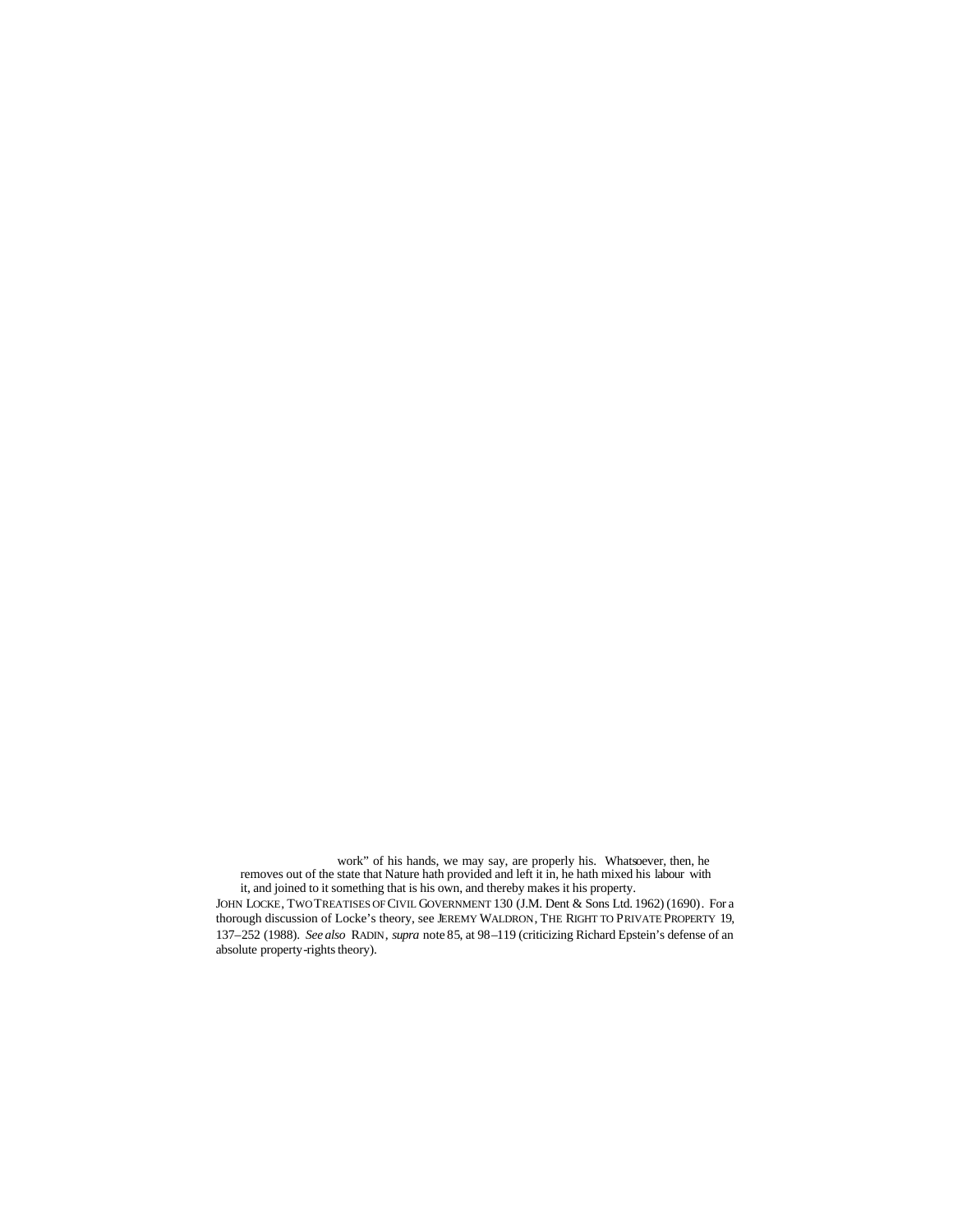right. $87$  This applies to intellectual property as well,  $88$  despite our strong intuition that something that we created is ours. The rhetoric of American copyright law is that it is not a natural right; $89$  it is better understood as a legal construction. There are no metaethical reasons for thinking of it as a principle-based property. These rights (both real property and intellectual property) are best explained and understood as policy based and consequentialist: They aim to achieve certain (important) goals, but have no inherent value of their own. As we will see, holding a regulatory conception does not necessarily mean that there is agreement as to what these goals are.

The two conceptions of copyright law often dictate the same legal rules and lead to the same results, but, occasionally, they each dictate a very different outcome. The case of copyright protection for databases is an example. A proprietary conception will find the time, effort, and labor invested in the creation of a database sufficient to accord the creator of the database with copyright protection, whereas a regulatory view would insist on other elements, which usually are summed up in the requirement of originality. <sup>90</sup> Another important difference is that of moral rights. The personality-based understanding of copyright law supports, and, in fact, requires, strong protection of those aspects of the work that reflect the author's identity, whereas the regulatory conception is reluctant to

89. *See* Graham v. John Deere Co. of Kan. City, 383 U.S. 1, 8–9 (1966) (discussing Thomas Jefferson's rejection of a natural-rights theory of intellectual property rights in a patent case); White-Smith Music Co. v. Apollo Co., 209 U.S. 1, 15 (1907) ("[I]t is perfectly well settled that the protection given to copyrights in this country is wholly statutory."); Am. Tobacco Co. v. Wreckmeister, 207 U.S. 284, 291 (1907) ("In this country it is well settled that property in copyright is the creation of the Federal statute passed in the exercise of the power vested in Congress by the Federal Constitution . . . ."); Wheaton v. Peters, 33 U.S. (8 Pet.) 591, 596, 598–99 (1834).

90. *See* Feist Publ'ns, Inc. v. Rural Tel. Serv. Co., 499 U.S. 340 (1991) (finding that labor expended in making a phone directory was not sufficient to create copyright protection). For a discussion of the database debate, see Yochai Benkler, *Constitutional Bounds of Database Protection: The Role of Judicial Review in the Creation and Definition of Private Rights in Information*, 15 BERKELEY TECH. L.J. 535 (2000).

<sup>87.</sup> Jennifer Nedelsky points to the paradox of (real) property: It is the creation of the state, but is a symbol for the limited power of the government. *See* JENNIFER NEDELSKY, PRIVATE PROPERTY AND THE LIMITS OF AMERICAN CONSTITUTIONALISM: THE MADISONIAN FRAMEWORK AND ITS LEGACY 248 (1990).

<sup>88.</sup> Indeed, the lessons of real property can be helpful in structuring intellectual property. *See, e.g.*, Travis, *supra* note 38. We should be mindful of the many differences, however, chief among which is the different asset that is regulated. Land and chattels are important, but works of authorship bear upon the most precious human creation: knowledge and information, which, in turn, are fundamental components of our understanding of democracy. *See* Niva Elkin-Koren, *Cyberlaw and Social Change*, 14 CARDOZO ARTS & ENT L.J. 215 (1996). *See also* THE COMMODIFICATION OF INFORMATION (Niva Elkin-Koren & Neil Weinstock Netanel eds., 2002) (observing the process through which intellectual property works are treated by law as real property).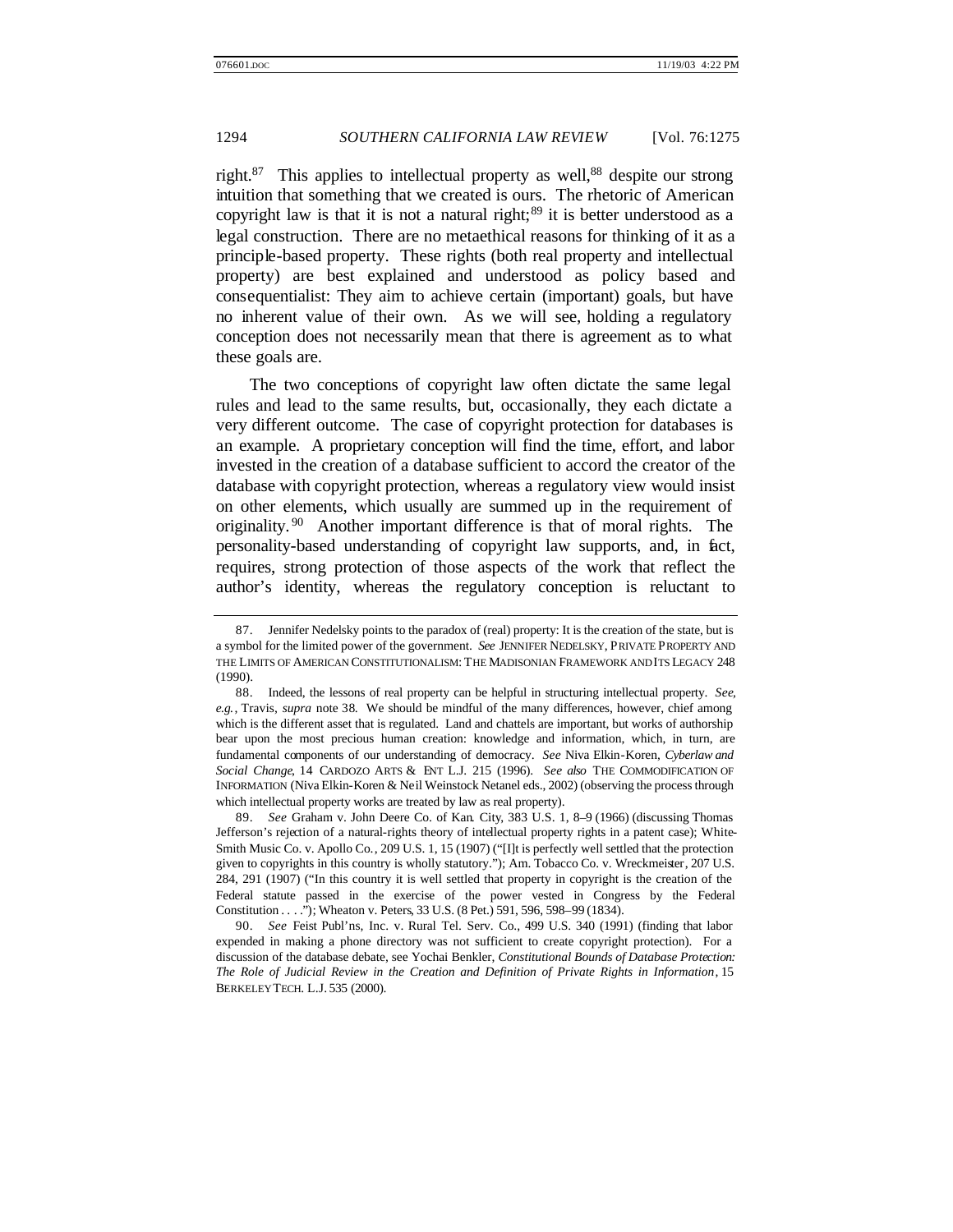acknowledge these rights. $91$  This difference is especially apparent when the continental view of copyright law is contrasted with the American one.

When we consider, for example, the extension of the copyright term, it matters greatly whether we understand copyright under the proprietary view, in which case any term of protection should be considered a limitation thereupon, or whether we hold the regulatory view, in which case the term of protection should be measured and examined with the instrumental goal in mind.  $92$  Under current copyright law, the debate on the CTEA reflects the latter view—a regulatory conception of copyright law. The debate is thus an intra-regulatory one.

There are many other situations in which our theory of copyright makes a difference, and hence, it is crucial that we choose between the rival conceptions of copyright. The competition between the two conceptions mirrors the internal conflict; therefore, it is a conceptual conflict. Later on, we will see how the two conceptions are often confused, and that there is a gap between the (regulatory) rhetoric and the (proprietary) practice.<sup>93</sup>

### 2. The Intra-Regulatory Conflict

Within the regulatory conception, there is a second way to describe the internal conflict. It may be described as the familiar struggle between the intended goal of copyright law (to promote the progress of science) and the tools it creates and applies to achieve that goal (awarding authors legal protection). This type of internal conflict will be referred to as intra-regulatory conflict. However we understand copyright law, there is a tension at its deepest foundation on which the entire body of law is premised. First, we will look at the subject of copyright law and will outline a first form of the conflict: Does it focus on the individual or on the public? We will then look at the activity that copyright law focuses on and will outline a second form of the conflict: Does copyright law focus on the production or the use of knowledge?

*The Individual v. the Public* . The internal conflict in copyright law is evident in the few constitutional words that grant Congress the power to enact copyright legislation. Copyright's goal is of a public nature.

<sup>91.</sup> *See* 17 U.S.C. § 106A (2000) (rather limited in scope). *See also* Roberta Rosenthal Kwall, *The Attribution Right in the United States: Caught in the Crossfire Between Copyright and Section 43(A)*, 77 WASH . L. REV. 985 (2002) (advocating the enactment of a federal right of attribution).

<sup>92.</sup> This question lies at the heart of the famous 1774 English case of *Donaldson v. Becket*, 98 Eng. Rep. 257 (K.B. 1774).

<sup>93.</sup> *See infra* Part III.B.2.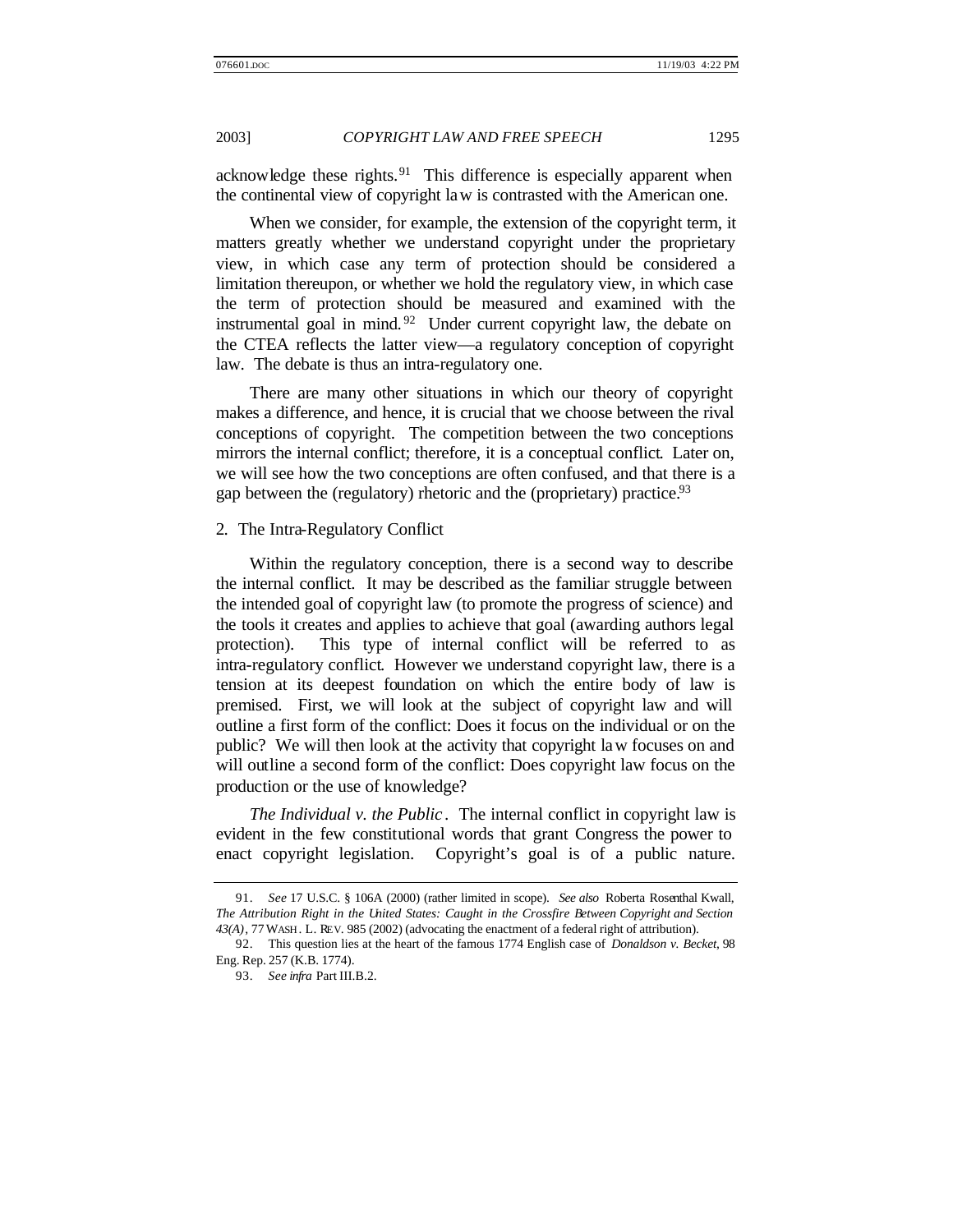"Progress" is a cumulative endeavor,  $94$  and "progress of science" (whether we adhere to the contemporary meaning of the word "science" or the wider late eighteenth-century meaning (i.e., knowledge))<sup>95</sup> is a goal that can be plausibly attributed only to the public. It does not make much sense to read this statement, in its constitutional context, as an individualistic goal. The mechanism for achieving this public goal lies in turning to the individual, however. Individually aimed incentives will result in more works for the benefit of the public.

The emphasis on the public is pervasive throughout the history of American copyright law. Copyright originated in England, and in its infancy, it was entangled with censorship and the regulation of the book trade for quite a while. But by the time the American system incorporated copyright, it was a more mature scheme, void of the unfriendly company of censorship. The advancement of learning was the (public) goal of copyright law. James Madison, in referring to copyright and patents, wrote in *The Federalist No. 43* that "[t]he public good fully coincides in both cases, with the claims of individuals."<sup>96</sup> The courts agreed with this understanding, but clarified that there is a hierarchy in which the goal (the public's interest in the progress of knowledge) ranks higher than the means (the rights of authors): "'The copyright law, like the patent statutes, makes reward to the owner a secondary consideration.'"<sup>97</sup> Congress held a similar view.<sup>98</sup>

<sup>94.</sup> Copyright law can benefit from the idea of progress, which was injected into copyright law at the time of its constitutionalization at the end of the eighteenth century. *See* JOHN BAGNELL BURY , THE IDEA OF PROGRESS: AN INQUIRY INTO ITS ORIGIN AND GROWTH (1932). The idea holds a particular understanding of the process in which knowledge is created. The process is seen as a gradual accumulation of knowledge through an intergenerational venture that aims at a better future for humanity. It is controlled by human beings and not predetermined by a supernatural power. For its influence on the shaping of copyright law, see Birnhack, *supra* note 53.

<sup>95.</sup> *See* WALTERSCHEID, *supra* note 45, at 125–26.

<sup>96.</sup> THE FEDERALIST NO. 43, at 217 (James Madison) (Buccaneer Books, Inc. 1992).

<sup>97.</sup> Mazer v. Stein, 347 U.S. 201, 219 (1954) (quoting United States v. Paramount Pictures, 334 U.S. 131, 158 (1948)). *See also* Sony Corp. of Am. v. Universal City St udios, Inc., 464 U.S. 417 (1984) ("The limited grant is a means by which an important public purpose may be achieved."); Twentieth Century Music Corp. v. Aiken, 422 U.S. 151 (1975). In *Aiken*, the Court stated:

The limited scope of the copyright holder's statutory monopoly, like the limited copyright duration required by the Constit ution, reflects a balance of competing claims upon the public interest: Creative work is to be encouraged and rewarded, but private motivation must ultimately serve the cause of promoting broad public availability of literature, music, and the other arts.

*Id.* at 156.

<sup>98.</sup> The House Report on the 1909 Copyright Act provides the following explanation: [Copyright law is based] upon the ground that the welfare of the public will be served and progress of science and useful arts will be promoted by securing to authors for limited periods the exclusive rights to their writings. . . . Not primarily for the benefit of the author, but primarily for the benefit of the public . . . .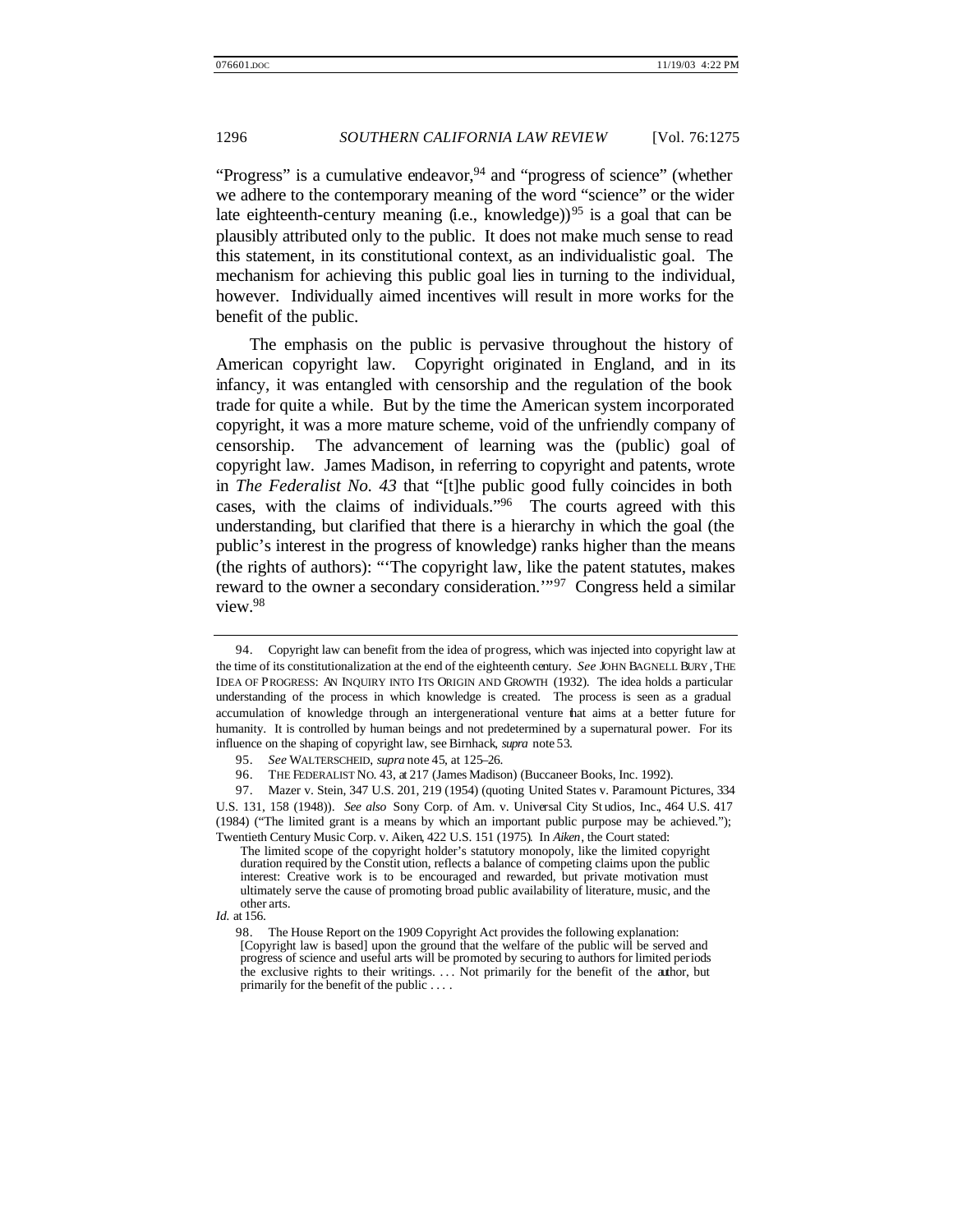The end of promoting public progress is achieved by focusing on the individual (the author or inventor). This focus should not mislead us into confusing means with ends. The Constitution, the copyright laws over the past 213 years, and their judicial interpretations assume this means-ends relationship. The assumption of causality is in the spirit of Adam Smith's well known proposition, made at the time of the American Revolution:

It is not from the benevolence of the butcher, the brewer, or the baker, that we expect our dinner, but from their regard to their own interest. We address ourselves, not to their humanity but to their self-love, and never talk to them of our own necessities but of their advantages. Nobody but a beggar chuses to depend chiefly upon the benevolence of his fellow-citizens.<sup>99</sup>

James Madison famously noted in *The Federalist No. 51* that aiming at the self-interest to achieve a public goal is based on the notion that men and women are not angels. $100$  The Framers adopted this approach of "private vice"/"public good" as a working assumption.<sup>101</sup> In other contexts (e.g., the structure of the government), however, the Framers took a more Hobbesian, pessimistic approach, and thought that self-interests should be juxtaposed so that they could act as a check on each other.<sup>102</sup> Copyright law is based on the notion that the accumulation of self-interests will result in the public good; but unlike the constitutional separation of powers, it has no internal check.

This coexistence of private interests and a public interest does not necessarily create a conflict. The conflict occurs where the self-interest and the public good pull in opposite directions. The internal conflict in copyright law arises because the incentive offered to potential authors is control of their future works, which runs exactly counter to the public good that it purports to promote. Copyright law tolerates the conflict on the

H.R. REP. NO. 2222, at 7 (1909).

<sup>99.</sup> ADAM SMITH, AN INQUIRY INTO THE NATURE AND CAUSES OF THE WEALTH OF NATIONS 15 (Edwin Cannan ed., Random House, Inc. 1994) (1776).

<sup>100.</sup> THE FEDERALIST NO. 51, at 262 (James Madison) (Buccaneer Books, Inc. 1992). For a thoughtful discussion of the Framers' channeling of the self-interest of the people to the benefit of the public, see Robert A. Goldwin, *Of Men and Angels: A Search for Morality in the Constitution*, *in* THE MORAL FOUNDATIONS OF THE AMERICAN REPUBLIC 1, 3 (Robert H. Horwitz ed., 1977) [hereinafter THE MORAL FOUNDATIONS].

<sup>101.</sup> *See* Martin Diamond, *Ethics and Politics: The American Way*, *in* THE MORAL FOUNDATIONS, *supra* note 100, at 39, 49.

<sup>102.</sup> For a comparison of the Framers' approach to that of Adam Smith's, see Richard Hoftstadter, *The Founding Fathers: An Age of Realism* , *in* THE MORAL FOUNDATIONS, *supra* note 100, at 73, 73– 76. Hoftstadter observes that in the Framers' attempt to defeat self-interest by cross-checking it with the interests of other people, they undermined their own project, for they necessarily underwrote self-interest in attempting to control it. *See id.* at 85.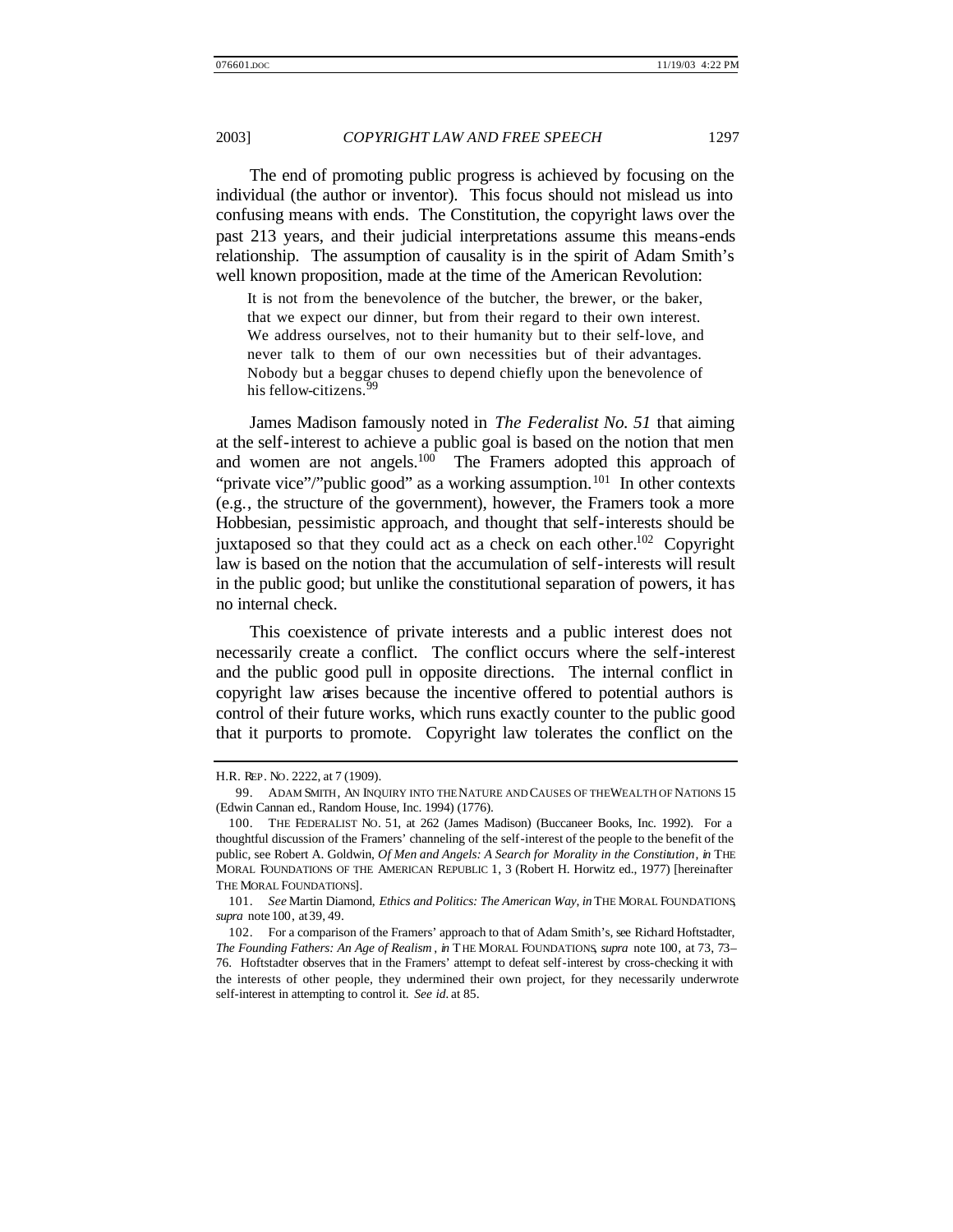ground that the public is willing to advance its long-term goal by paying an immediate and small price.<sup>103</sup> This is Lord Macaulay's famous  $tax.^{104}$ 

Authors and publishers receive this payment: They benefit from the control that the law accords them with respect to their works. They each have a separate self-interest—an expectation to be compensated and a reliance on this expectation—and a feeling that something has been stolen from them when they are not adequately (in their view) rewarded. Under these circumstances, attempting to achieve a public goal by harnessing self-interest is bound to result in a conflict. Full adherence to the primacy of the public's goal dictates keeping the price as low as possible no more than is needed to provide authors with incentives to create. The authors and publishers, on the other hand, want their compensation to extend to as many activities as possible and to be as high as possible. Hence, there is an internal conflict in copyright law, a conflict that permeates this whole body of law.<sup>105</sup>

Those who take the side of the individual in this conflict might do so due to a proprietary conception of copyright law. They understand copyright to be a natural right, deriving from one's investment of labor (a Lockean rationale) or one's personality (a Hegelian rationale). Here, the internal conflict reflects the conceptual conflict between the regulatory conception and the proprietary conception of copyright. Those who take the individual's side in this conflict, however, might do so due to a distorted regulatory conception: They celebrate the tool and forget the goal that it was meant to serve. The CTEA seems to be such a distortion. <sup>106</sup>

<sup>103.</sup> Tom Bell aptly called this an "indelicate imbalance." *See* Tom W. Bell, *Indelicate Imbalancing in Copyright and Patent Law*, *in* COPY FIGHTS: THE FUTURE OF INTELLECTUAL PROPERTY IN THE INFORMATION AGE 1 (Adam Thierer & Clyde Wayne Crews eds., 2002).

<sup>104.</sup> In his 1841 speech opposing a proposal to extend the copyright term beyond the life of the author, Lord Macaulay explained his objection to the extension:

The principle of copyright is this. It is a tax on readers for the purpose of giving a bounty to writers. The tax is an exceedingly bad one; it is a tax on one of the most innocent and salutary of human pleasures.  $\dots$  I admit, however, the necessity of giving a bounty to genius and learning. In order to give such a bounty, I willingly submit even to this severe and burdensome tax.

LORD MACAULAY, *Speech in the House of Commons, Feb. 5, 1841*, *in* SPEECHES BY LORD MACAULAY 164 (G.M. Young ed., 1979).

<sup>105.</sup> Recall Madison's comment in *The Federalist No. 43*, in which he stated that "[t]he public good fully coin cides in both cases[] with the claims of individuals." MADISON, *supra* note 96. This equation—the relationship between the public interest and the interests of individuals—can be explained as a conclusion, or resolution, of the internal conflict, rather than a justification thereof.

<sup>106.</sup> As I show later, Congress, in debating CTEA, assumed a proprietary conception of copyright law. *See infra* text accompanying note 223.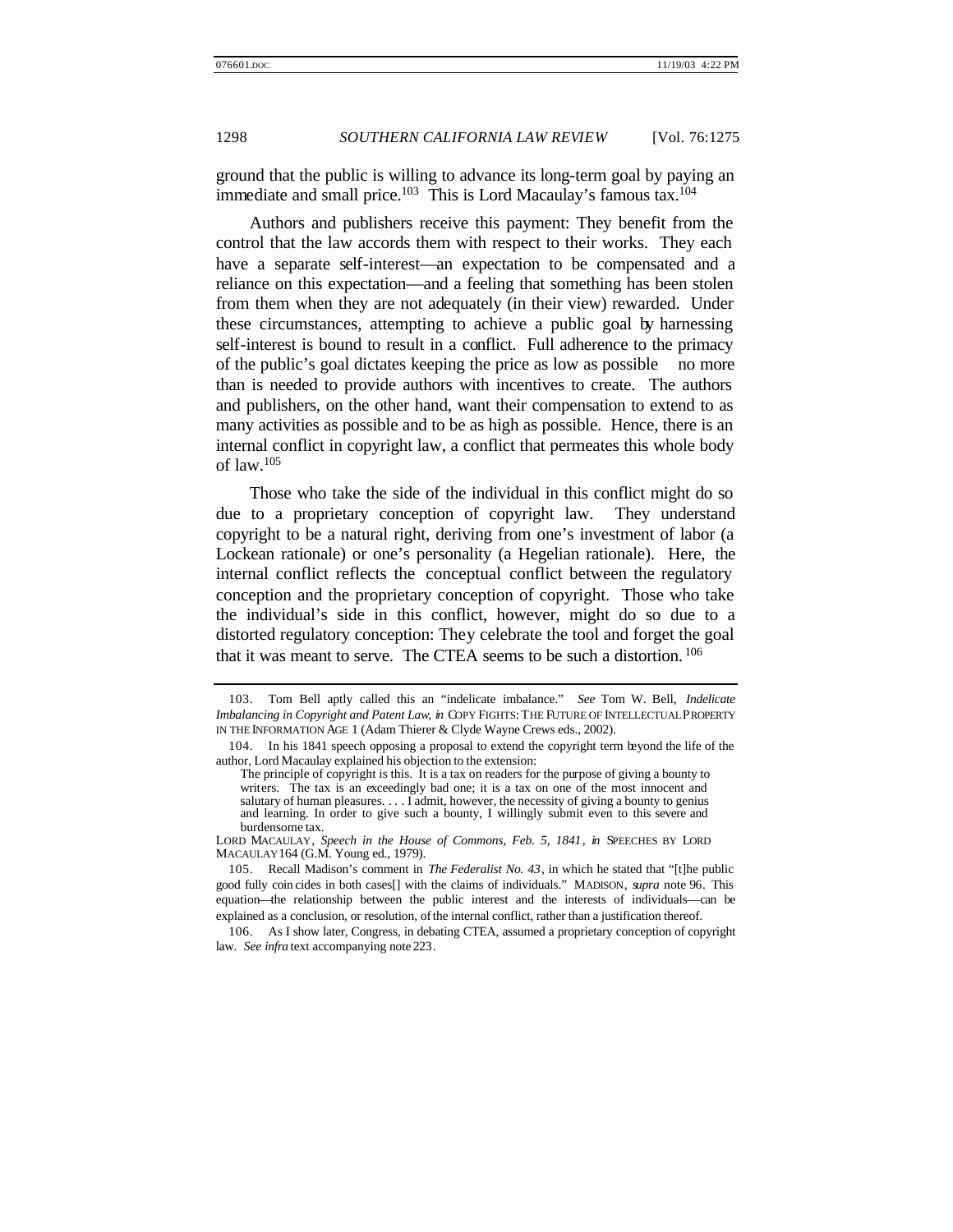In any case, the clear holding of *Eldred* is that drawing the lines of the internal conflict is a task for Congress, not the courts. As long as Congress remains faithful to the regulatory conception of copyright law and does not step outside its contours, the general holding of deference in *Eldred* seems in place. The difficulty is, of course, defining the contours of copyright law and the regulatory approach thereof when the proprietary conception keeps lurking underneath the surface.

*Production v. Use/Access and Supply v. Demand*. We have just seen the public goal of copyright law phrased in the constitutional language of promoting the progress of science. This is a rather general and vague expression. Today, in the posthegemonic (Western) world, where monarchs and religious institutions no longer exclusively control the store of human knowledge, there seems to be a consensus that in order for innovation to take place, more knowledge of better quality is required.<sup>107</sup> The second way in which the internal conflict of copyright law is apparent lies in the different and conflicting conceptions of the process by which progress (or innovation) is achieved—the most important phase of the desired progress. In other words, the internal conflict can be explained around the activity on which it focuses.

How does creation begin? How is it enhanced? We can say that one phase of the internal conflict emphasizes the role of the production or the creation of knowledge, and that the other phase emphasizes the use thereof, which prerequires dissemination of knowledge and access. I call these, respectively, the "production view" and the "use/access view." As in the individual/public version of the internal conflict, the production and use/access version can be understood to reflect either the conceptual conflict (between the proprietary conception and the regulatory conception) or the intra-regulatory conflict. In the latter sense, it is a competition between an emphasis on the intended goal of copyright law (the dissemination, access, and use of knowledge) and an emphasis on the instrument applied to achieve the goal (the right accorded to authors to control the use of their works).

<sup>107.</sup> There might be a tension between more (quantity) knowledge and better (quality) knowledge—a tension that is further apparent when juxtaposed with various First Amendment rationales. Some free speech theories, such as Alexander Meiklejohn's self-government theory, can be read to emphasize quality, whereas other theories, like John Stuart Mill's notion of truth-seeking in the marketplace of ideas, can be interpreted to emphasize quantity. *See* ALEXANDER MEIKLEJOHN, *Free Speech and Its Relation to Self-Government*, *in* POLITICAL FREEDOM: THE CONSTITUTIONAL POWERS OF THE PEOPLE 20–26 (1965); JOHN STUART MILL, ON LIBERTY 18 (Wordsworth Classics 1996) (1869). This distinction between quality and quantity, and their juxtaposition under the copyright and First Amendment contexts, requires elaboration that exceeds the scope of this Article.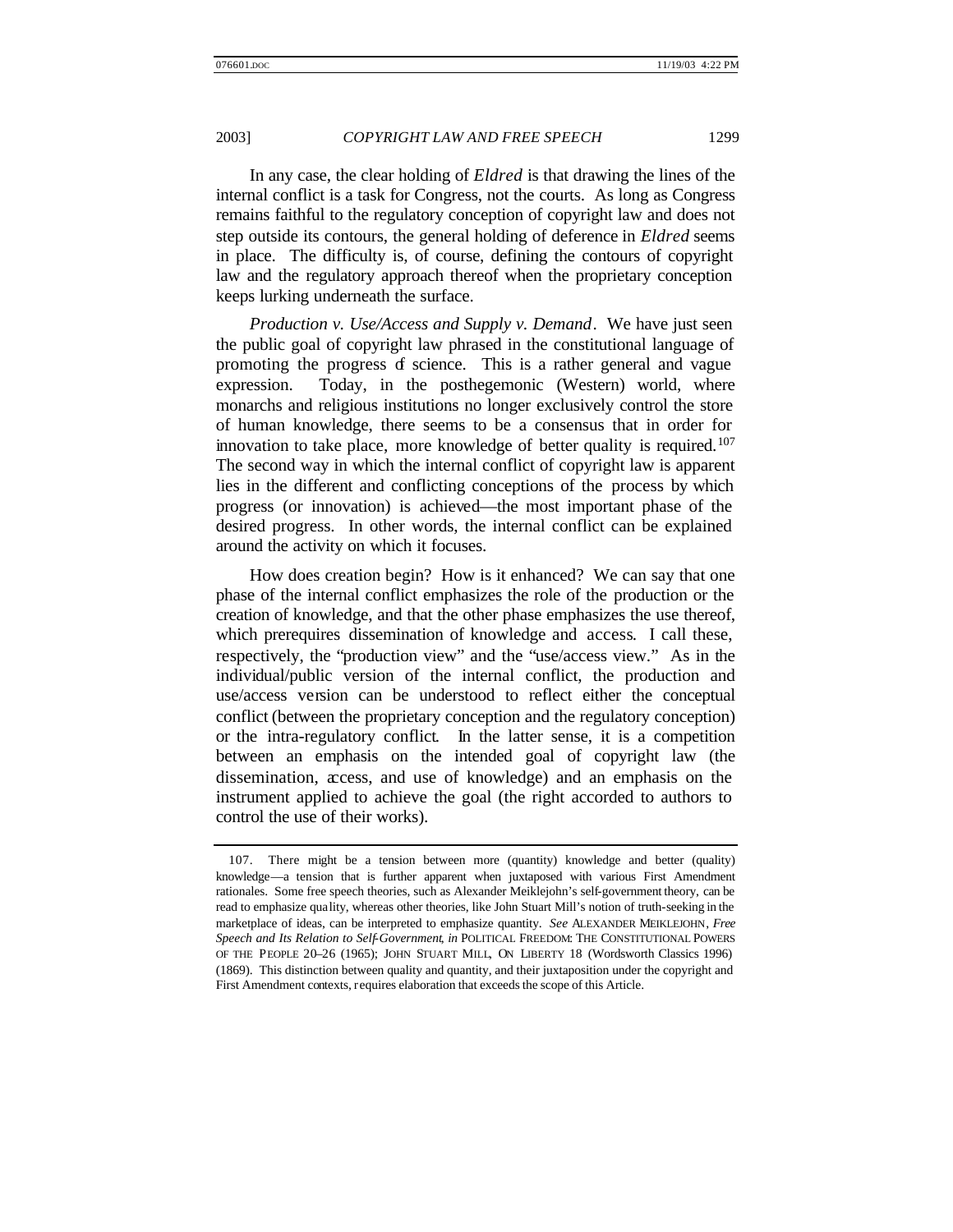Production and use are, of course, interdependent phases of the same process, but courts nevertheless seem to emphasize the former at the expense of the latter. They render the circle into a dichotomy. To borrow from the standard economic vocabulary, the first view (production) is interested in the supply, the other (use/access) in the demand. The supply comes from the potential proprietor, who is the author, the potential author, or the entity for which that person works, $108$  and the demand is that of the public—a demand for disseminated and accessible information and knowledge so that the knowledge can be further used. Supply and demand are interrelated; in most cases, one derives from the other.

Some jurists and commentators, however, assume that demand for knowledge alone is not strong enough to trigger potential suppliers (the would-be authors) to enter and supply the market.<sup>109</sup> They observe that in a world without copyrights, there would be a market failure because copying would be permitted, and potential suppliers of intellectual works would be unable to recoup their investment in production. Thus, they are concerned that the demand for those works would not be fulfilled. The demand itself is not, if viewed as such, sufficient to act as a trigger for the suppliers to create new works. Copyright law is justified, accordingly, as correcting the short circuit between supply and demand—it offers incentives to create. The demand's failure to trigger the supply is attributed to the unique feature of intellectual property, and is based on economic and behavioral assumptions.

The "unique feature" is that knowledge is a public good; that is, once knowledge is created, it is almost impossible to exclude others from using it (unless the law creates legal means to exclude others, such as property rights). While the cost of creating a work might be high, the cost of reproduction is often low.<sup>110</sup> Another aspect of intellectual property as a public good is that the use of the knowledge by one party does not affect

<sup>108.</sup> *See* 17 U.S.C. § 201 (2000) (codifying the work-for-hire doctrine); New York Times Co. v. Tasini, 533 U.S. 483 (2001) (discussing the status of freelance authors in the context of the work-for-hire doctrine).

<sup>109.</sup> Landes and Posner point out that under a legal regime of copyright protection, "the decision to create the work must be made before the demand for copies is known." *See* Landes & Posner, *supra*  note 69, at 327. In the text, I am referring to the market of knowledge in general, not to the market for a particular work. Indeed, Landes and Posner explain that in the absence of copyright protection, the "book probably will not be produced in the first place, because the author and publisher will not be able to recover their costs of creating the work" *Id*. at 328.

<sup>110.</sup> *Id*. at 326.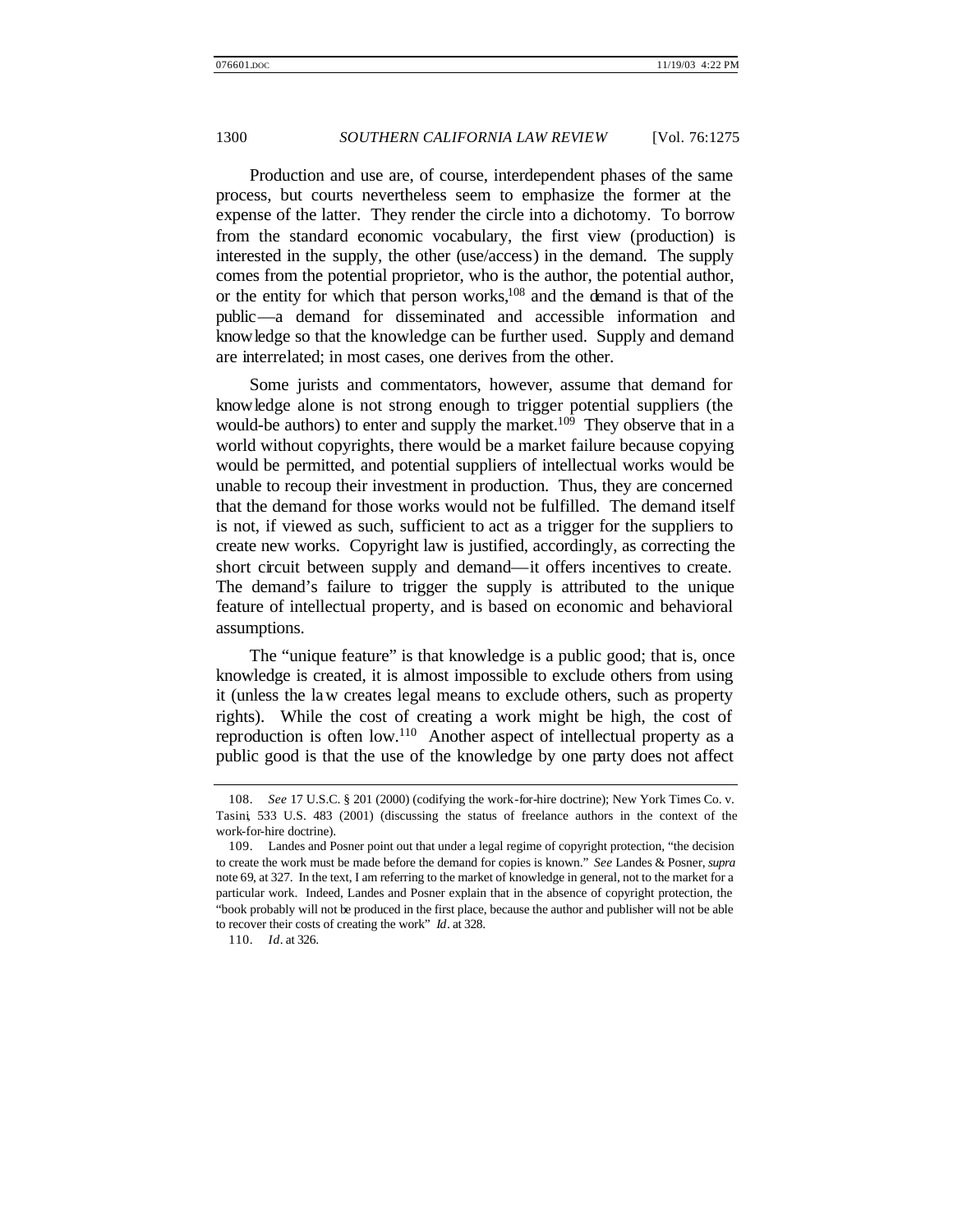the same simultaneous use by others. $111$  Thus, knowledge is both nonexcludable and nonrivalrous.

The "economic" prong of the assumption is that in order to achieve a common goal, individuals should be motivated to act in their own self-interests. We met this (Adam) Smith-like thought with the American spin just a short while ago.<sup>112</sup> It also can be described negatively: Without enabling (by according property rights) each one to pursue his or her self-interest, we will end up in a tragedy due to the problems of common action (e.g., costs of organization, negotiation, and externalities, such as free riding).<sup>113</sup> Put differently, the concern is that without legal rights, intellectual works will be copied due to the nonexcludable and nonrivalrous features of information and knowledge, and authors will not be rewarded. Thus, they will have no reason to create. This assumption is also based on the behavioral assumption.

The "behavioral assumption" is that for many potential authors, nonpecuniary rewards are insufficient incentives to produce knowledge. This assumption does not rest on empirical evidence, but it is widely assumed and I will not quarrel with it.<sup>114</sup> Nonpecuniary incentives include recognition, publicity, reputation among relevant reference groups, and more personal motivations, such as developing one's identity, self-fulfillment, aspiration for (spiritual) immortality, and the like. Some legal systems, as in civil law countries, do acknowledge nonpecuniary motivations and assume that they require their own set of legal protection through moral rights.<sup>115</sup> The American legal system, however, is skeptical of such claims and generally has refused to acknowledge personal motivations as worthy of copyright protection.<sup>116</sup> The extent to which that system has acknowledged nonpecuniary motivations has resulted in no

<sup>111.</sup> *See* Wendy J. Gordon, *Authors, Publishers, and Public Goods: Trading Gold for Dross*, 36 LOY. L.A. L. REV. 159, 170 (2002).

<sup>112.</sup> *See* SMITH, *supra* note 99, at 15.

<sup>113.</sup> For a similar idea with respect to real property, see Garrett Hardin, *The Tragedy of the Commons*, 162 SCI. 1243, 1244–45 (1968). Any comparison should take into consideration the unique characteristics of information.

<sup>114.</sup> A few scholars have raised some doubts. *See* BOYLE, *supra* note 26, at 19 ("To say that copyright promotes the production and circulation of ideas is to state a conclusion and not an argument."); Stephen Breyer, *The Uneasy Case for Copyright: A Study of Copyright in Books, Photocopies, and Computer Programs*, 84 HARV. L. REV. 281, 324–27 (1970).

<sup>115.</sup> *See generally* Natalie C. Suhl, Note, *Moral Rights Protection in the United States Under the Berne Convention: A Fictional Work?*, 12 FORDHAM INTELL. PROP. MEDIA & ENT. L.J. 1203 (2002) (explaining the expansive nature of moral rights in European systems, which stands in contradistinction to their nature in the U.S.). *But see* Kwall, *supra* note 91 (supporting the recognition of moral rights in the U.S.).

<sup>116.</sup> *See, e.g.*, Vargas v. Esquire, Inc., 164 F.2d 522, 526 (7th Cir. 1947).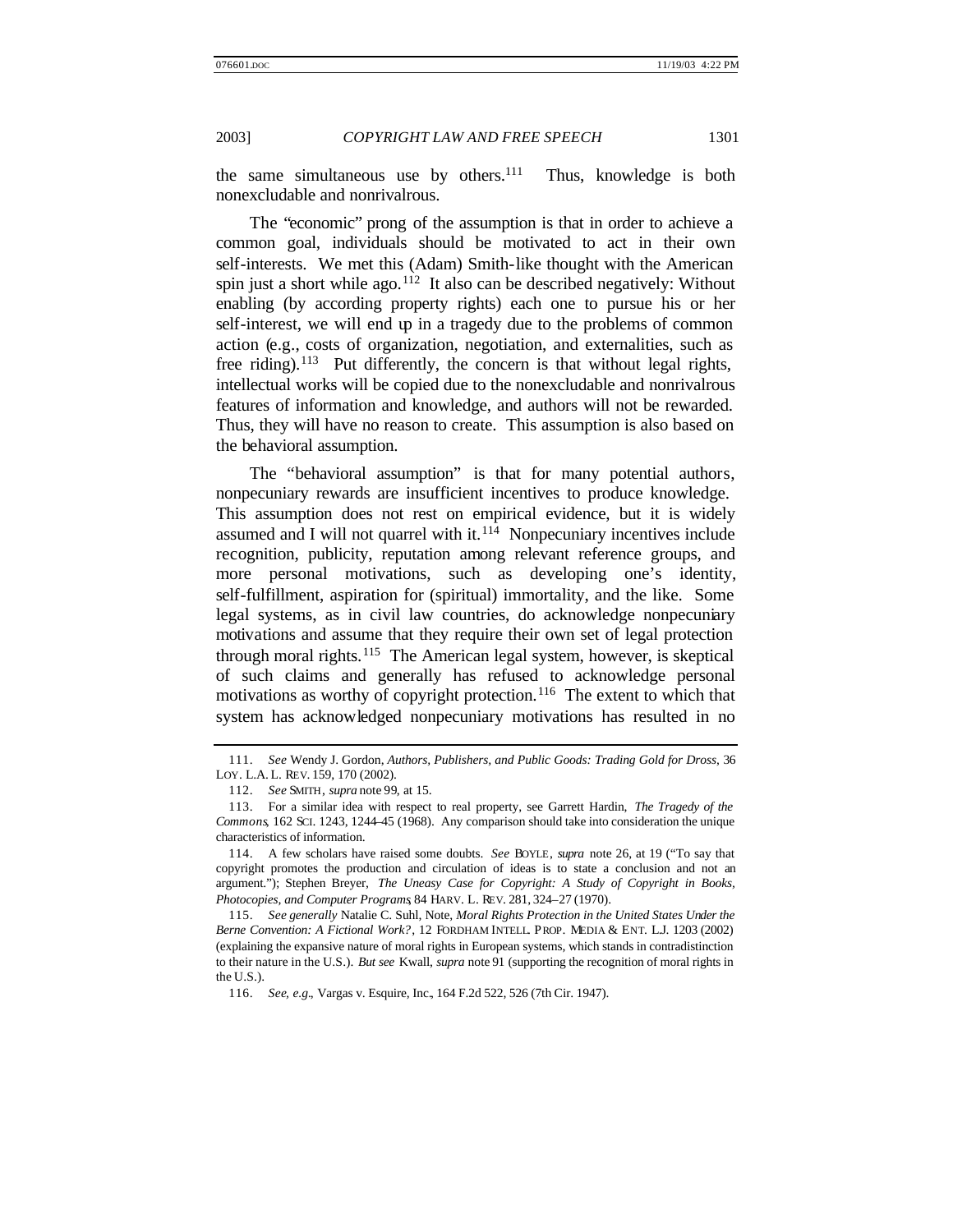more than a minor, ancillary protection,  $117$  and even then, the moral rights that are recognized are translated into monetary meanings.<sup>118</sup> Under this skeptic ism, there is a need for an additional incentive, and that is found in the form of copyright protection.

These features and assumptions support the emphasis on the production of knowledge, and show that a use/access view of the creative process alone is inadequate. An extreme, exclusive use/access view has no answer to the short circuit between supply and demand. Adherents of economic analysis tend to ridicule the use/access view and envision it in an extreme form, as if the only alternative to the current copyright regime is a world without copyrights.<sup>119</sup> But no one seriously holds the use/access view in its caricaturized, zealous form. Those who hold the use/access view do recognize the necessity of the production of knowledge, but believe that the most important part in the knowledge process is its ultimate goal: what is done with the knowledge, that is, how it is used. They understand the unique features of intellectual property, and they share much of the economic/psychological assumptions; however, they also think that the economic view is not all that is to be found in the overall picture. They think that knowledge can be used in several ways, and that it has other purposes in addition to creating further knowledge. Knowledge is important also for its ability to serve democratic values.<sup>120</sup> Knowledge is a prerequisite for self-government, where citizens have to make informed decisions and partic ipate on an equal basis in the collective political deliberation. These values reflect principles of political morality. These are not strange ideas. We often refer to them under another constitutional heading: the First Amendment. So the choice is not in the form of either/or. It is not a choice between having a copyright system or not; rather, it is a matter of degree. Both poles of the knowledge process are

<sup>117.</sup> The exceptions are the Visual Artists Rights Act of 1990 ("VARA"),

to the Copyright Act, and state laws that have a somewhat wider effect. The most notable of these are the statutes of California (CAL. CIV. CODE § 987 (West 1995)) and New York (N.Y. ARTS & CULT. AFF. LAW § 1403 (McKinney 1984)).

<sup>118.</sup> *See* Henry Hansmann & Marina Santilli, *Authors' and Artists' Moral Rights: A Comparative Legal and Economic Analysis*, 26 J. LEGAL STUD. 95 (1997) (interpreting moral rights as having economic interests attached to them).

<sup>119.</sup> See, for example, the now classic exchange between (then) Professor Stephen Breyer and (then) st udent Bary W. Tyerman in Breyer, *supra* note 114, at 284 (writing that his study provides a reason to "hesitate to extend [copyright] or strengthen it"); Bary W. Tyerman, *The Economic Rationale for Copyright Protection in Published Books: A Reply to Professor Breyer*, 18 UCLA L. REV. 1100, 1102 (1971) (assuming that Breyer was advocating the abolition of copyright); Stephen Breyer, *Copyright: A Rejo inder*, 20 UCLA L. REV. 75, 77, 80 (1972) (pointing out Tyerman's mistake).

<sup>120.</sup> *See* Benkler, *supra* note 12; Elkin -Koren, *supra* note 88; Neil Weinstock Netanel, *Copyright and a Democratic Civil Society*, 106 YALE L.J. 283 (1996).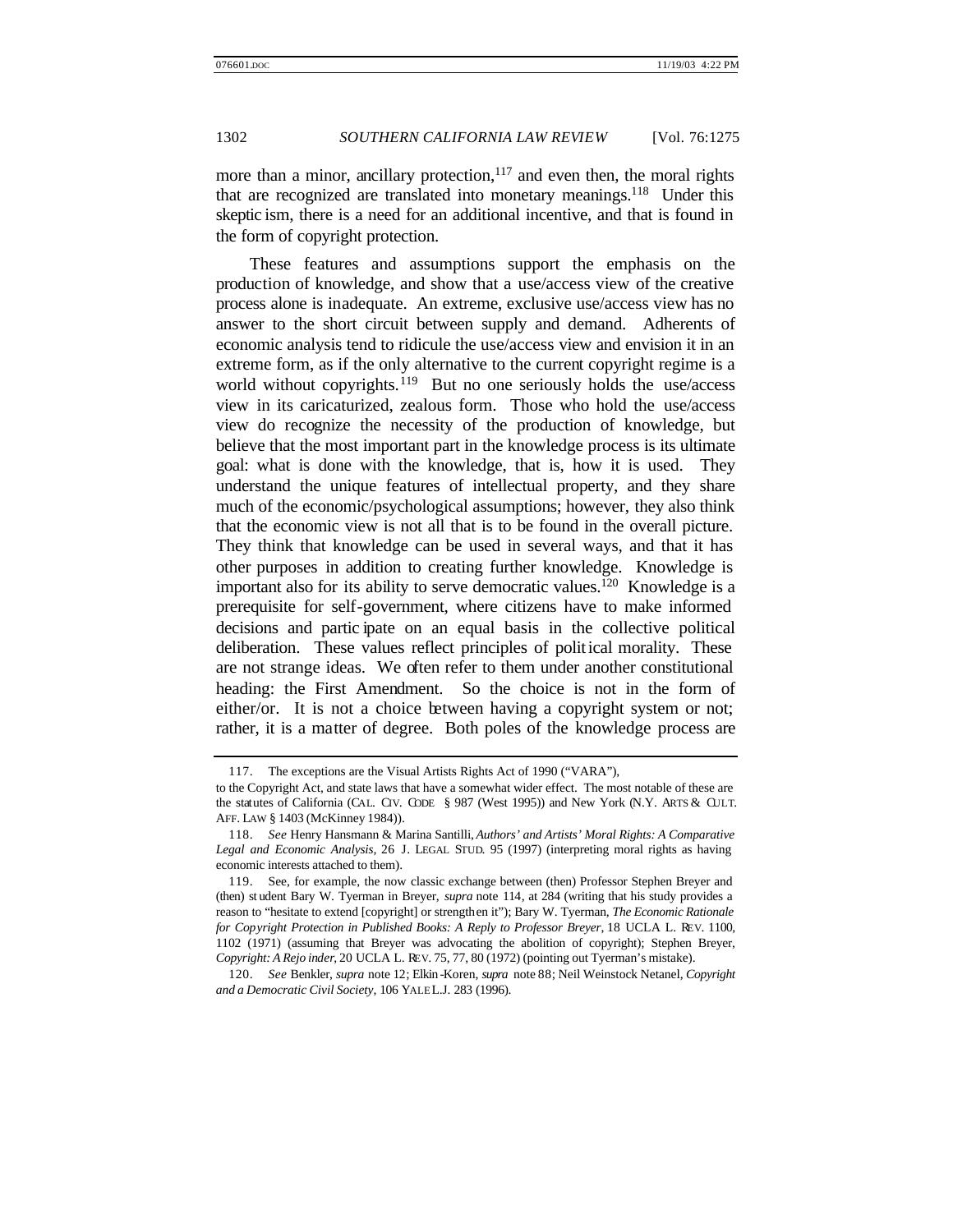vital, but the production phase is understood to be instrumental and secondary to the chief purpose of the process, which is the use of the knowledge.

This formation of the internal conflict of copyright law, which ran along the lines of the activity that is regulated by it, is parallel to the previous formation of the internal conflict, which ran along the lines of the subject of copyright law—the emphasis on the individual or on the public. Courts that struck the ba lance between the public and individual authors, and paid more attention to the public goal, tended to describe the goal of copyright law in terms of dissemination and use of knowledge.<sup>121</sup> Courts that struck the balance more in favor of the authors tended to describe it in terms of production, and downplayed the public goal of the dissemination of knowledge and its subsequent use. This can be understood as either taking a proprietary position (under the conceptual conflict), or (under the intra-regulatory conflict), being influenced by placing the means side of the legal formula in a position that is preferable to that of the goal. $122$ 

How is copyright conceived in *Eldred*? Interestingly, it is not easy to decipher or characterize the Court's conception of copyright in the light of its two-step response to the copyright argument raised by the plaintiffs. First, heavily relying on history, the Court reached the conclusion that the CTEA complies with the constitutional prescription of "limited" Second, the Court turned to examine whether the CTEA was a "rational exercise of the legislative authority."<sup>124</sup> Here, the Court pointed to a few of Congress' explanations<sup>125</sup> and opted for deference.<sup>126</sup> Once the Court

124. *Id.*

<sup>121.</sup> *See, e.g.*, Twentieth Century Music Corp. v. Aiken, 422 U.S. 151, 156 (1975) (describing the goal of copyright law as "promoting broad public availability of literature, music and the other ar which refers to a use/access view). Also consider the majority opinion in *Sony Corp. of Am. v. Universal City Studios, Inc.*, 464 U.S. 417, 429 (1984) (describing the goal of copyright law as "society's competing interest in the free flow of ideas, information, and commerce," which are use/access terms). Judges who adhere to the side of the individual authors and emphasize the side of production tend to describe the goal of copyright law in a rather modest tone. Consider, for example, Justice Harry Blackmun's dissenting opinion in *Sony*, in which he described copyright's goal as "advanc[ing] public welfare." *Id*. at 477 (Blackmun, J., dissenting) (quoting Mazer v. Stein , 347 U.S. 201, 219 (1954)).

<sup>122.</sup> Patterson observes that a proprietary conception of copyright law speaks in terms of creation, whereas a regulatory conception (which he advocates) speaks in terms of dissemination. *See* Patterson, *supra* note 37, at 5–7.

<sup>123.</sup> *See* Eldred v. Ashcroft, 123 S. G. 769, 781 (2003).

<sup>125.</sup> The Court mainly mentioned the need to fit the standard European copyright term in order to ensure equal protection for American copyright owners in Europe. *Id.* For an interesting discussion of international influence on American copyright law, see Greame W. Austin, *Does the Copyright Clause Mandate Isolationism?*, 26 COLUM.-VLA J.L. & ARTS 17 (2002).The Court also mentioned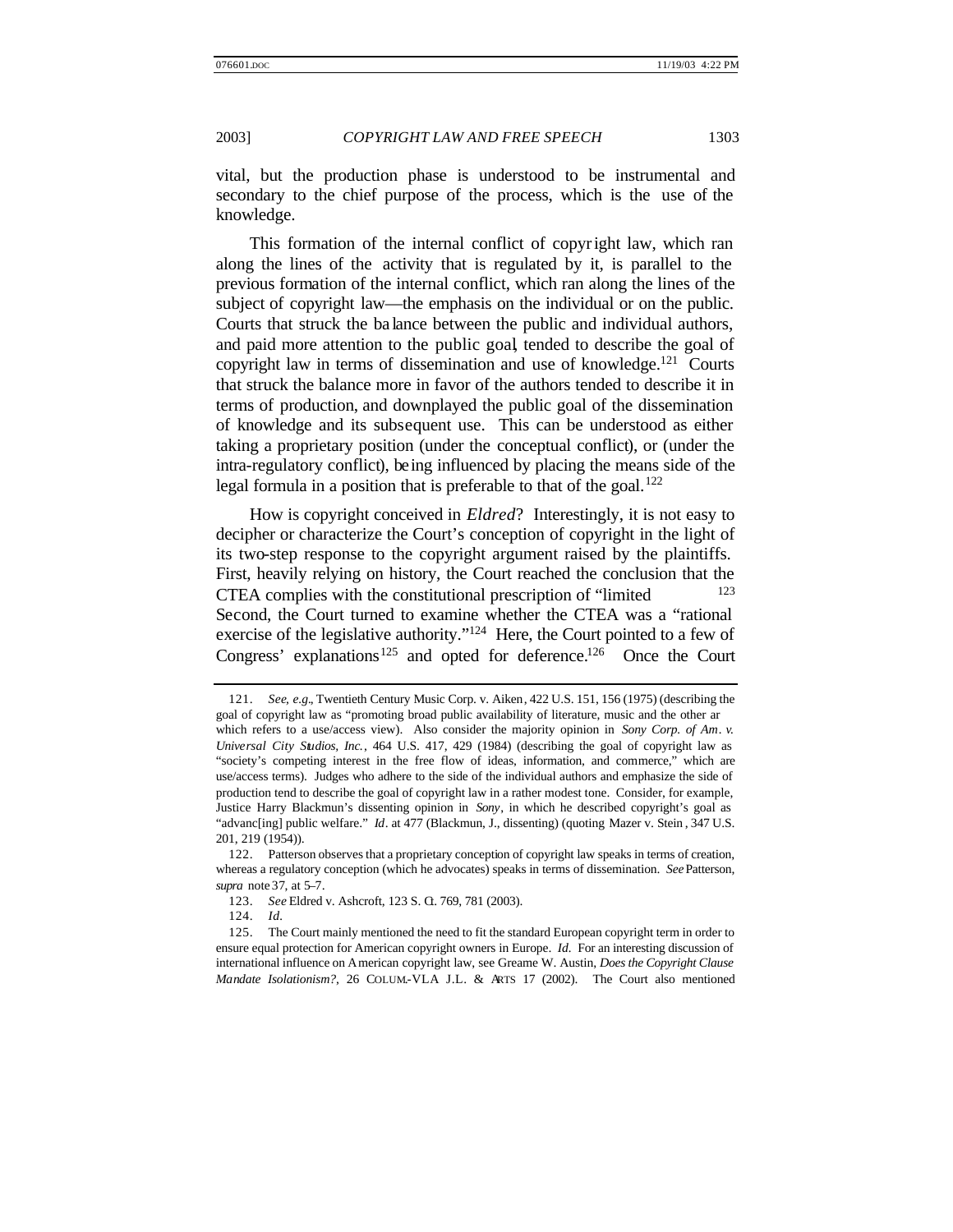deferred to Congress, it did not elaborate on how it sees the issues. In this sense, the decision is rather thin (though it is definitely not thin with respect to the overall constitutional interpretation of copyright law).

#### B. THE EXTERNAL CONFLICT

Let us zoom out. The external view adopts a wider point of view than the internal one and is therefore capable of seeing a larger picture. Nevertheless, it is not (or rather, should not be) indifferent to the internal conflict. The external view does not see copyright law as an isolated area, but rather as part of the entire constitutional composition. It refuses to confine its observation to one area of the law and necessarily pays attention to the interaction among elements of the whole. The external view reflects our need for coherence and consistency among different legal spaces. It refuses to narrow its view to one area of law and searches for the implications of each legal category upon the other. The external view sets a check on legal compartmentalization, which is so ubiquitous in legal thought. It reminds us that classifying a legal question into a particular rubric should not be the end of the discussion, but rather an aid in our process of comprehension. <sup>127</sup>

Applying the external view to the study of copyright law immediately indicates at least some friction, if not a direct clash, between the First Amendment's command to not abridge speech on the one hand, and the Copyright (and Patent) Clause, which permits Congress to limit speech, on the other. Taking the external view requires that we pay attention to this tension, search for ways to explain its removal, or resolve it. In itself, the external view does not instruct us how to resolve (or dissolve) the conflict. This resolution will turn on the views and theories that we hold as to constitutional law in general and as to our conceptions of copyright law and the First Amendment in particular.

In fact, the early no-conflict narrative can be seen as an attempt to address the external conflict, turning to the language and history of the First Amendment and the Copyright Clause, and to constitutional structure. But it was an unproductive avenue. First and foremost, it assumes a rather narrow view of originalist interpretation—one that attaches cardinal

demographic, economic, and technological changes. *See Eldred*, 123 S. Ct. at 782. Compare this to the strong criticism offered by Justice Stephen Breyer in his dissent. *Id.* at 808–10 (Breyer, J., dissenting).

<sup>126.</sup> *See id.* at 781–83.

<sup>127.</sup> *See* DWORKIN, *supra* note 1, at 251–53 (warning against legal compartmentalization); Zimmerman, *supra* note 37, at 668–69 (discussing the outcome-determinative effect of classifying a copyright case into a property or speech case).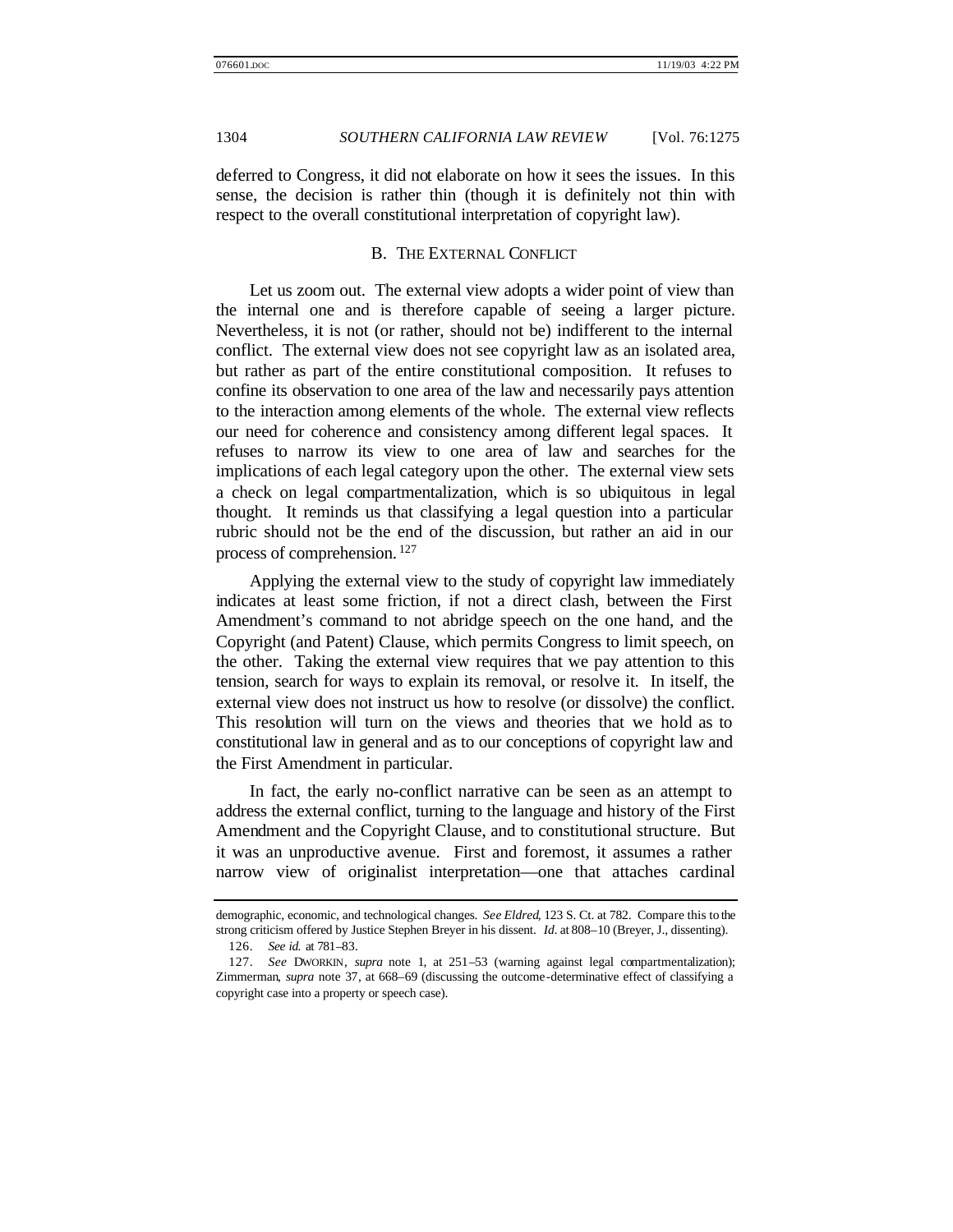importance to the intentions of the Framers and the textual meaning of the Constitution. Even the originalists among us will find this avenue unhelpful in the case of copyright law due to the lack of direct historical evidence on its constitutionalization. So how should we address the external conflict? I think a serious effort to address the external conflict requires reaching a deep understanding of each of the conflicting fields, and then searching for common, substantive underlying theories.<sup>128</sup>

Eldred's attorney, Lawrence Lessig, raised a direct First Amendment argument. He argued that the CTEA limits speech, or—rephrased in the terms applied here—that the external conflict should be addressed. In light of the D.C. Circuit's blunt statement that "copyrights are categorically immune from challenges under the First Amendment,"<sup>129</sup> the conflict argument was placed under the spotlight; however, the Court avoided it, by internalizing it.

#### C. INTERNALIZING THE CONFLICT ARGUMENT

The distinction between the internal conflict and the external one, and their respective views, allows us to rephrase the conflict argument. The argument that there is a tension between copyright law and free speech is made from the vantage point of the external view; but the judicial response originates from an internal view. This is the internalization of the conflict discourse. This is the analytical point where the conflict is denied.

The judicial narrative told in response to the conflict argument insisted that copyright law and free speech live side by side in harmony. The early narrative replied to the conflict argument on its own terms. It was a reply that understood the conflict argument to be on the constitutional external level. It looked into some "overall" elements, such as constitutional history, text, and structure,  $130$  but this approach fails the test of interpretive theory.<sup>131</sup> The contemporary narrative, inasmuch as it is distinct from the early one, replies to the conflict argument in a more sophisticated manner. In the course of doing so, however, the contemporary narrative switches the level of the discussion from the external view to the internal one. It thus internalizes the conflict argument. This internalization takes two main forms, which I call "substantive internalization" and "mechanical internalization."

<sup>128.</sup> For an interesting discussion along this line, see Baker, *supra* note 39, at 899.

<sup>129.</sup> Eldred v. Reno, 239 F.3d 372, 375 (D.C. Cir. 2001).

<sup>130.</sup> *See supra* Part I.B.

<sup>131.</sup> *See* Birnhack, *supra* note 4, at 260.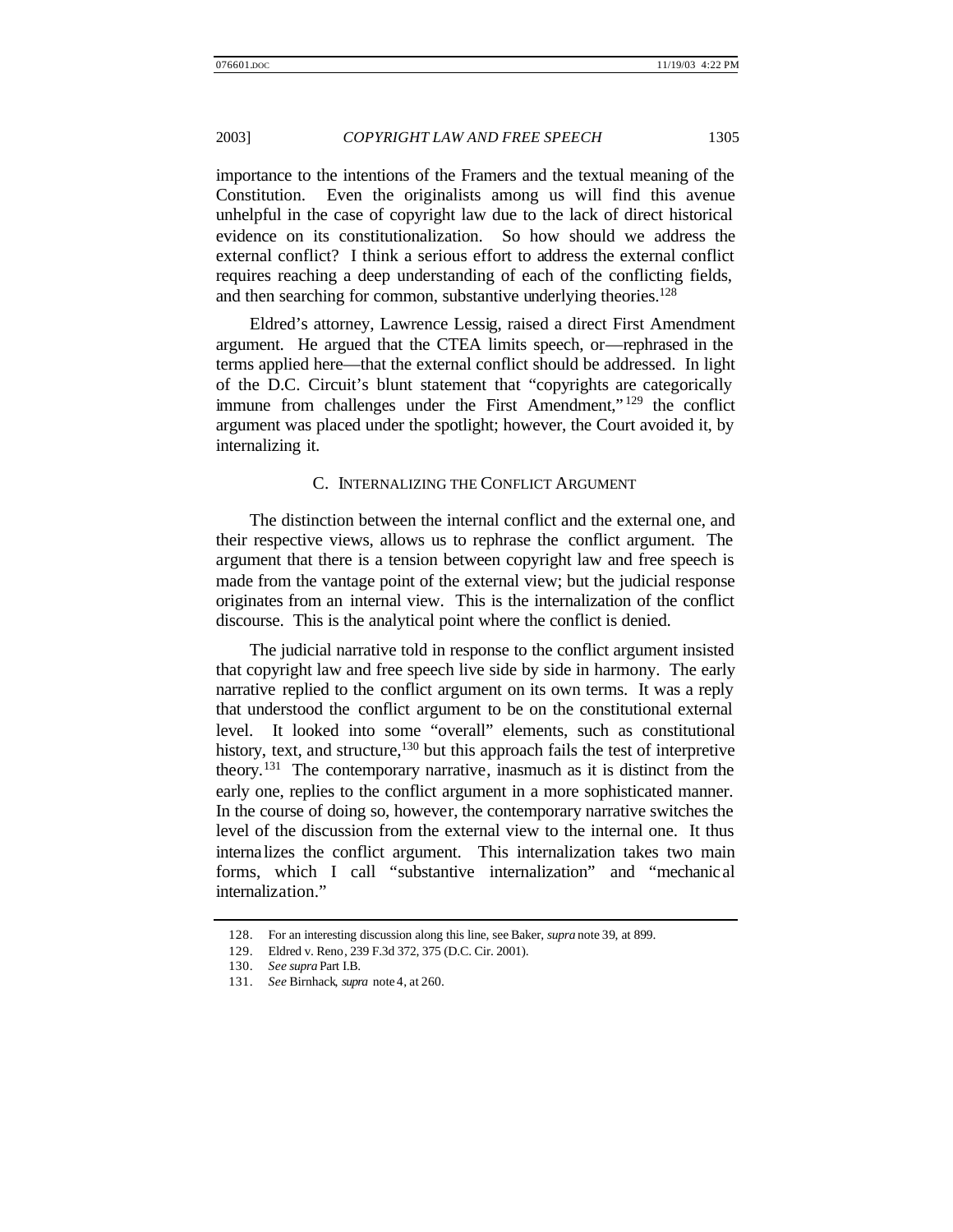Substantive internalization is achieved by placing the two legal regimes on the same normative plateau. This is the main effect of the shared-goal argument. Once we accept that both copyright law and the First Amendment share the same goal, the two regimes converge.<sup>132</sup> As a result of this convergence, taking the external view is simply redundant. The effect of the shared-goal argument is further strengthened and reinforced by the companion division-of-labor argument. The relationship between the two regimes is then escalated from one of harmony to one of interdependence.<sup>133</sup> This vision deemphasizes the elements of the two regimes that are less compatible. If we do not notice the incompatible areas and accept the normative convergence of the two fields, however, then we would have no reason to take the external view. That would be a waste of time.

It is important to note that substantive internalization is possible only if we hold an instrumental view of copyright law. Only when we understand and justify copyright law as a tool to achieve a goal can we plausibly talk of a shared goal of copyright law and other legal regimes. If we hold a proprietary view of copyright law (i.e., if we understand and justify it on the basis of a natural-rights theory), it is implausible that we would think of it as having a goal at all; instead, we would say that this proprietary view is an end in itself. Therefore, substantive internalization is more likely to occur in the Anglo-American legal tradition than in that of civil law countries. I will return to this transatlantic comparison later on.

Mechanical internalization takes a different route. It is achieved by giving a few copyright doctrines the role of carrying free speech concerns. This is the role that the contemporary narrative gives to the idea-expression dichotomy and the fair-use defense. The two doctrines are said to mitigate the conflict, leading to its successful elimination.<sup>134</sup> If so, we need not take

<sup>132.</sup> For an argument along these lines, see Tushnet, *supra* note 39, at 35–37.

<sup>133.</sup> *See supra* Part I.B.3.

<sup>134.</sup> *See, e.g.*, Eldred v. Ashcroft , 123 S. Ct. 769, 788–89 (2003); Harper & Row Publishers, Inc. v. Nation Enters., 471 U.S. 539, 560 (1985) (invoking both the dichotomy and the fair-use defense); New Era Publ'ns Int'l v. Holt , 873 F.2d 576, 584 (2d Cir. 1989) (same); Sid & Marty Krofft Television Prods., Inc. v. McDonald's Co rp., 562 F.2d 1157, 1170 (9th Cir. 1977) (declaring that the idea-expression dichotomy "already serves to accommodate the competing interests of copyright and the first amendment"); Twin Peaks Prods., Inc. v. Publ'ns Int'l, Ltd., 778 F. Supp. 1247, 1252 (S.D.N.Y. 1991) ("The law, however, is clear that such first amendment concerns are subsumed within the fair use analysis of § 107."); Quinto v. Legal Times of Wash., Inc., 506 F. Supp. 554, 560 (D.D.C. 1981) ("The distinction between ideas, news events, and factual develo pments, all of which are not copyrightable, and expressions of the same, which are copyrightable, serves to accommodate the competing interests of copyright and the First Amendment."); Walt Disney v. Air Pirates, 345 F. Supp. 108, 115 (N.D. Cal. 1972) ("The determination that the defense of fair use could not be successfully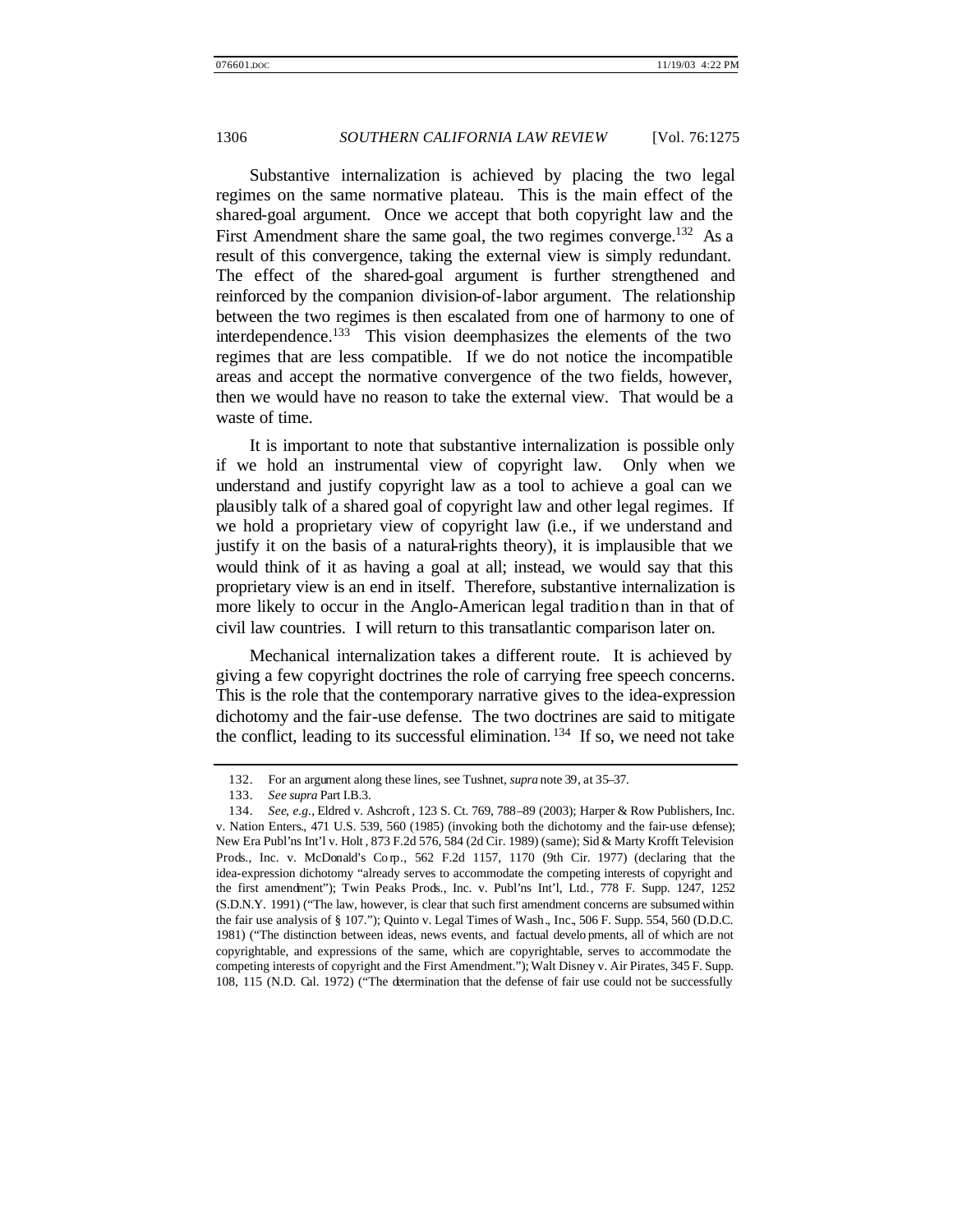the external view, for the internal mechanisms have already taken it into account. The doctrines are portrayed as ambassadors of good faith, acting within the territory of copyright law and representing the interests of the foreign land of the First Amendment. This form of internalization is mechanical, for it does not assume any convergence on a normative dimension. Hence, this form of internalization does not depend on our understanding of copyright law, and indeed, it is asserted both in Anglo-American law and in civil law countries.<sup>135</sup>

The recent controversy regarding the "other voice" version of *Gone with the Wind*, Alice Randall's, *The Wind Done Gone*, illustrates the complex relationship among the internal view, the external view, and the internalization of the latter. The pla intiffs, who are the owners of the copyright in the famous novel, sued Randall for copyright infringement. In deciding the appropriateness of an injunction, the Eleventh Circuit examined both the fair-use defense and the First Amendment. Under the heading "The Union of Copyright and the First Amendment," the court portrayed the relationship between copyright law and the First Amendment in terms of harmonious coexistence: "The Copyright Clause and the First Amendment, while intuitively in conflict, were drafted to work together to prevent censorship; copyright laws were enacted in part to prevent private censorship and the First Amendment was enacted to prevent public censorship."<sup>136</sup> In the terms adopted here, this is a substantive internalization, which alludes to the shared-goal argument and the division-of-labor argument, as well as to a particular interpretation of the history of the two fields. The court then added the mechanical internalization, turning to the idea-expression dichotomy and the fair-use defense.<sup>137</sup> Its discussion of the latter, however, was inspired by the court's given task of mitigating the conflict. The court instructed itself that "[a]s we turn to the analysis required in this case, we must remain cognizant of the First Amendment protections interwoven into copyright law."<sup>138</sup> The court indeed remained true to this instruction.<sup>139</sup> Phrased in the terms applied here, although the court internalized the conflict argument, it did

asserted here would seem to resolve the further contention that the First Amendment works to prevent issuance of a preliminary injunction."), *aff'd in part, rev'd in part*, 581 F.2d 751 (9th Cir. 1978).

<sup>135.</sup> *See* LUCIE GUIBAULT, ALAI STUDY DAYS, LIMITATIONS FOUND OUTSIDE OF COPYRIGHT LAW (1998), *available at* http://www.ivir.nl/publications/guibault/VUL5BOVT.doc (last visited Aug. 18, 2003).

<sup>136.</sup> SunTrust Bank v. Houghton Mifflin Co., 268 F.3d 1257, 1263 (11th Cir. 2001) (citations omitted).

<sup>137.</sup> *See id.* at 1263–64.

<sup>138.</sup> *Id.* at 1265.

<sup>139.</sup> The injunction issued by the district court was subsequently vacated.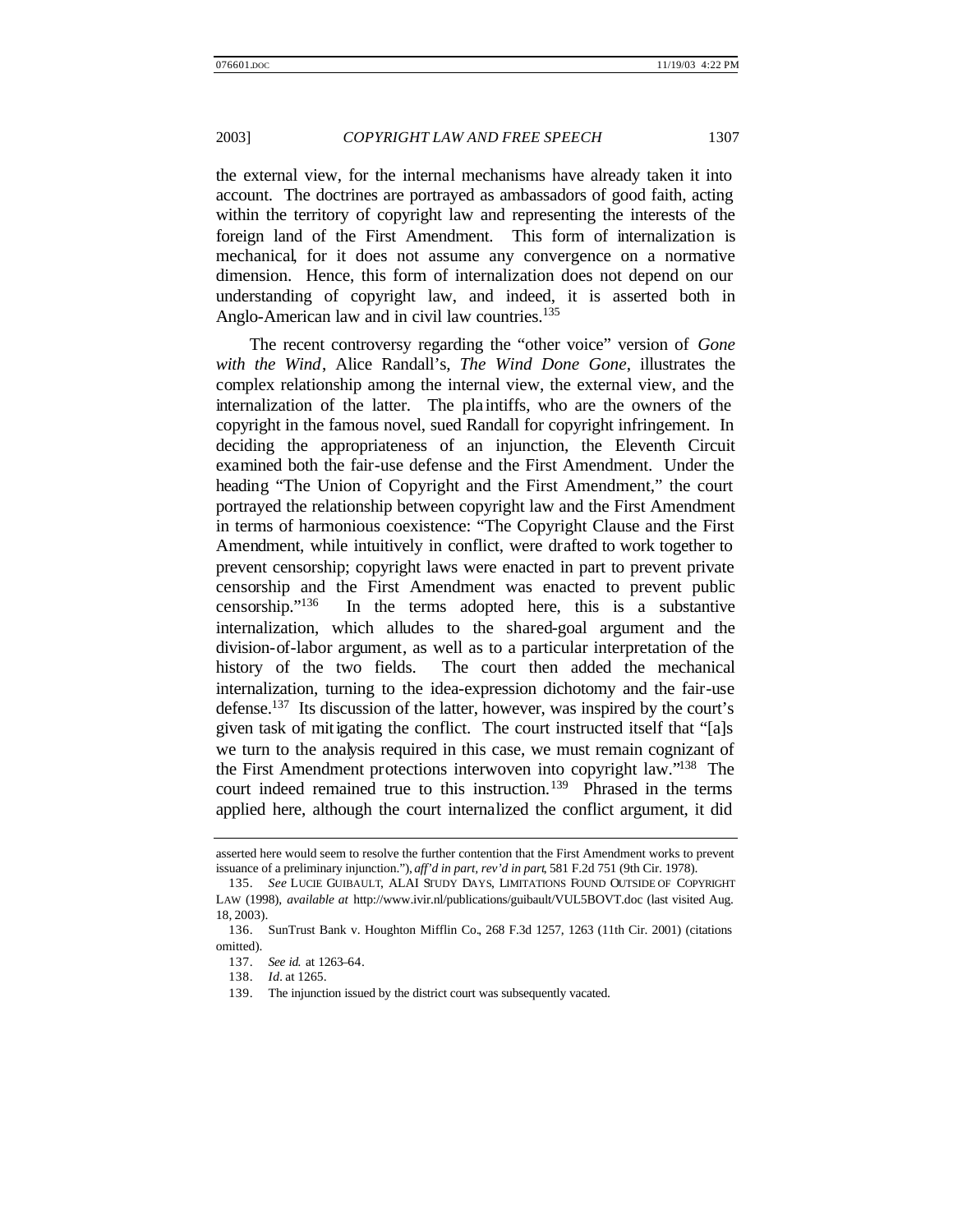not lose sight of the external view. This is a rather unusual approach and should be applauded. In most cases, the external view is internalized and then neglected. In the next Part, I will argue that both should be taken.

A few cases mention yet a third element of copyright law as an internal mechanism that takes care of free speech concerns: the constitutional mandate that the protection is for "limited times."<sup>140</sup> This internal copyright mechanism itself was at the heart of *Eldred*. Once again, however, the U.S. Supreme Court refused to address the external level directly; rather, it turned to the early narrative, speaking in its originalist tone. Then it turned to the shared-goal argument (substantive internalization), the idea-expression dichotomy, and the fair-use defense (mechanical internalization).

But the Court also added several comments to which we should pay attention. One comment is that "copyright's built-in free speech safeguards are *generally adequate* to address [First Amendment concerns]."<sup>141</sup> In other words, the idea-expression dichotomy and the fair-use defense are important devices that, in most cases, fulfill their task, but not always. This reading has two crucial implications. First, courts should inquire whether the dichotomy and defense do indeed support the First Amendment. If or when they fail to do so, the mechanical internalization fails, and courts should accord effective power to the First Amendment. Second, the fair-use defense is not merely a nicety of copyright law. It is tasked by the Constitution to represent free speech concerns within copyright law, and hence, it cannot be abolished or even narrowed. This is an important conclusion in light of new pressures on copyright law that insist that, due to new digital technology, the fair-use defense is, in many situations, obsolete.<sup>142</sup>

<sup>140.</sup> *See* U.S. CONST. art. I, § 8, cl. 8. According to the U.S. Supreme Court:

<sup>[</sup>T]he limited grant is a means by which an important public purpose may be achieved. It is intended to motivate the creative activity of authors and inventors by the provision of a special reward, and to allow the public access to the products of their genius after the limited period of exclusive control has expired.

Harper & Row Publishers, Inc. v. Nation Enters., 471 U.S. 539, 546 (1985) (quoting Sony Corp. of Am. v. Universal City St udios, Inc., 464 U.S. 417, 429 (1984)).

<sup>141.</sup> *See* Eldred v. Ashcroft, 123 S. Ct. 769, 789 (2003) (emphasis added).

<sup>142.</sup> More accurately, the argument is that the fair-use defense can be justified as a response to market failure. *See* Wendy J. Gordon, *Fair Use As Market Failure: A Structural and Economic Analysis of the* Betamax *Case and Its Predecessors*, 82 COLUM. L. REV. 1600 (1982). If it can, the argument continues, then when we can solve the market failure in a different manner (through digital technology, for example) there is no more room for fair use. This argument relies on a particular kind of market failure, however—one that occurs due to high transaction costs. This is a problem that digital technology can indeed solve. But market failure can also be the result of motivations unrelated to "the progress of science" (i.e., private censorship or attempts at cultural control). Gordon herself recognized these situations. *See id*. at 1608. Glynn Lunney offers a rereading of *Sony Corp. of Am. v. Universal*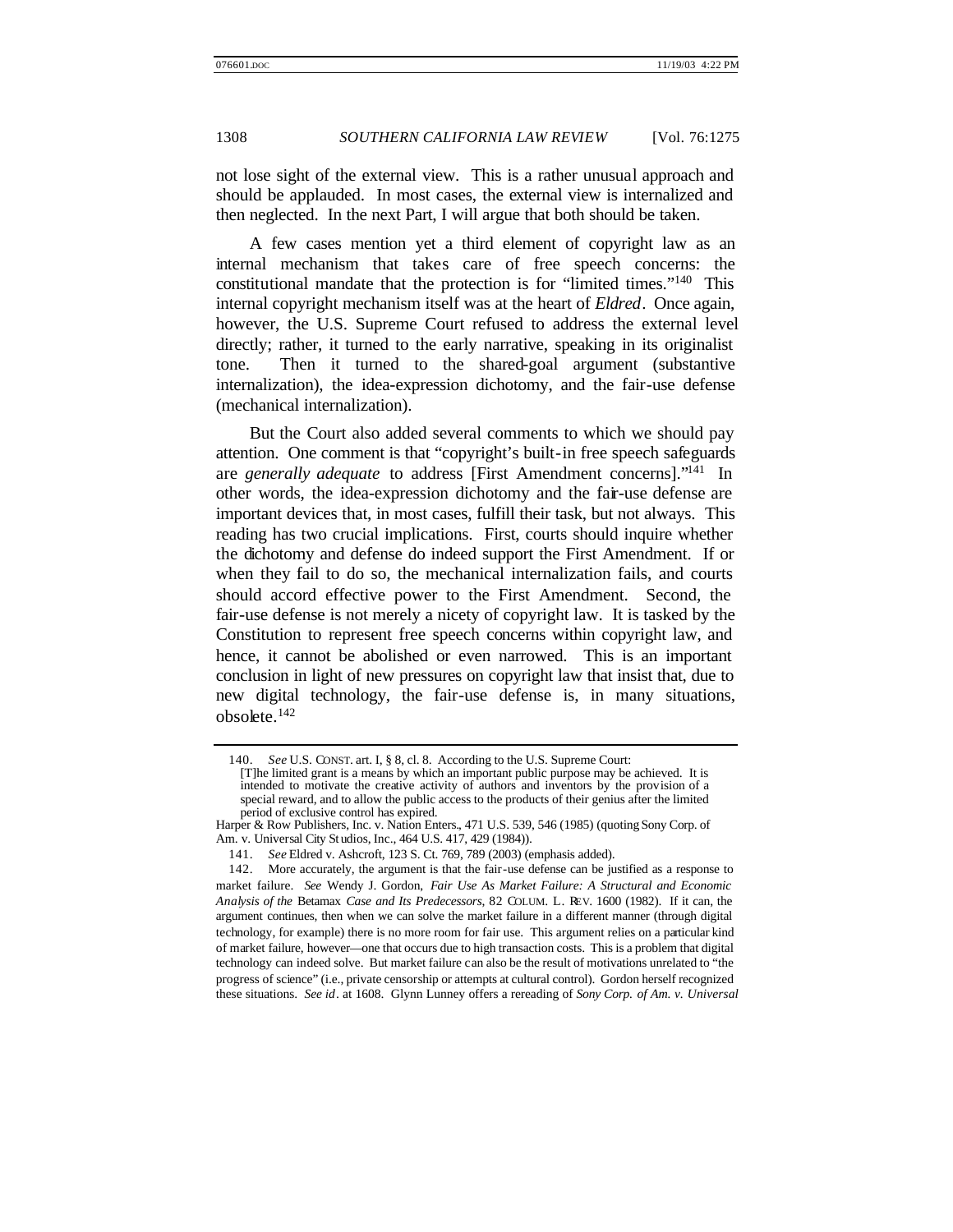Another important comment in *Eldred* is the explicit denouncement of a particular D.C. Circuit statement. The U.S. Supreme Court stated, "We recognize that the D.C. Circuit spoke too broadly when it declared copyrights 'categorically immune from challenges under the First Amendment."<sup>143</sup> In other words, there might be situations in which the First Amendment is relevant to copyright law. Hence, *Eldred* does not close the door on the conflict argument; rather, it redirects the discourse to other channels.

Lastly, the Court indicates, though in a rather general manner, the situations in which copyright law is not categorically immune: "But when, as in this case, Congress has not altered the traditional contours of copyright protection, further First Amendment scrutiny is unnecessary."<sup>144</sup> In other words, if Congress does alter the traditional contours of copyright law, the First Amendment might be relevant. What are these situations? This is a question yet to be decided. Later on, I will suggest that the Digital Millennium Copyright Act ("DMCA") might be such a situation.<sup>145</sup>

Now that we recognize two conflicts—internal and external—instead of none, it is time to ask which view we should apply when approaching the relationship between copyright law and the First Amendment—the internal or the external? In what follows, I will argue that both views should be taken, for they serve as a constitutional check and a conceptual check on each other.

# III. THE EXTERNAL VIEW AS CONSTITUTIONAL AND CONCEPTUAL CHECKS

The external point of view draws our attention to the underlying constitutional approach of the judicial narrative (i.e., its tendency toward originalist interpretation and its interest in the history of copyright law). In this Part, I will argue, first, that the external point of view is a constitutional imperative, in addition to being a convenient interpretive check on the narrative. I will then argue that the external view should be taken in

*City Studios, Inc.*, 464 U.S. 417 (1984), which has often been read as the source of the fair-use-as-market-failure view in its narrow sense. Lunney concludes that *Sony* is concerned not with market failure, but with market success. *See* Glynn S. Lunney, Jr., *Fair Use and Market Failure:* Sony *Revisited*, 82 B.U. L. REV. 975, 1030 (2002). Gordon herself has recently refined her views. *See* Wendy J. Gordon, *Excuse and Justification in the Law of Fair Use: Commodification and Market Perspectives*, *in* THE COMMODIFICATION OF INFORMATION, *supra* note 88, at 149, 149.

<sup>143.</sup> *Eldred*, 123 S. Ct. at 789–90 (internal citations omitted).

<sup>144.</sup> *Id*. at 790.

<sup>145.</sup> *See infra* text accompanying note 168.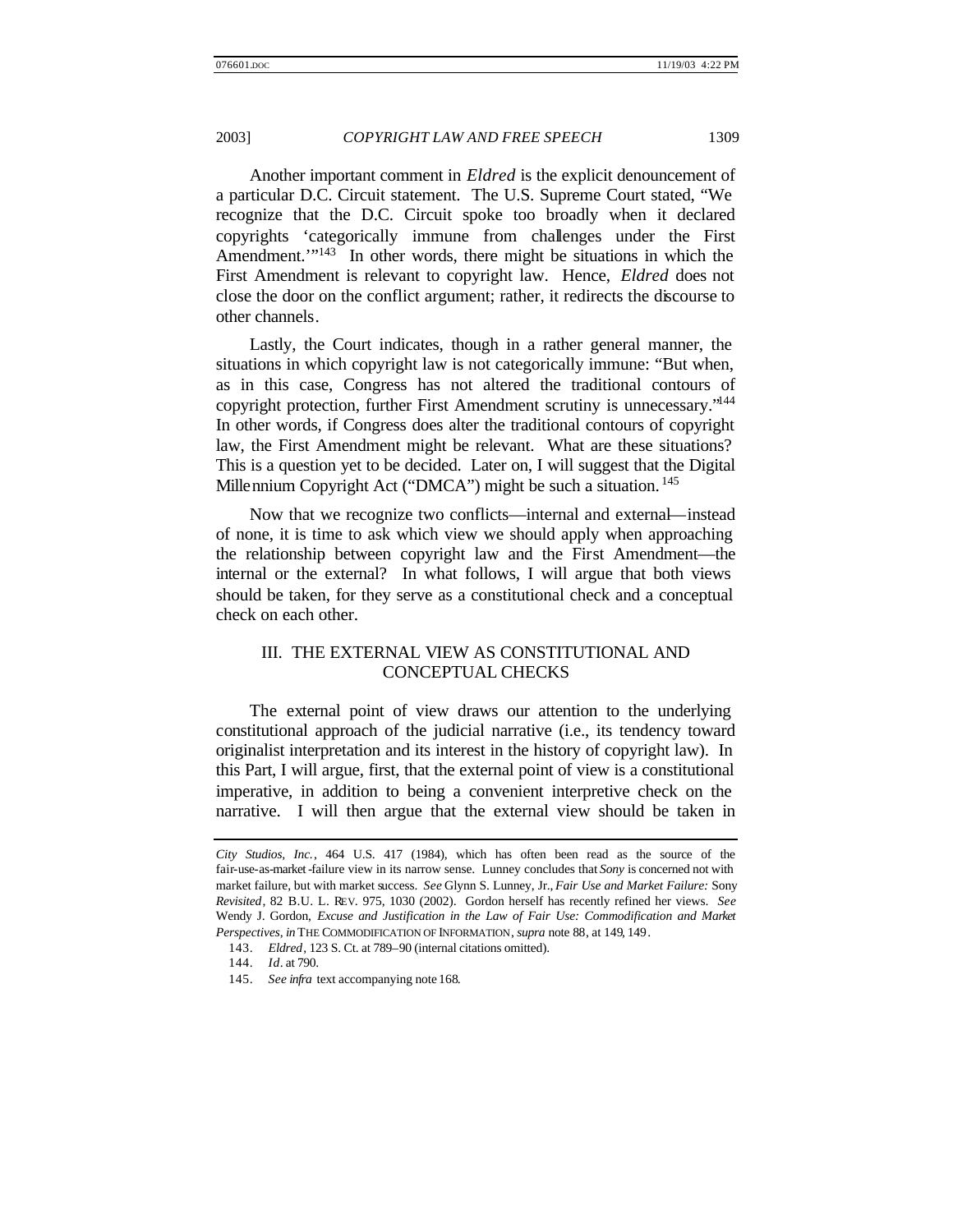addition to the internal view. Both views, together, serve as a check on the conceptual consistency of copyright law.

#### A. CONSTITUTIONAL IMPERATIVE

We saw that the contemporary narrative refuses to take the external view. I called this process internalization, and we observed two ways in which it was put to use. One was a mechanical internalization that turned to copyright doctrines; the other was a substantive internalization that turned to a (flawed) understanding of the two regimes. We can now consider the constitutional meaning of this internalization. It limits the discussion of the conflict argument to the internal sphere of copyright. By refusing to consult the First Amendment, courts, de facto, defer to the "judgment of the Constitution," <sup>146</sup> and more so to the judgment of the legislature.<sup>147</sup> *Eldred* is a clear example of this attitude. On the internal level, the Court deferred to Congress, and at the same time, it refused to acknowledge the external level by internalizing it. This attitude reflects a narrow conception of the role of the judiciary, and it reveals the absence of a robust theory of rights.

Under some constitutional theories, deference is not only a good result but is the only one permitted.<sup>148</sup> A strict originalist interpretation, for example, prohibits judicial interference with the balances that legislatures struck, presumably according to the Constitution. The debate regarding proper interpretive theory far exceeds the scope of this Article, but it is submitted that this ex ante deference to Congress is unfortunate.<sup>149</sup> It betrays the courts' role in the constitutional system as a check on the legislature.<sup>150</sup> Taking the position that there is no external conflict is

<sup>146.</sup> *See* Dallas Cowboys Cheerleaders, Inc. v. Scoreboard Posters, Inc., 600 F.2d 1184, 1187 (5th Cir. 1979).

<sup>147.</sup> *See, e.g.*, Universal City Studios, Inc. v. Reimerdes, 111 F. Supp. 2d 294, 330 (S.D.N.Y. 2000) (elaborat ing on the engine metaphor and deferring to "Congress' goals of preventing infringement and promoting the availability of content in digital form"), *aff'd*, Universal City Studios, Inc. v. Corely, 273 F.3d 429 (2d Cir. 2001).

<sup>148.</sup> *See* Paul M. Schwartz & William Michael Treanor, Lochner's *New Millennium: Copyright Term Extension, Constitutional Law, and* Eldred v. Ashcroft , 112 YALE L.J. (forthcoming 2003).

<sup>149.</sup> Judicial deference to Congress in copyright law is sometimes attributed to copyright law's technological character. Courts believe they are incompetent to engage in fact-finding that would determine the influence of new technologies upon the law. For a clear statement of this approach, see *Twentieth Century Music Corp. v. Aiken*, 422 U.S. 151, 167–70 (1975) (Burger, C.J., dissenting). This is not the kind of motivation (in relation to judicial deference) to which I am referring in the text, although it suffers from the same flaws.

<sup>150.</sup> Douglas Baird was close to making a similar argument with respect to *Zacchini v. Scripps-Howard Broadcasting Co.*, 433 U.S. 562 (1977), and the right of publicit y. He argued that "the Court must be prepared to police the balance that the states strike." *See* Douglas G. Baird, Note, *Human*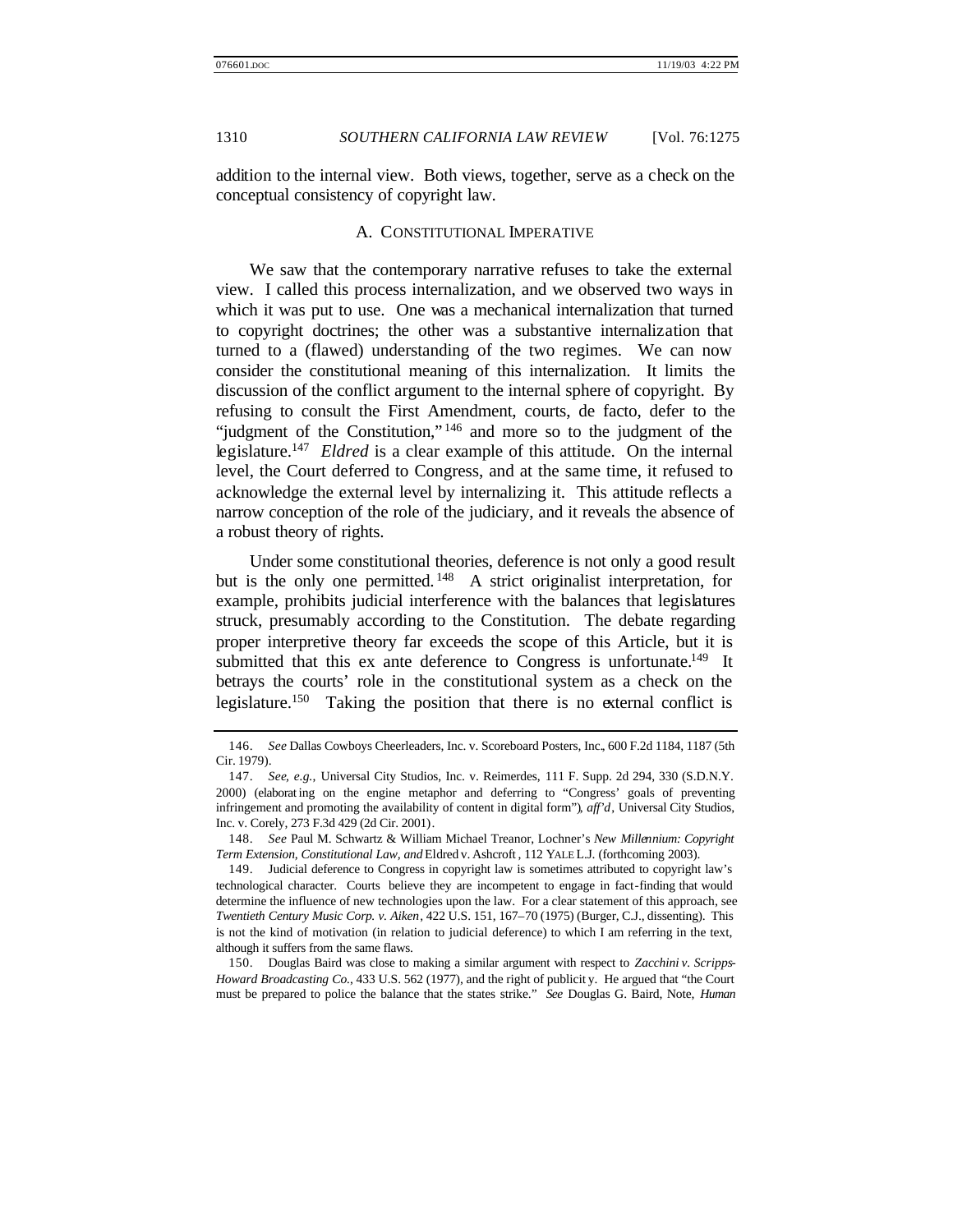therefore dangerous. It might limit the view to one policy-based area, thereby necessarily excluding from the discussion the principle-based commitments of the legal system that are to be guarded by the judiciary.<sup>151</sup>

Once we reject this theory, deference to the legislature is no longer self-evident. An alternative theory of constitutional interpretation holds a different view of the role of the judiciary. It adopts a moral reading of the Constitution as the proper constitutional interpretation.<sup>152</sup> This theory, in turn, is related to a theory of rights. If there are principle -based rights involved in this conflict, we need to be aware of them so that we can protect these rights against unjust encroachments by utilitarian, policy-based considerations. This is the essence of rights, understood as trumps.<sup>153</sup> It is the judiciary's duty to stand on guard, identify the rights, and protect them.<sup>154</sup>

Under a moral reading of the Constitution, we should be careful to not internalize the external view before we are satisfied that the balance struck by the legislature does not abridge human rights, or, at least, that it does not do so without sufficient justification. In our context, this means that the mechanical internalization should not be an ex ante approach, but, at most, an ex post conclusion. Instead of adhering automatically to internal copyright doctrines (the idea-expression dichotomy and the fair-use defense), we should question their power and ability to carry out the role the legislature designated to them (assuming we can identify such a designation), and we should do our best to interpret and apply them in a manner that fulfills this constitutional task. Indeed, the *SunTrust Bank*  decision does exactly that: It interpreted the fair use in a manner that reflects its First Amendment task.<sup>155</sup> The comment in *Eldred* on the "adequacy" of the idea-expression dichotomy and the fair-use defense, therefore, is an important step toward a more skeptical attitude of mechanical internalization. Future cases should take this comment seriously and question the power of copyright law's mechanisms to

154. *See* DWORKIN, *supra* note 153, at 131–49, 185.

155. *See* SunTrust Bank v. Houghton Mifflin Co., 268 F.3d 1257, 1263 (11th Cir. 2001); *supra* text accompanying note 135.

*Cannonballs and the First Amendment:* Zacchini v. Scripps-Howard Broadcasting Co., 30 STAN. L. REV. 1185, 1209 (1978).

<sup>151.</sup> *See* DWORKIN, *supra* note 1, at 221–24 (discussing the distinction between policy-based considerations and principles).

<sup>152.</sup> *See* RONALD DWORKIN, FREEDOM'S LAW: THE MORAL READING OF THE AMERICAN CONSTITUTION 7–15 (1996).

<sup>153.</sup> This is based, of course, on Dworkin's theory of rights. *See* RONALD DWORKIN, TAKING RIGHTS SERIOUSLY xi (1977); Ronald Dworkin, *Rights As Trumps*, *in* THEORIES OF RIGHTS 153 (Jeremy Waldron ed., 1984).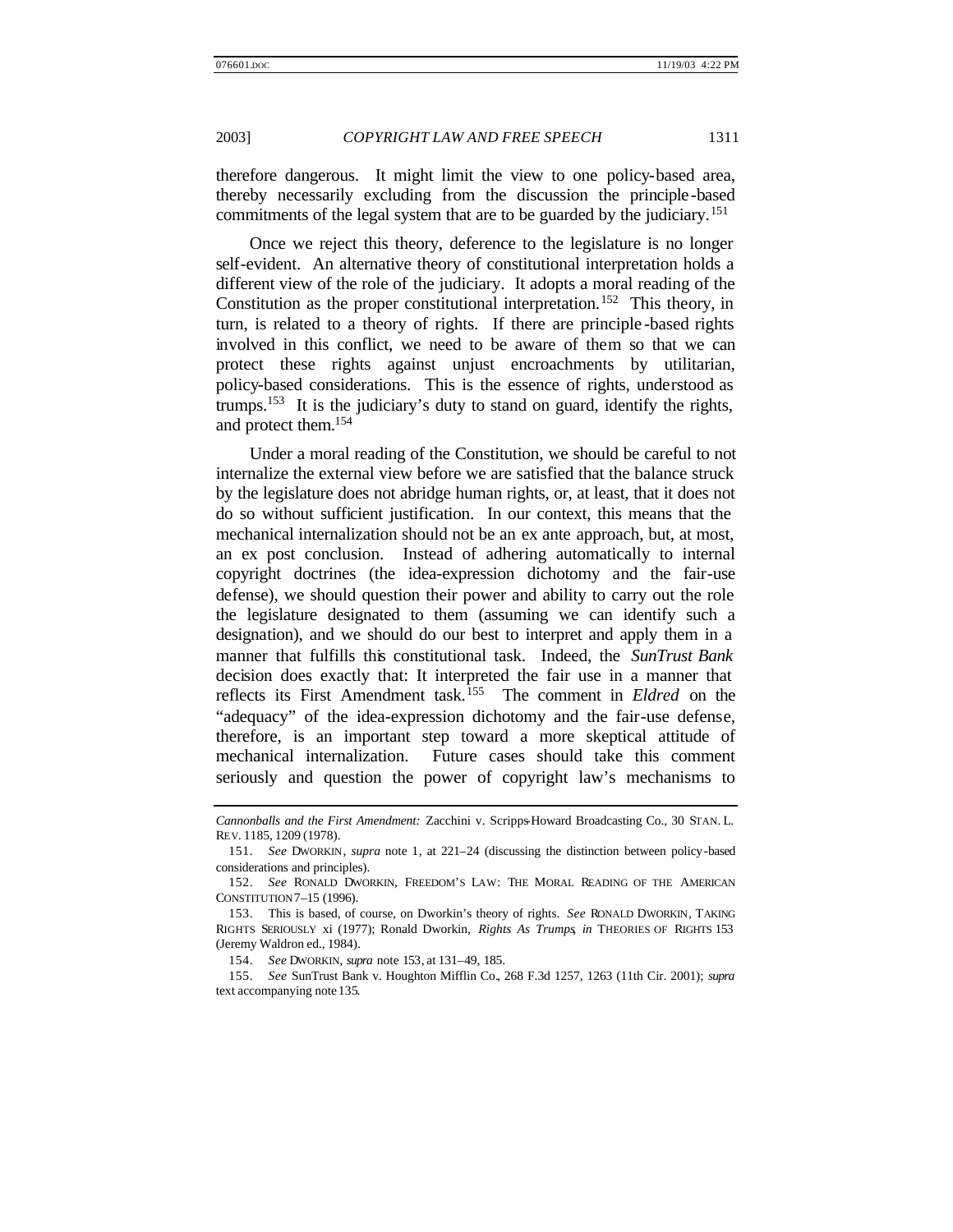accommodate First Amendment concerns. Indeed, the conclusion of those who questioned the power of the doctrines was that it was limited, and that although the doctrines manage to take care of some free speech concerns, in many cases, this is not always so because of inherent flaws in these doctrines.<sup>156</sup>

As for the substantive internalization, we should be asking whether the alleged conflict involves rights and principles, and if so, what their scope is. If and when we find that the conflict involves rights, we should ask how these rights interact with other rights (or interests) that are involved in the conflict. An exclusive internal view lacks the tools to identify a principle-based right. Freedom of speech, needless to say, is a natural candidate for such a status. So we must observe the constitutional level of the conflict (i.e., the external conflict). Few courts have addressed both kinds of conflicts without confusing them (although their methodology has not been articulated as such).<sup>157</sup> *SunTrust Bank* served as one rather rare example of nonconfusion. <sup>158</sup>

<sup>156.</sup> *See supra* text accompanyingnote 82.

<sup>157.</sup> *See, e.g.*, Wainwright Sec., Inc. v. Wall Street Transcript Corp., 558 F.2d 91, 95 (2d Cir. 1977). The court first addressed the internal conflict and resolved it by turning to the fair-use defense. *Id*. at 94–95. Only then did the court turn to a separate discussion of the external conflict; and there too, it found that the fair-use defense "takes care" of free speech concerns. *See id*. I disagree with the court's fair-use analysis and conclusion, but accept its methodology.

<sup>158.</sup> *See also* Triangle Publ'ns, Inc. v. Knight-Ridder Newspapers, Inc., 445 F. Supp. 875 (1978), *aff'd on other grounds*, 626 F.2d 1171 (5th Cir. 1980). The case was about a rather mundane issue of comparative advertising; it did not involve a political speech issue that immediately raises free speech concerns. Nevertheless, it offers several interesting ways to go about the conflict. The divergence between the district court and the Fifth Circuit, and the disagreement within the latter, exemplifies the points argued here.

The facts of the case, in a nutshell, are that during television commercials for a new television guide, the copyrighted cover of the competing *TV Guide* was displayed. The natural route to explore the situation was the fair-use defense. The district court found the defense incapable of taking a proper account of the public's free speech concerns and accordingly turned to the First Amendment. See id. at 881. In other words, the court began with an internal view and then turned to an external one. On appeal, the Fifth Circuit disagreed. *See Triangle Publ'ns, Inc.*, 626 F.2d at 1172, 1178. It found the fair-use defense sufficient to produce the same result —a result favorable to the public's concern. The majority vigorously disagreed with the district court's methodology, however. Judge Brown, in one concurring opinion, refused to acknowledge any external view. He limited the discussion to copyright law. *Id.* at 1178–82 (Brown, C.J., concurring in part and dissenting in part). Within it, Judge Brown applied the fair-use doctrine without even recognizing its role in mediating the internal conflict (although his fair-use analysis itself is flawless). His zealous objection to examining the external view suffers from many flaws, however. He surrenders to conventional legal categorization without questioning it. Moreover, he refuses to question the power of the copyright doctrines to take care of the external conflict; rather, he takes them for granted. Additionally, he fails to take seriously the constitutional setting, with its crucial attention on rights and their protection by the judiciary. Judge Tate, in a separate concurrence, adopted the district court's methodology. *Id.* at 1184 (Tate, C.J., concurring). The alternative view walks in the right path. It begins the discussion within the contours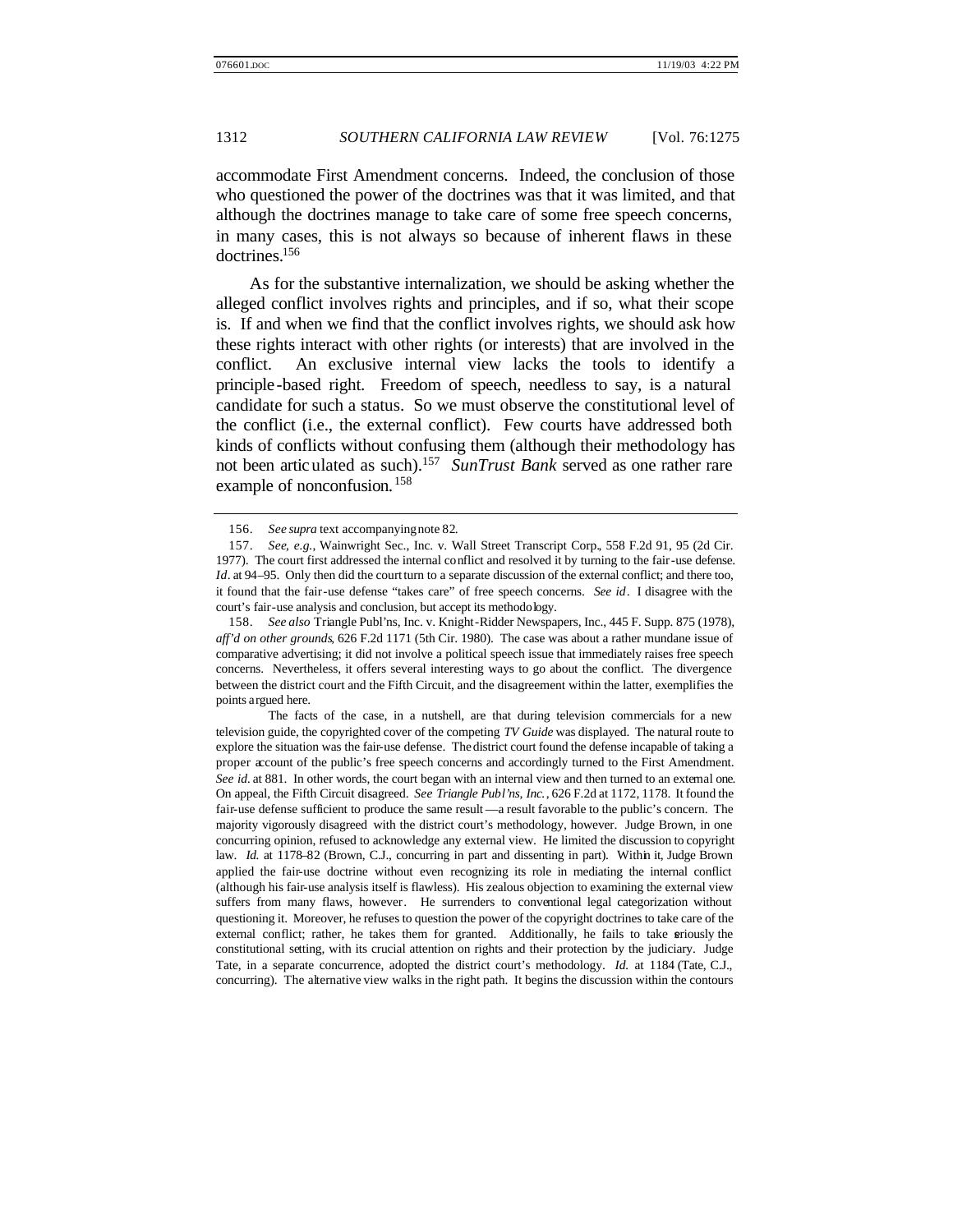Another interesting case for our purposes is *Universal City Studios, Inc. v. Reimerdes*, which focused on the DeCSS program and the anticircumvention sections of the DMCA.<sup>159</sup> These sections prohibit the circumvention of technological measures that control access to a copyrighted work,<sup>160</sup> the manufacturing, importing, selling, or trafficking of such circumvention technology,  $^{161}$  or the manufacturing, importing, selling, or trafficking of technology that is primarily designed to circumvent technology that protects a right of the copyright owner.<sup>162</sup> These prohibitions are subject to an enumerated list of exceptions.<sup>163</sup>

The facts of the case are well known and need only a short recital. The copyright owners in motion pictures successfully claimed that the defendant, a website operator, violated the DMCA, first, by posting DeCSS, a program that decrypts technological access-protection measures installed on DVDs and DVD players, and later, by linking to other sites that posted DeCSS.<sup>164</sup> The district court issued an injunction, and the Second Circuit affirmed. The case raised many questions of first impression regarding the anticircumvention rules of the DMCA, but here, we will focus on the First Amendment analysis in the decisions.

Judge Lewis Kaplan of the district court found that a computer program is covered by the First Amendment,<sup>165</sup> as did other courts.<sup>166</sup> Accordingly, Judge Kaplan engaged in a constitutional First Amendment review of the antitrafficking provision of the DMCA, finding that it is a

160. 17 U.S.C. § 1201(a)(1) (2000).

of copyright law, but does not think of these contours as impassable borders. It recognizes no "No Trespassing" signs as it draws more flexible contours around copyright. It consults the First Amendment, takes it seriously, and offers a methodology that recognizes the constitutional meaning of copyright law.

<sup>159.</sup> *See generally* Universal City Studios, Inc. v. Reimerdes, 111 F. Supp. 2d 294 (S.D.N.Y. 2000) (regarding the dispute over the posting of decryption software for DVDs), *aff'd*, Universal City Studios, Inc. v. Corely , 273 F.3d 429 (2d Cir. 2001).

<sup>161.</sup> *Id.* § 1201(a)(2).

<sup>162.</sup> *Id.* § 1201(b).

<sup>163.</sup> *See id.* § 1201(d)–(k). Also consider the classes of copyrighted works that the Librarian of Congress determines in a rulemaking proceeding under  $\S 1201(a)(1)(B)$ , (C).

<sup>164.</sup> *Universal City Studios, Inc.*, 111 F. Supp. 2d at 303, 308–09, 312–13. The suit was based on the antitrafficking section of the DMCA. *Id.* at 316 (citing 17 U.S.C. § 1201(a)(2)).

<sup>165.</sup> *Universal City Studios, Inc.*, 111 F. Supp. 2d at 327. The Second Circuit affirmed. Universal City Studios, Inc. v. Corely, 273 F.3d 429, 445–49 (2d Cir. 2001).

<sup>166.</sup> *See, e.g.*, Junger v. Daely , 2000 FED App. 0117P (6th Cir.), 209 F.3d 481, 485; Berenstein v. United States Dep't of State, 176 F.3d 1132, 1141 (9th Cir. 1999), *reh'g granted, opinion withdrawn*, 192 F.3d 1308 (9th Cir. 1999); DVD Copy Control Ass'n v. Bunner, 113 Cal. Rptr. 2d 338 (Cal. App. 2001) (labeling source code as "pure speech"), , 2003 WL 21999000 (Cal. Aug. 25 2003). Other courts agreed with Judge Kaplan. *See, e.g*., United States v. Elcom Ltd., 203 F. Supp. 2d 1111, 1126– 27 (N.D. Cal. 2002).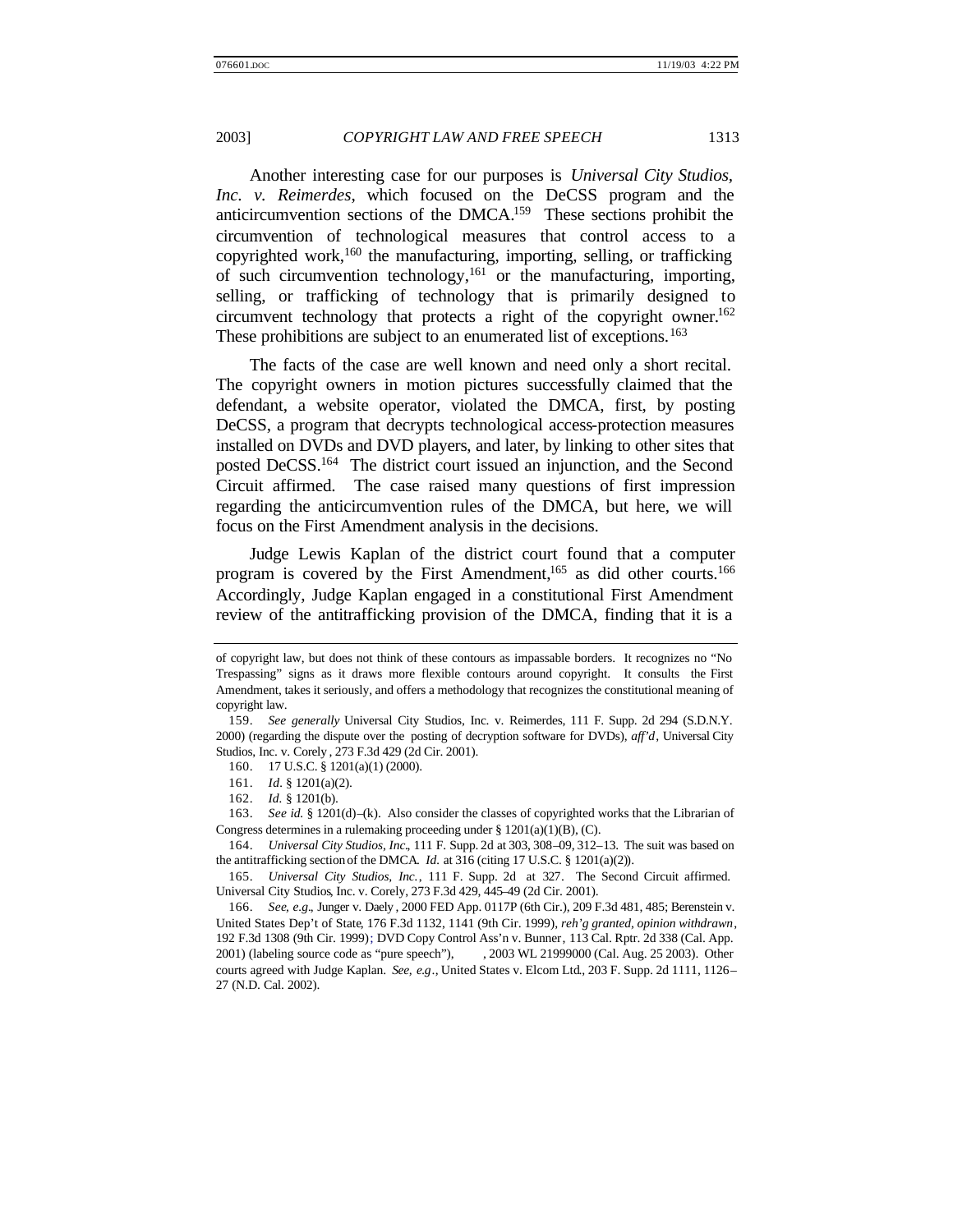content-neutral regulation aimed at the functional nonexpressive elements of the computer program, and therefore subject only to intermediate scrutiny.  $167$  At first sight, this approach seems to be the end of the denial of the conflict argument. But is it, indeed, the long-awaited acknowledgement that there is a conflict between copyright law and the First Amendment, an acknowledgment that subjects copyright law to constitutional standards developed under the First Amendment? I would argue that the answer is no because of the context and content of the argument.

It is important to notice the context of the First Amendment argument. The DMCA has been aptly described as a para-copyright act, rather than a copyright act per se. $168$  It does not accord direct protection to the work of authorship, but rather to the technology (which might or might not be copyrighted in itself) that protects the underlying copyrighted work. In post-*Eldred* terminology, we would say that the DMCA is not part of traditional copyright law; rather, it alters the contours of traditional copyright. This is not just a matter of classification; it implies that further First Amendment scrutiny is necessary.<sup>169</sup>

It is crucial to understand the content of the conflict argument made by the defendants in this case. It is not the traditional conflict argument discussed thus far. Defendants argued that the DMCA as applied to the dissemination of DeCSS violated their free speech rights.<sup>170</sup> The argument was that DeCSS, the program that the defendants posted or linked to on their website, is speech in itself; hence, any regulation thereof should be subject to a First Amendment review. They did not argue that their free speech rights were violated by the limitations imposed on access to the copyrighted work. In other words, their free speech interest lies with the use of their own speech, not the use of the copyright owner's speech.<sup>171</sup>

<sup>167.</sup> *See Universal City Studios, Inc.*, 111 F. Supp. 2d at 327–33. Again, the Second Circuit agreed. *See Universal City Studios, Inc.*, 273 F.3d at 449–53. The *Elcom* court applied a similar approach. *See* 203 F. Supp. 2d at 1128–29 (concluding that the DMCA does not target speech, but rather the nonexpressive elements of the code at stake, and accordingly, finding that it deserves only intermediate First Amendment scrutiny).

<sup>168.</sup> *See* H.R. REP. NO. 105–551, at 24 (1998).

<sup>169.</sup> *Cf.* Eldred v. Ashcroft, 123 S. Ct. 769, 790 (2003); *supra* text accompanying note 144. One district court, however, applied *Eldred* "as is" to one component of the DMCA: the subpoena to identify copyright infringers, codified as 17 U.S.C. § 512(h) (2000). *See* RIAA v. Verizon, 240 F. Supp. 2d 24, 39 (D.D.C. 2003).

<sup>170.</sup> *Universal City Studios, Inc.*, 111 F. Supp. 2d at 325.

<sup>171.</sup> *See also Elcom*, 203 F. Supp. 2d at 1111. In *Elcom*, the defendants made a similar argument regarding their software product , the Advanced eBook Processor, which circumvents the copy-control measures of Adobe eBook Reader. The court joined the *Universal City Studios* court in rejecting this kind of argument.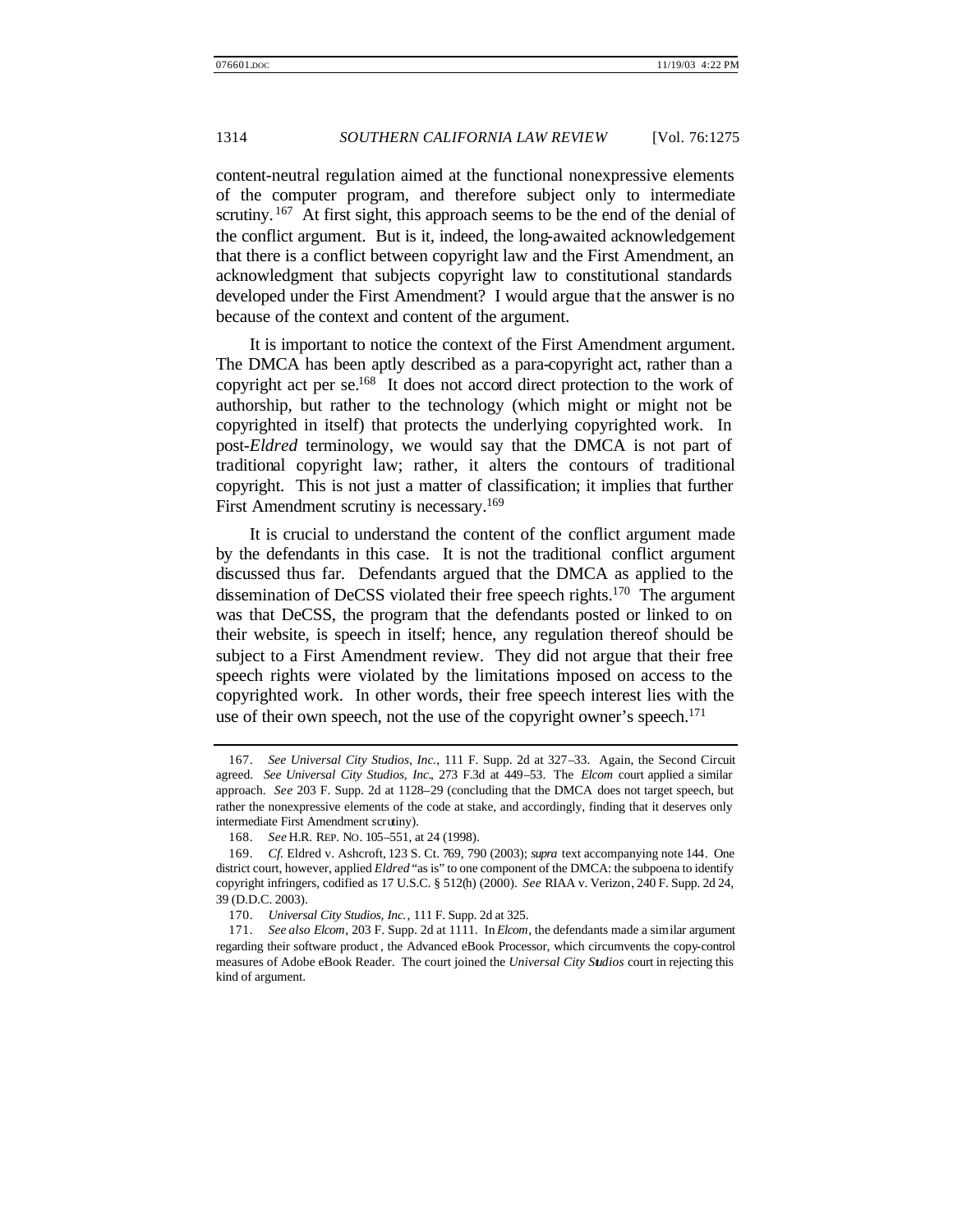Judge Kaplan did not adhere to the constitutional imperative for which I argue here. Another of the defendants' arguments was that the use of DeCSS should not be prohibited so that (other) users can make noninfringing fair use of the underlying copyrighted works.<sup>172</sup> In other words, the argument was that the DMCA restricts fair use, and as a result, it is unconstitutional.<sup>173</sup> This argument, though it did not mention the First Amendment explicitly,  $174$  is much closer to the conflict argument we have seen thus far. It insists that the limiting effect of copyright law on free speech be taken into account. But Judge Kaplan had a short and clear response, and it was one of deference to Congress: "Congress struck a balance. The compromise it reached, depending upon future technological and commercial developments, may or may not prove ideal. But the solution it enacted is clear."<sup>175</sup> Later on in the decision, Judge Kaplan, after examining the legislative history of the DMCA, found that "the decision not to make fair use a defense to a claim under Section 1201(a) was quite deliberate,"<sup>176</sup> and concluded that "courts may not undo what Congress so plainly has done by 'construing' the words of a statute to accomplish a result that Congress rejected." $177$  Notably, the Second Circuit was even more hostile to the fair-use argument, naming it "extravagant."<sup>178</sup>

The district court thus deferred to Congress, but not without noting the possibility of a constitutional challenge; that is, Congress' choice might contravene the Constitution. <sup>179</sup> The constitutional discussion that followed, however, addressed the First Amendment rights of the defendants in the use of their own speech (i.e., the DeCSS, and not the use of the copyrighted speech).<sup>180</sup> In other words, Judge Kaplan did not (despite his plan to do so) examine the DMCA's effect of limiting the use of the copyrighted speech by users under the First Amendment. Nor did the Second Circuit engage in

<sup>172.</sup> *See Universal City Studios, Inc.*, 111 F. Supp. 2d at 304, 321–22.

<sup>173.</sup> A similar argument was raised by the defendants in *Elcom*, 203 F. Supp. 2d at 1132–33, and rejected by Judge Whyte on a procedural ground. *See id.* at 1133 (arguing that facial attacks on a statute on an over-breadth ground is limited to situations where the statute regulates spoken words or expressive conduct).

<sup>174.</sup> In *Elcom*, 203 F. Supp. 2d at 1132, the First Amendment argument was explicit.

<sup>175.</sup> *Universal City Studios, Inc.*, 111 F. Supp. 2d at 304 (internal citations omitted).

<sup>176.</sup> *Id.* at 322. For a critical analysis of the legislative history of the DMCA, see David Nimmer, *Appreciating Legislative History: The Sweet and Sour Spots of the DMCA's Commentary*, 22 CARDOZO L. REV. 909 (2002).

<sup>177.</sup> *Universal City Studios, Inc.*, 111 F. Supp. 2d at 324.

<sup>178.</sup> *Universal City Studios, Inc.*, 273 F.3d at 458.

<sup>179.</sup> *Universal City Studios, Inc.*, 111 F. Supp. 2d at 324.

<sup>180.</sup> *See* discussion *supra* text accompanying note 170.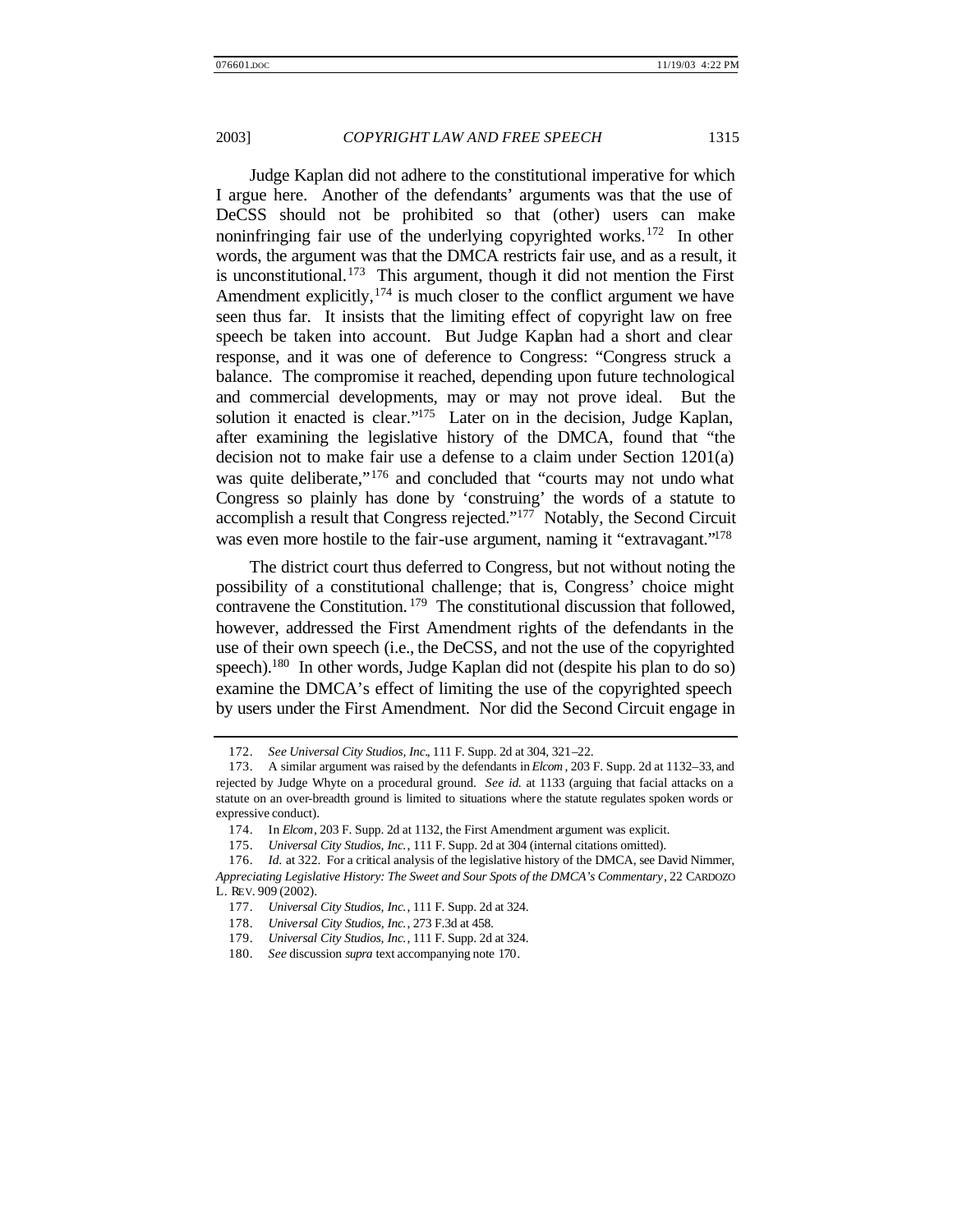such a constitutional analysis.<sup>181</sup> The a priori deference to Congress fails to acknowledge the constitutional imperative, thus assimilating its new chapter in the no-conflict narrative.

Once we reject an originalist mode of interpretation, realize that the conflict argument entails a principle -based analysis and not just a policy-based one, and behold the comment in *Eldred* limiting its holding to the traditional contours of copyright law, it should be clear that the external view deserves separate attention and should not be internalized before due consideration. In addition, the DMCA, it is now clear, should be subject to First Amendment scrutiny.

# B. CONCEPTUAL CHECK

We now turn to another concern that the internal/external distinction brings to our attention: the conceptual consistency of copyright law. Often, the conception of copyright, as the analysis of the no-conflict narrative reveals, is inconsistent with the general narrative of copyright law. Here, I will show how taking both points of view—the internal and the external can serve as a conceptual check to ensure that we do not deviate from our understanding of copyright.

This is the argument in a nutshell: The effect of the substantive internalization of the conflict argument is that the discussion is limited to one legal area—copyright law. Despite the rhetoric of the regulatory conception of copyright law, which is the basis of the substantive internalization, the confinement of the discussion to a single legal regime enables proprietary notions to interfere with, and thus distort, the conceptual consistency. Taking the external view will constantly remind us of the regulatory conception and its underlying principles, and will block interference from the proprietary conception. It thus will serve as a conceptual safeguard. If, on the other hand, we hold only an external view and refuse to accept any kind of internalization, this might indicate a proprietary conception of copyright law (as is the case in some civil law jurisdictions), and there would be a gap between the regulatory rhetoric and the proprietary practice.

I demonstrate this argument through an analysis of the structure of the judicial narrative—the story's overall thread. The complaint is twofold. The first complaint is that the no-conflict narrative does not fit well within

<sup>181.</sup> The Second Circuit rephrased the argument as whether fair use is constitutionally required, but then asserted that the issue is beyond the scope of the lawsuit. *Universal City Studios, Inc.*, 273 F.3d at 458–59.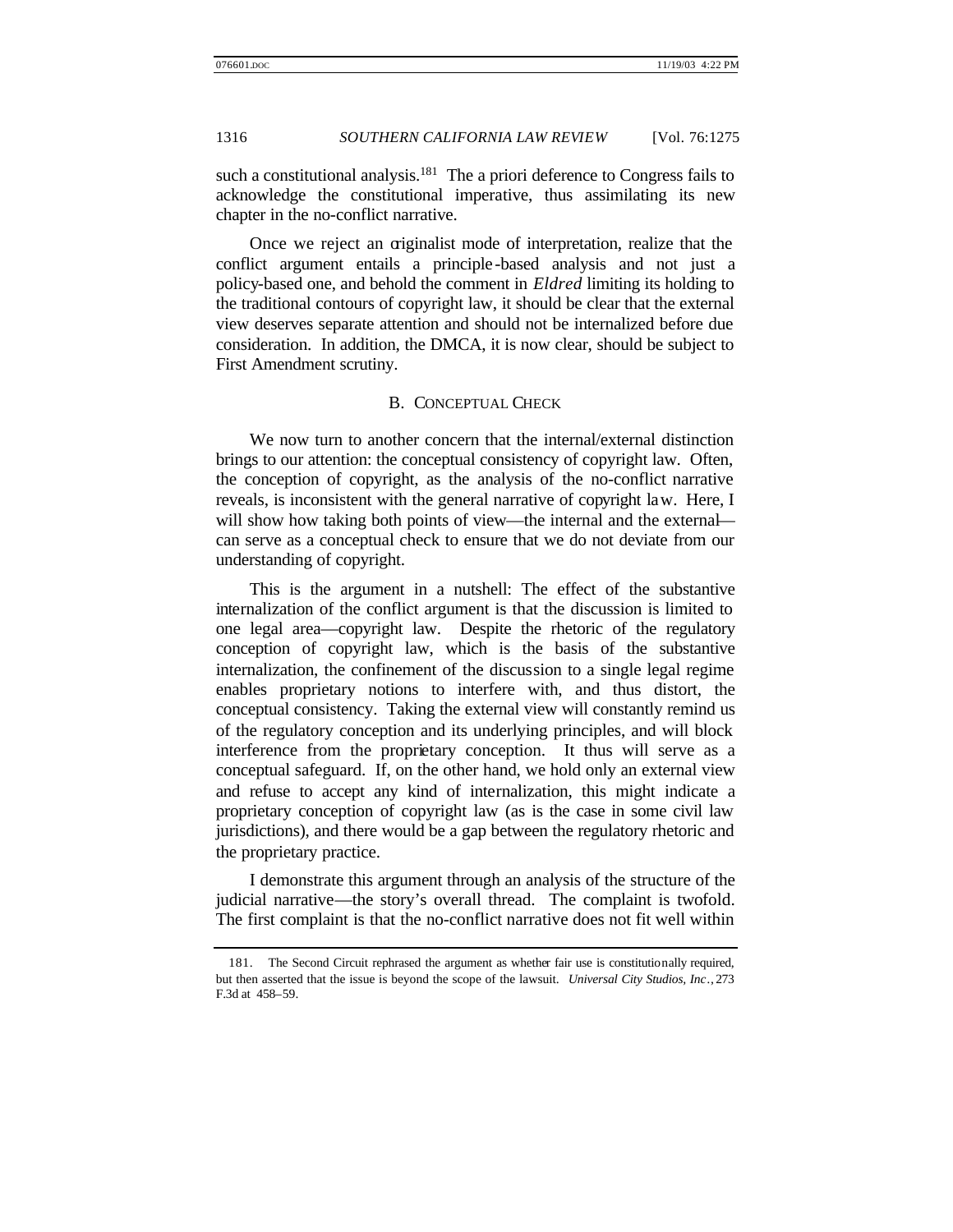the best story we can tell about copyright law at large. The story of the denial, on which we have been focusing thus far, is a substory within the wider narrative of copyright law. These are not two isolated narratives. In analyzing either, we should go back and forth between them to see how they fit together. There is at least one point where the two must converge: That point is at their basic understanding of copyright law. It would be implausible if we understood copyright law in one way when discussing some aspects of it, and in a different way when considering the interaction of copyright law and free speech. The complaint is that while the general narrative of copyright law strongly adopts a regulatory conception, the effect of the no-conflict narrative—the internalization of the conflict discourse—is proprietary.

The second complaint is parallel to the first. It refers to the lack of consistency within the structure of the no-conflict narrative. The story begins as one based on a regulatory conception of copyright law and results in a proprietary setting. I will point to an explanation for this inconsistency. We will see that the premise is less regulatory than courts usually claim it to be, and that it has injections of a proprietary conception. Courts seem to confuse the premises of copyright law, despite their rhetorical celebration of the regulatory conception and the rejection of the proprietary conception. <sup>182</sup>

We will now engage in a thought experiment in which we will try to trace the putative development of the no-conflict narrative under each of the two conceptions of copyright law. I will apply the internal/external distinction to this discussion and will compare the American experience to an emerging European approach.

#### 1. The Denial of the Conflict and Two Conceptions of Copyright Law

*The Proprietary Route*. What, then, is the sequence of the official no-conflict narrative? Let us consider the way the story would have developed under each of the rival conceptions of copyright law. The proprietary branch will cover our first inspection. For the time being, it does not matter whether we accept this conception or not, for I am trying to figure out the sequence, or logic, of a discussion that is premised on this conception. Under this conception, which justifies copyright on a deontological natural-rights basis, we cannot possibly conclude that

<sup>182.</sup> Real property suffers from a similar problem, and is also justified on both a utilitarian and a natural-rights basis. *See* NEDELSKY, *supra* note 87, at 247.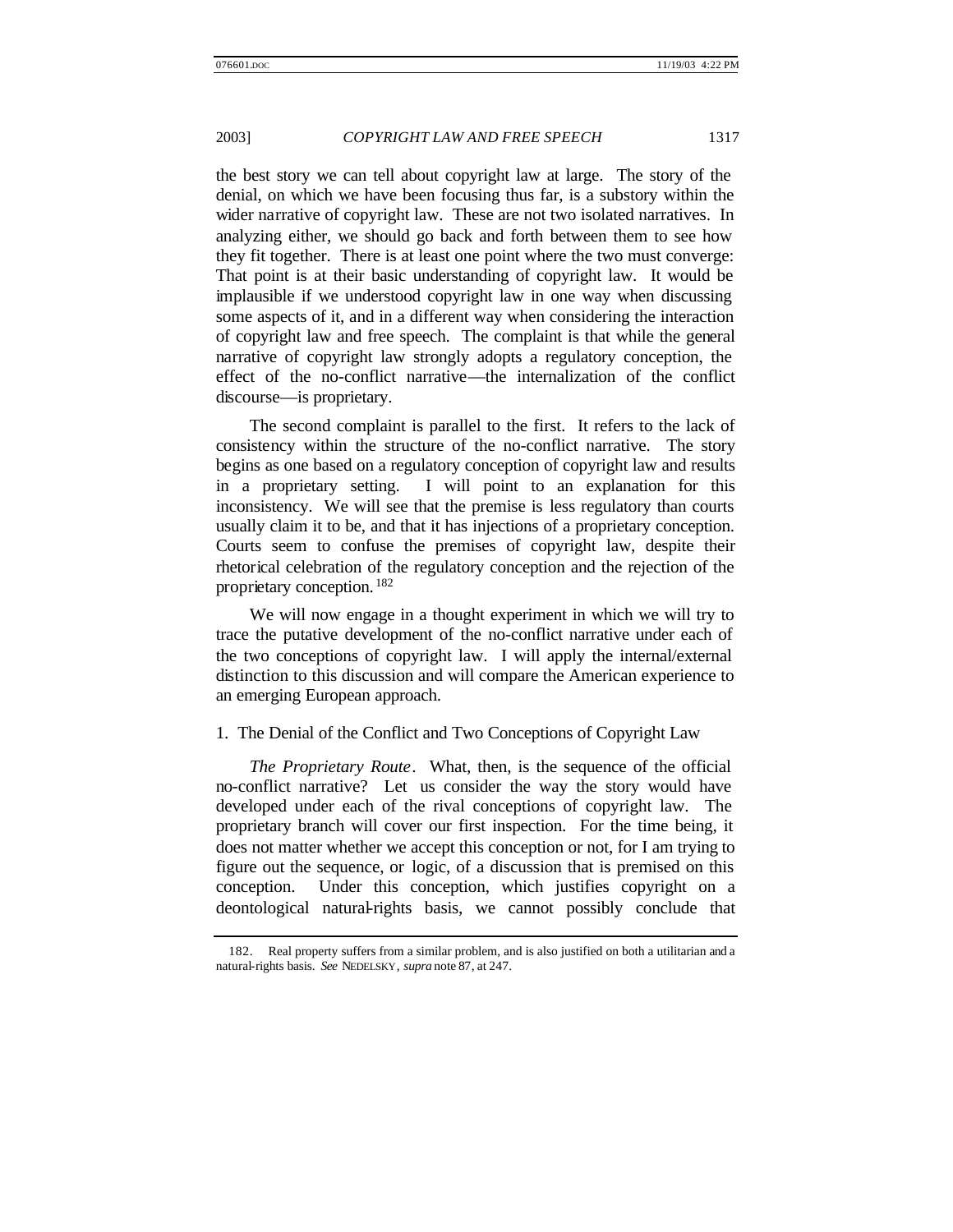copyright law and the First Amendment share the same goal of promoting the public's knowledge.

Applying the terms of the internal/external distinction, it is implausible to hold a proprietary understanding of copyright law and simultaneously apply the substantive internalization of the conflict argument. First, the proprietary conception of copyright law is not teleological, by definition, so it has no "goal." Of course, this conception is not indifferent to its consequences and does not exclude other considerations as well—considerations that might, in turn, aim at particular goals. But the consequences, whatever they might be, are not intended. They are not part of a goal. In the absence of an intended goal, the shared-goal argument is irrelevant, and the substantive internalization, which is based on the shared-goal argument, cannot be made.

Second, the shared-goal argument identifies the goal as a public interest. The proprietary conception, however, does not address the public at all. It has a narrow view: It addresses only the relationship between an author and his or her creation, and does not take the public or any other possible players (like intermediaries) into account. The right stems from the author's creation of the work, that is, from the authorship. We can describe the same narrow view from its other end, beginning with the work. We would then say that the (natural) right stems from the work having an origin in the author, that is, from its originality. So even if we could rephrase the proprietary conception in a way that would identify a goal, it would not promote the public's knowledge.<sup>183</sup>

In the absence of a goal under the proprietary conception of copyright law, one cannot make the shared-goal argument or the substantive internalization. If we cannot identify a shared goal of copyright law and the First Amendment, then all we are left with is that which is not shared. The formulations of the two legal regimes clash as one strives to enable speech (the First Amendment) while the other limits it (copyright law). One regime views a long-term goal (copyright law), and the other is unwilling to suffer any limitation, not even in the short run, on speech (the First Amendment).<sup>184</sup> Without the shared-goal argument, and under a

<sup>183.</sup> This does not mean that originality reflects a proprietary conception of copyright. It is also important under the regulatory conception. The Supreme Court has said that originality is the "sine qua non" of copyright law. *See* Feist Publ'ns, Inc. v. Rural Tel. Serv. Co., 499 U.S. 340, 346 (1991). For an elaborate discussion of originality, see David Nimmer, *Copyright in the Dead Sea Scrolls: Authorship and Originality*, 38 HOUS. L. REV. 1 (2001).

<sup>184.</sup> The Court repeated in other free speech contexts that it is unwilling to limit speech, even if the goal is to enhance speech in some other way. *See, e.g.*, Buckley v. Valeo, 424 U.S. 1, 48–49 (1976).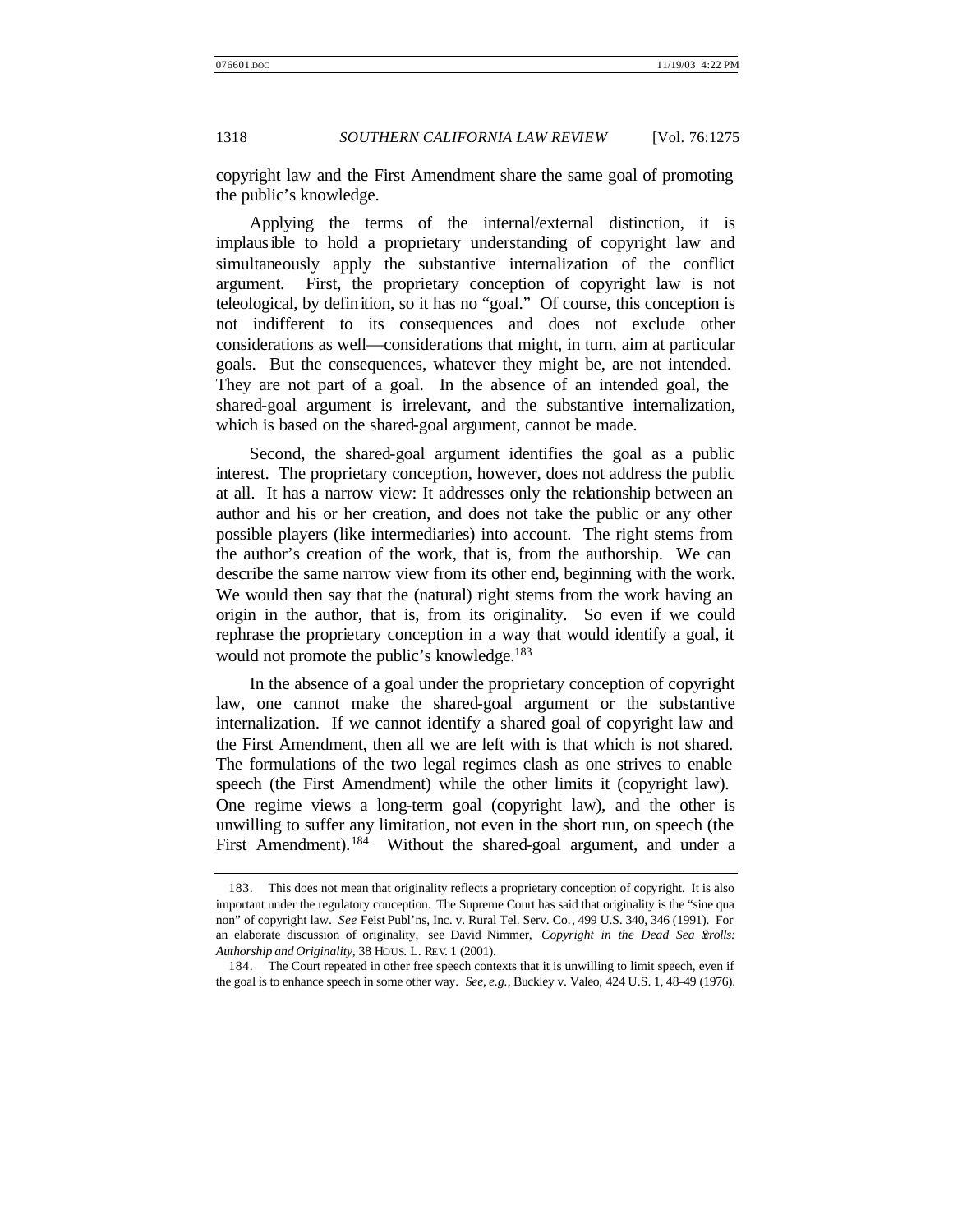proprietary conception of copyright law, all that remains is a conflict; that is, we have one person (a speaker) who is denied his or her right to speak in the name of an asserted property right held by another (the copyright owner).

A proprietary view would have to conclude that there is a direct clash between the two legal regimes. It might then search for ways to mitigate the conflict until it is satisfactorily resolved. One channel for resolution might be the mechanical internalization, that is, designating to copyright doctrines the task of resolving the conflict. If and when the conflict is not mechanically internalized, however, the proprietary view would have to make a choice: It must choose which is the preferred value.<sup>185</sup> It could not deny the conflict itself. We would then say that under a proprietary conception of copyright law, the conflict can be perceived only as external.

In most continental European countries, this observation is not just a thought experiment; it is becoming a reality. In those countries, the proprietary rationale of copyright is the preferred one, resulting in strong copyright protection to what is perceived as a "'sacred' bond between the author and his personal creation."<sup>186</sup> We would expect the conflict to be portrayed as external only. Until recently, the conflict argument was internalized, but only in a mechanical way. $187$  As copyright expands, however, the internal devices cannot carry the burden any longer. As a result, there is an emerging approach in some European countries to portray the conflict argument as external. Bernt Hugenholtz explains that the reason for the late emergence of the conflict discussion was the weaker normative status of free speech in Europe. Human rights were not thought of as applicable to the private realm, and judicial review was not common (with the exception of Germany).<sup>188</sup> This situation has changed. Article 10 of the European Convention on Human Rights ("ECHR"), which secures freedom of expression, gains more strength. It states the right in a universal form ("everyone has the right") and elaborates what the right

<sup>185.</sup> The method of resolving the conflict, understood as property versus speech, reflects the philosophical position of value pluralism. If we operate under a pluralist position, we will choose the preferred principle. If we operate under a monist position, we will search for resolution on a deeper level. For a discussion of value pluralism rephrased in terms of incommensurability, see generally INCOMMENSURABILITY , INCOMPARABILITY AND PRACTICAL REASON (Ruth Chang ed., 1997).

<sup>186.</sup> *See* P. Bernt Hugenholtz, *Copyright and Freedom of Expression in Europe*, *in* EXPANDING THE BOUNDARIES OF INTELLECTUAL PROPERTY: INNOVATION FOR THE KNOWLEDGE SOCIETY (Rochelle Cooper Dreyfuss et al. eds., 2001). Hugenholtz notes a gradual recognition of the conflict. *See id.* at 343, 348, 351–55 (surveying cases from German, Dutch, French, and European courts).

<sup>187.</sup> *See* GUIBAULT, *supra* note 135.

<sup>188.</sup> *See* Hugenholtz, *supra* note 186, at 344–45.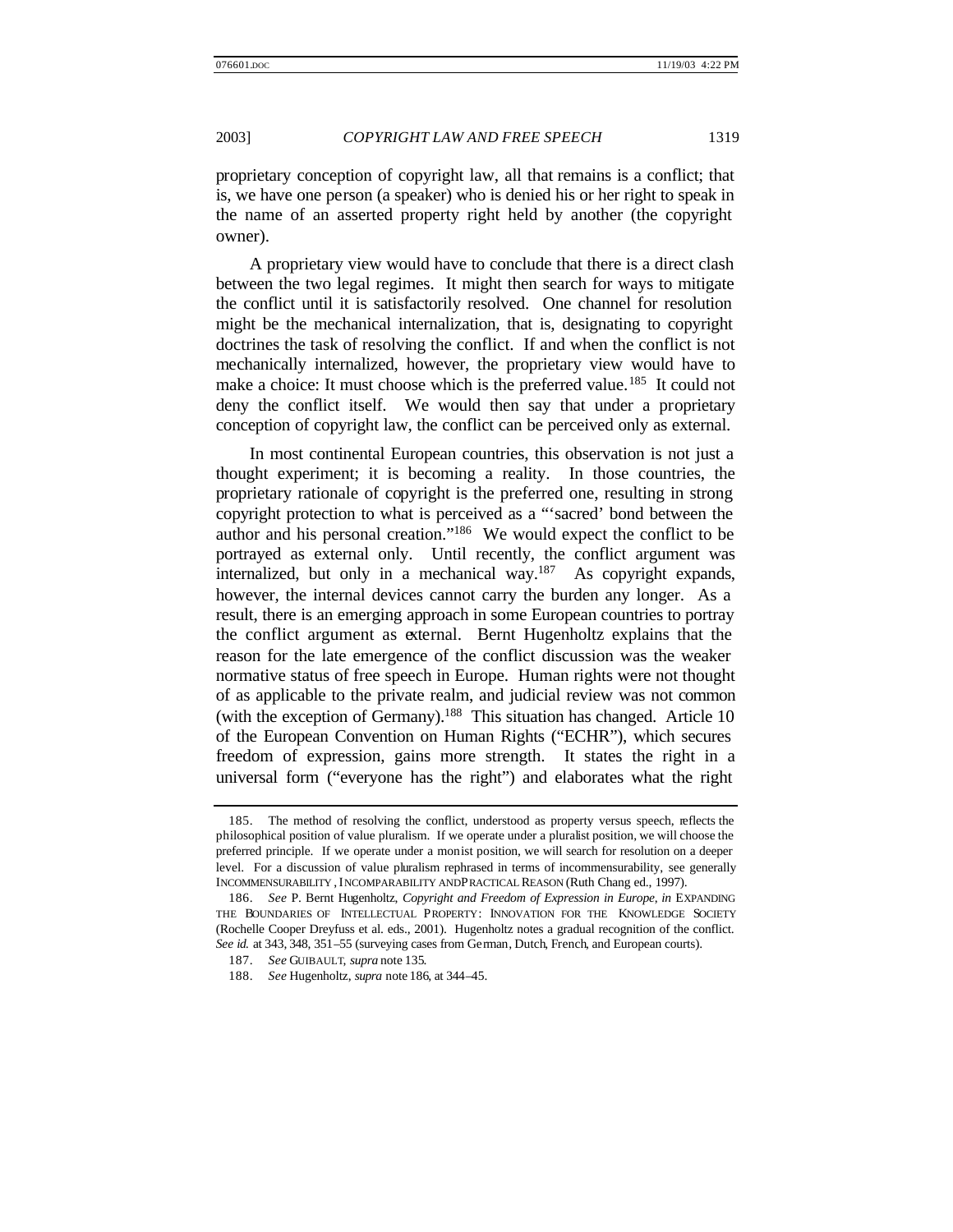consists of ("freedom to hold opinions and to receive and impart information and ideas without interference by public authority and regardless of frontiers").<sup>189</sup> The possibility of judicial review<sup>190</sup> facilitated the emerging conflict discussion, and not surprisingly, the conflict is portrayed as external only. A Dutch case, discussing the missing pages of Anne Frank's diary, illustrates this situation.

Otto Frank, the father of Anne Frank, owned the copyright to her diary. Apparently, the worldwide publication of the diary was missing five pages that Mr. Frank had torn out and deposited in the hands of a friend, Mr. Cor Suijk. The missing pages contained what can be described as intimate thoughts, and, apparently, Anne Frank's wish that her diary not be published. Two Dutch newspapers, *Het Parool* and *De Volkskrant*, obtained the pages and published them. The Anne Frank Fund, the current owner of the copyright to the diary, sued the newspapers, claiming copyright infringement. A lower Amsterdam court refused to issue an injunction, expressing a preference for the freedom of speech rather than copyright law. The court of appeals overturned the decision.<sup>191</sup> It based its ruling on the fact that the five pages were unpublished, and on its interpretation of Article 10 of the ECHR. The court announced that free speech concerns might overcome copyright claims, but then found as a factual matter that the speech in this case was commercial because of its connection to (then) forthcoming biographies of Anne Frank.<sup>192</sup>

The judgment about the commercial nature of the newspapers' publication is surprising; but for our purposes here, what is interesting is the way in which the court defined the legal situation: copyright versus free speech—the former having been defined based on a background assumption of the proprietary view, and the latter having been defined based on a source external to the realm of copyright law. This is an external view of the external conflict.

<sup>189.</sup> Art. 10(2) reads:

The exercise of these freedoms, since it carries with it duties and responsibilities, may be subject to such formalities, conditions, restrictions or penalties as are prescribed by law and are necessary in a democratic society, in the interests of national security, territorial integrity or public safety, for the prevention of disorder or crime, for the protection of health or morals, for the protection of the reputation or rights of others, for preventing the disclosure of information received in confidence, or for maintaining the authority and impartiality of the judiciary.

<sup>190.</sup> For a discussion on the complexity of judicial review in the European Union, see J.H.H. WEILER, THE CONSTITUTION OF EUROPE 26–29 (1999).

<sup>191.</sup> Anne Frank Fonds/B.V. Het Parool, Court of Appeal, Gerechtshof Te Amsterdam, July 8, 1999. I am indebted to Martijn DeKeizer for his assistance with obtaining and helping me understand the decision.

<sup>192.</sup> *Id.* at 12–13.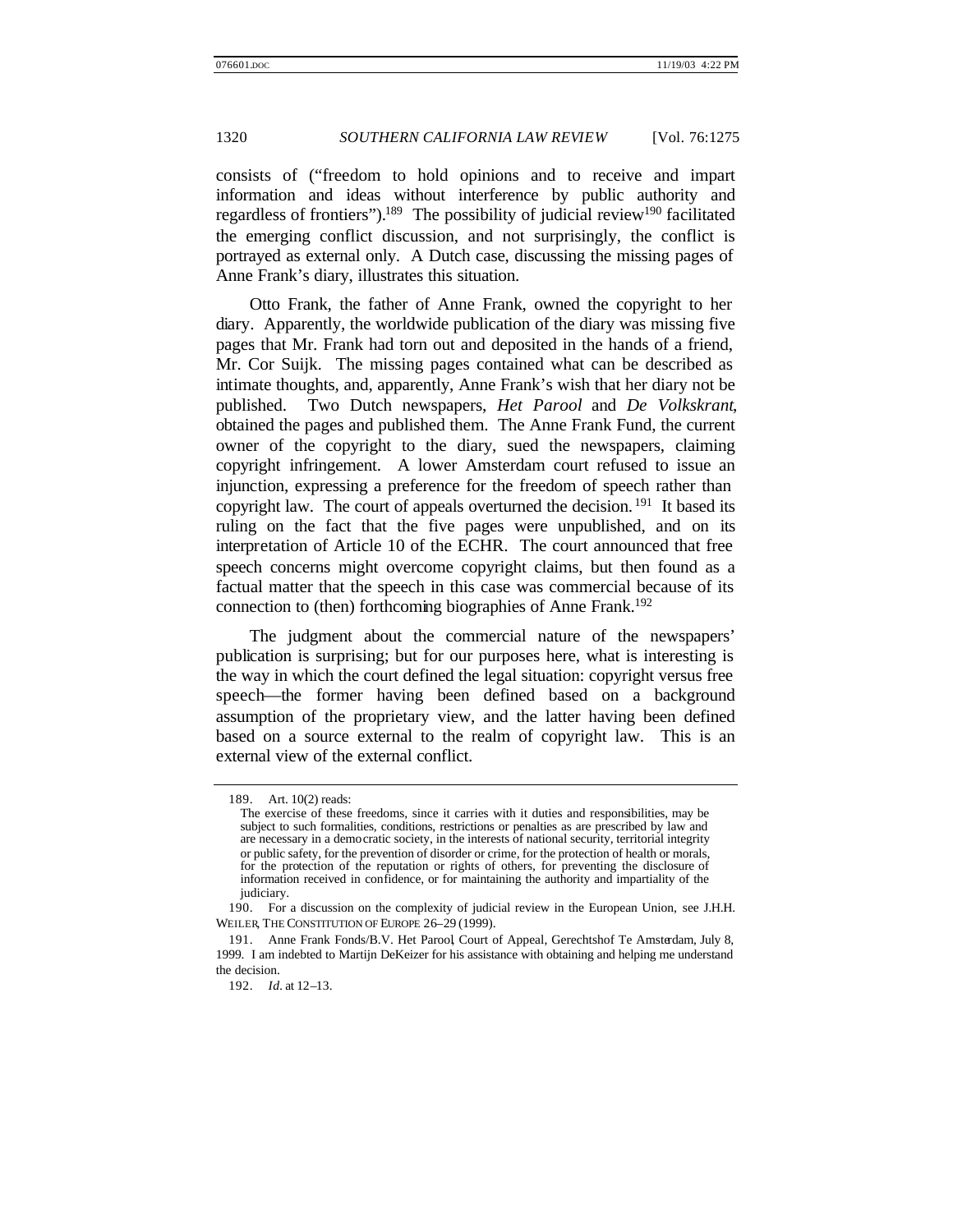The European experience stands in illuminating contrast to the route that the American judicial narrative chose.<sup>193</sup> The continental European courts could not go all the way with the American approach, for that would have required taking a strong, substantive internalization in the spirit of the shared-goal argument. But the latter argument assumes a nonproprietary conception of copyright. How would an American court have addressed the case of the missing pages? It would be reasonable to expect that an American court would have turned to the fair-use defense,<sup>194</sup> and would have claimed that the defense is the mechanism through which copyright law embodies First Amendment concerns. Only an internal view would have been taken. Unlike the European approach, the American judicial narrative refuses to see an external clash and attempts to dissolve the tension rather than resolve it.

The way the courts address the conflict reveals the way in which copyright law is perceived. The American methodology of substantive internalization presupposes a regulatory conception, not a proprietary one.

*The Regulatory Route* . Having demonstrated that the proprietary conception does not best describe the American understanding of copyright law, we can turn to the other possible model. The alternative structure is premised on a regulatory conception of copyright law. If copyright law is justified on the basis of its desired goal, which is inherently connected to its anticipated consequence, it is not just plausible but expected that we would talk about this goal. This conception allows its holders to make the shared-goal argument. Whether this argument is correct or not is a separate issue, and whether it entails the further conclusion that there is no conflict between copyright and free speech is yet another issue. From the insistence of courts that the two areas do share a common goal, and from the way they address the question (unlike the European approach), we can infer that they adhere to a regulatory conception.

<sup>193.</sup> Another interesting comparison is with the legal response to the conflict argument in the United Kingdom, where the issue was first decided in the courts as late as 2001. *See generally*  Ashdown v. Telegraph Group Ltd., 3 W.L.R. 1368 (2001) (analyzing the conflict between copyright and freedom of expression); Michael D. Birnhack, *Acknowledging the Conflict Between Copyright Law and Freedom of Expression Under the Human Rights Act*, 2003 ENT. L. REV. 24; Jonathan Griffiths, *Copyright Law After* Ashdown*: Time to Deal Fairly with the Public*, 2002 INTELL. PROP. Q. 240.

<sup>194.</sup> 17 U.S.C. § 107 (2000). In *Harper & Row Publishers, Inc. v. Nation Enterprises*, 471 U.S. 539, 554 (1985), the Court interpreted the defense to not favor the unauthorized use of unpublished material; but the statute was subsequently amended, and now instructs that "[t]he fact that a work is unpublished shall not itself bar a finding of fair use if such finding is made upon consideration of all the above factors." § 107.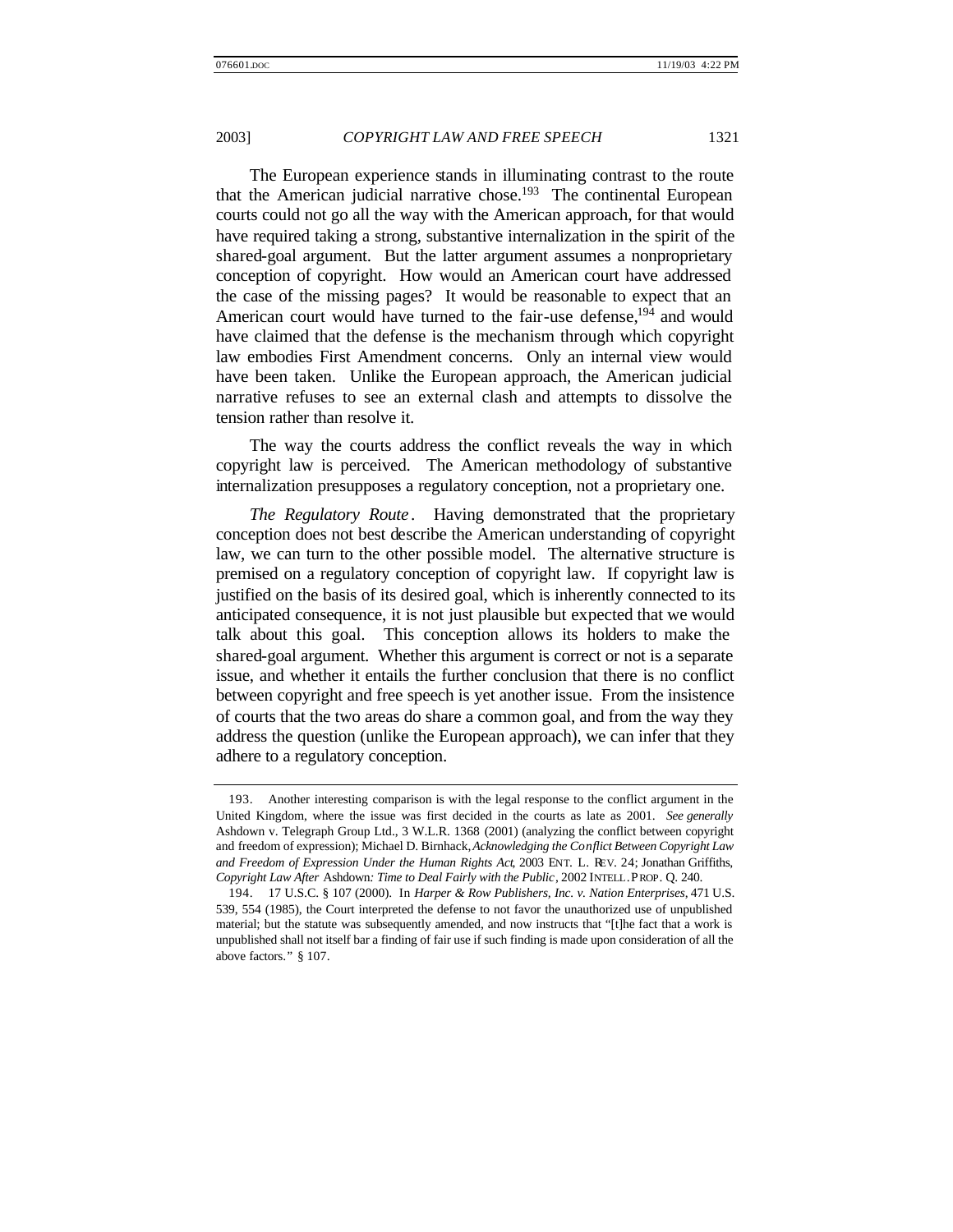Courts do not shy away from the view that this is the proper conception of copyright law. The Anglo-American legal history of copyright supports the teleological, instrumental regulatory conception of copyright law. English courts got rid of the "copyright as natural rights" notion two years before American independence was won.<sup>195</sup> Some early state statutes echoed, in the preambles to their intellectual property section, a natural-rights language,  $196$  but this language was not adopted in the Constitution. The language of the supreme law of the land clarifies that copyright is an instrumental tool, a means to achieve a goal. The goal is "to promote the Progress of Science"<sup>197</sup> and the means is "by securing for limited Times to Authors ... the exclusive Right to their ... Writings . . . ."<sup>198</sup> The U.S. Supreme Court adhered to this interpretation in 1834, when it rejected the natural-rights rationale.<sup>199</sup> The legislature followed and rejected the Lockean notion (that copyright is meant to secure the just deserts of the author) as a justification for copyright law.<sup>200</sup> The courts agreed numerous times. *Mazer v. Stein*<sup>201</sup> is a typical and an oft-quoted summary of the incentive theory:

The copyright law, like the patent statutes, makes reward to the owner a secondary consideration.... However,  $\dot{\mathbf{t}}$  is intended definitely to grant

197. U.S. CONST. art. I, § 8, cl. 8.

201. 347 U.S. 201 (1954).

<sup>195.</sup> *See* Millar v. Taylor, 98 Eng. Rep. 210 (K.B. 1769), *overruled by* Donaldson v. Becket, 98 Eng. Rep. 257 (K.B. 1774); BENJAMIN KAPLAN, AN UNHURRIED VIEW OF COPYRIGHT 13–16 (1967) (discussing *Millar*); Zimmerman, *supra* note 37, at 690–91.

<sup>196.</sup> For example, the preamble of the 1783 Massachusetts Copyright Act states: Whereas the improvement of knowledge, the progress of civilization, the public weal of the community, and the advancement of human happiness, greatly depend on the efforts of learned and ingenious persons in the various arts and sciences: As the principal encouragement such persons can have to make great and beneficial exertions of this nature, must exist in the legal security of the fruits of their study and industry to themselves; *and as such security is one of the natural rights of all men, there being no property more peculiarly a man's own than that which is produced by the labour of his mind* . . . .

This preamble was reprinted in LYMAN RAY PATTERSON, COPYRIGHT IN HISTORICAL PERSPECTIVE 187 (1968) (emphasis added). This language was adopted by Rhode Island and New Hampshire as well.

<sup>198.</sup> *Id.*

<sup>199.</sup> *See* Wheaton v. Peters, 33 U.S. (8 Pet.) 591, 598 (1834). The Court distinguished between federal copyright, which was a statutory creature covering published works, and common law copyright, which covered unpublished works. This distinction remained in force until it was preempted by the 1976 Act. *See* 17 U.S.C. § 301 (2000).

<sup>200.</sup> *See* STUDY OF THE SENATE SUBCOMMITTEE ON PATENTS, T RADEMARKS, AND COPYRIGHTS, 85TH CONG., AN ECONOMIC REVIEW OF THE PATENT SYSTEM (Comm. Print 1958). The review discusses patents, but the rejection of the natural-rights theory is common to all kinds of intellectual property. The legislative report on the Copyright Act of 1909 reads: "The enactment of copyright legislation by Congress under the terms of the Constitution is not based upon any natural right that the author has in his writings . . . ." H.R. REP. NO. 2222, at 7 (1909). *See also* OFFICE OF TECHNOLOGY ASSESSMENT, CONGRESS OF THE UNITED STATES, INTELLECTUAL PROPERTY RIGHTS IN AN AGE OF ELECTRONICS AND INFORMATION 37 (1986).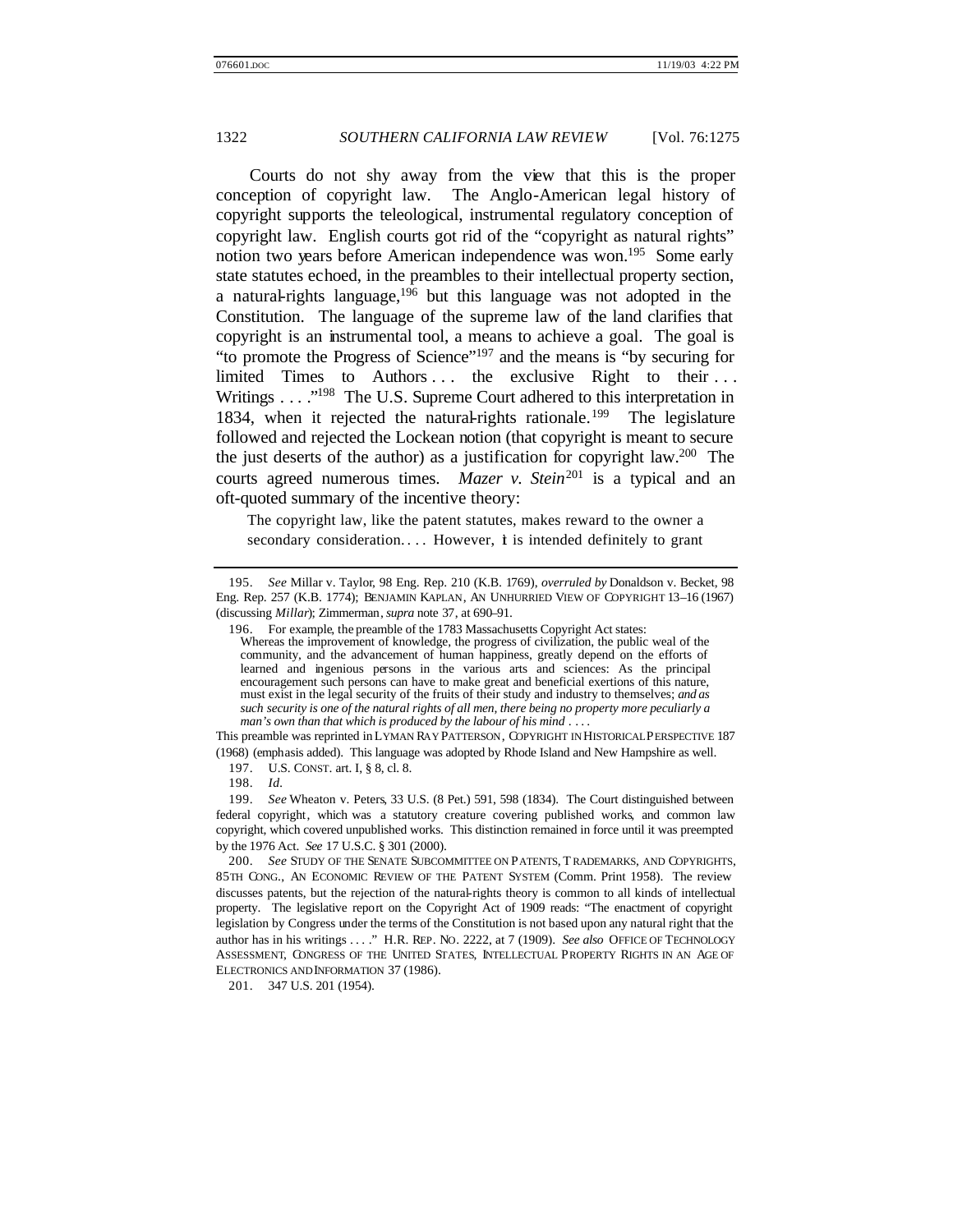valuable, enforceable rights to authors, publishers, etc., without burdensome requirements; to afford greater encouragement to the production of literary (or artistic) works of lasting benefit to the world.... The economic philosophy behind the clause empowering Congress to grant patents and copyrights is the conviction that encouragement of individual effort by personal gain is the best way to advance public welfare through the talents of authors and inventors in "Science and useful Arts."<sup>202</sup>

Note that the philosophy behind the constitutional clause is economic, not moral. It reflects a clear instrumental approach to copyright law. The public welfare is cast in the case law (though not in *Mazer*) in terms that closely resemble First Amendment language: creation of information, dissemination thereof, and access to it.<sup>203</sup> In 1991, the U.S. Supreme Court rejected an offspring of the Lockean theory when it ruled that the labor invested in the compilation of facts is irrelevant to the copyrightability of a database.<sup>204</sup> The Court insisted that originality, and not "sweat of the brow," is the sine qua non of copyright law:<sup>205</sup> "The primary objective of copyright is not to reward the labor of authors, but '[t]o promote the Progress of Science and useful Arts.'"<sup>206</sup> But by this time, the rejection of the conflict argument was already a judicial fact unlikely to be revisited. <sup>207</sup>

Rejecting the conflict argument means that the result in a particular dispute is reached exclusively within the contours of copyright law. This means, quite often, that the right of the copyright owner is immune to the public's interests (i.e., those that are embodied in the First Amendment). The expression loses its status as speech and is rendered, instead, the exclusive status of property. Copyright law then governs the situation without competition from other legal categories.<sup>208</sup>

<sup>202.</sup> *Id.* at 219 (internal quotation marks omitted).

<sup>203.</sup> *See, e.g.*, Harper & Row Publishers, Inc. v. Nation Enters., 471 U.S. 539, 545–46 (1985) (referencing "harvest of knowledge" and "store of knowledge").

<sup>204.</sup> *See* Feist Publ'ns, Inc. v. Rural Tel. Serv. Co., 499 U.S. 340, 349 (1991). The Court addressed the copyrightability of *The White Pages* phone directories. It recognized that an original selection or arrangement of facts could be protected, although the protection would be "thin." *Id.* at 348–49. The Court found that the directory discussed in *Feist* did not meet this standard. *Id.* at 363.

<sup>205.</sup> *See id.* at 346. This "wiping out" of the labor theory has one exception in American copyright law—VARA—which, following the Unites States' adherence to the Berne Convention, created limited moral rights. *See* 17 U.S.C. § 106(A) (2000).

<sup>206.</sup> *Feist Publ'ns, Inc.*, 499 U.S. at 349.

<sup>207.</sup> *Harper & Row* was decided in 1985, six years before *Feist*. Ironically, Justice O'Connor authored the opinion of the Court in both cases.

<sup>208.</sup> This is the effect of legal categorization in the context of this conflict.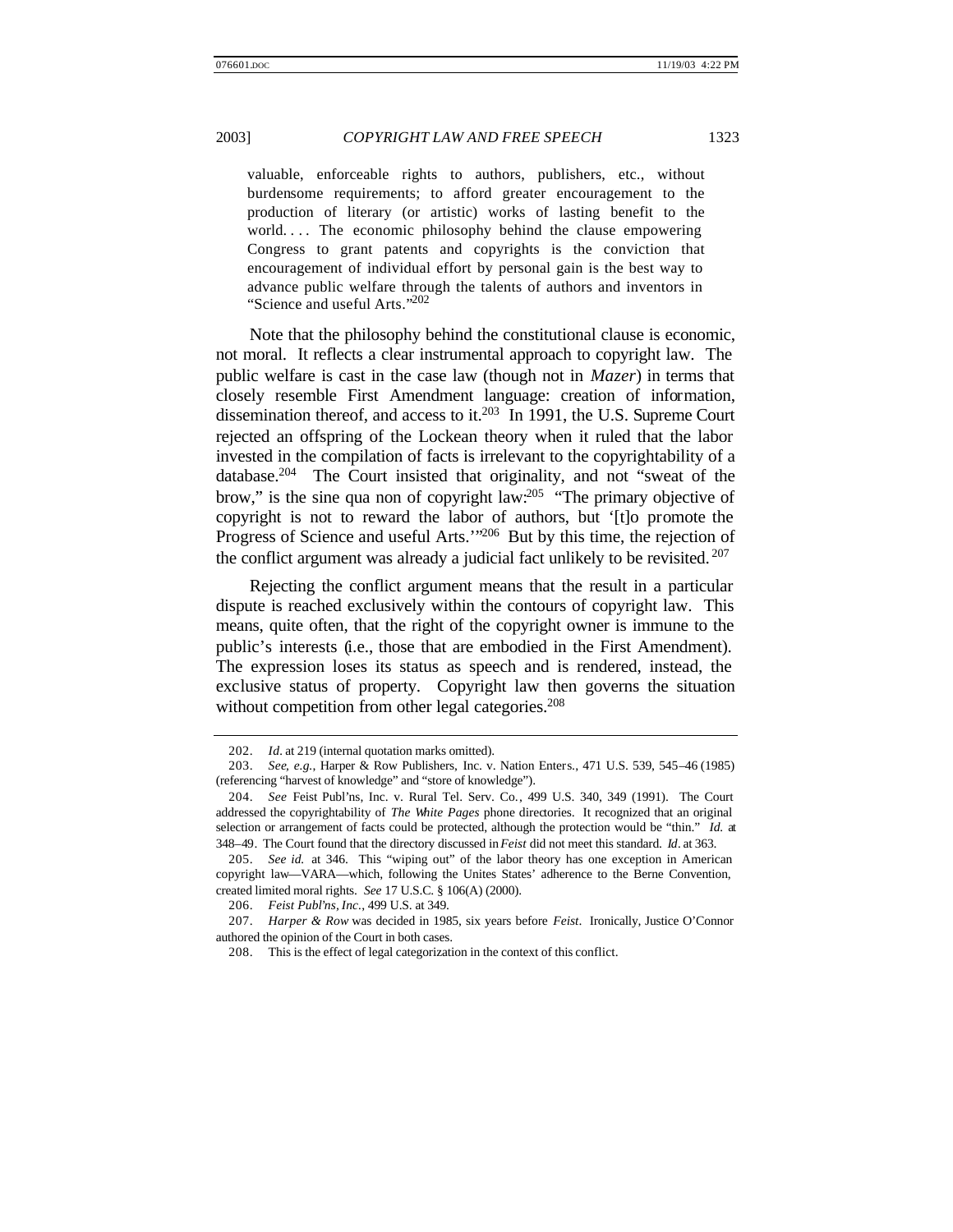*Confusion*. We have a story that begins with a regulatory conception and takes a no-conflict position based on this premise, but emerges with a proprietary result. This confusion can be explained in the following way: Judges err in that they are influenced by a proprietary conception and inject it into the discussion. It might be not only that they are influenced by the proprietary conception but also that they use it as a rhetorical device.<sup>209</sup> After all, there is a strong intuition that one owns what one has created, and that property is a sacred institution. I now turn to examine this suggestion.

#### 2. Proprietary Footsteps in a Regulatory Narrative

There is some evidence of a proprietary influence on the judicial narrative's supposedly all-regulatory conception. These are footsteps of the proprietary premise.<sup>210</sup> Despite the judicial narrative's endless declarations of its regulatory conception, it is influenced by the proprietary conception. <sup>211</sup> Stewart Sterk in one work, and L. Ray Patterson and Stanley Lindberg in another, traced some of the main influences of the "just deserts" or proprietary conception in the shaping of copyright doctrines.<sup>212</sup> Sterk concluded that both an instrumental (regulatory conception) and just-deserts rhetoric have been invoked over the past 200 years, but that each captures only "a small slice of contemporary copyright reality."<sup>213</sup> Patterson and Lindberg concluded that the proprietary conception has influenced the development of copyright law, and that it is often confused with the regulatory one.<sup>214</sup> The following is not intended to be a comprehensive survey of this claim, for these authors have forcefully made this argument with a great deal of evidence. I cover only a sample of the rhetoric of the regulatory and proprietary conceptions.<sup>215</sup>

<sup>209.</sup> Proponents of the right of publicity also turn to a proprietary rhetoric. For a critical discussion, see Zimmerman, *supra* note 63, at 51.

<sup>210.</sup> This may seem anecdotal to the reader; however, these "slips," as I will point out, are located in some of the most important copyright-law decisions. They are often quoted by lower courts, casebooks, and law-review articles.

<sup>211.</sup> The same is true of real property. *See* NEDELSKY, *supra* note 87, at 8–9, 224 (calling this confusion "the myth of property").

<sup>212.</sup> *See* PATTERSON & LINDBERG, *supra* note 21; Stewart E. Sterk, *Rhetoric and Reality in Copyright Law*, 94 MICH. L. REV. 1197 (1996). *See also* L. Ray Patterson, Folsom v. Marsh *and Its Legacy*, 5 J. INTELL. P ROP. L. 431 (1998) (choosing *Folsom* as the worst intellectual property opinion ever written, and blaming it for turning copyright into a natural right).

<sup>213.</sup> *See* Sterk,*supra* note 212, at 1197.

<sup>214.</sup> *See* PATTERSON & LINDBERG , *supra* note 21, at 77, 88, 111–12.

<sup>215.</sup> Few commentators hold a property-based view of copyright. *See* Swanson, *supra* note 39, at 286 (arguing that because copyright is a property right, an analogy to the law of libel is wrong). *See also* Frank H. Easterbrook, *Intellectual Property Is Still Property*, 13 HARV. J.L. & PUB. POL'Y 108 (1990) (arguing that "a right to exclude in intellectual property is no different from the right to exclude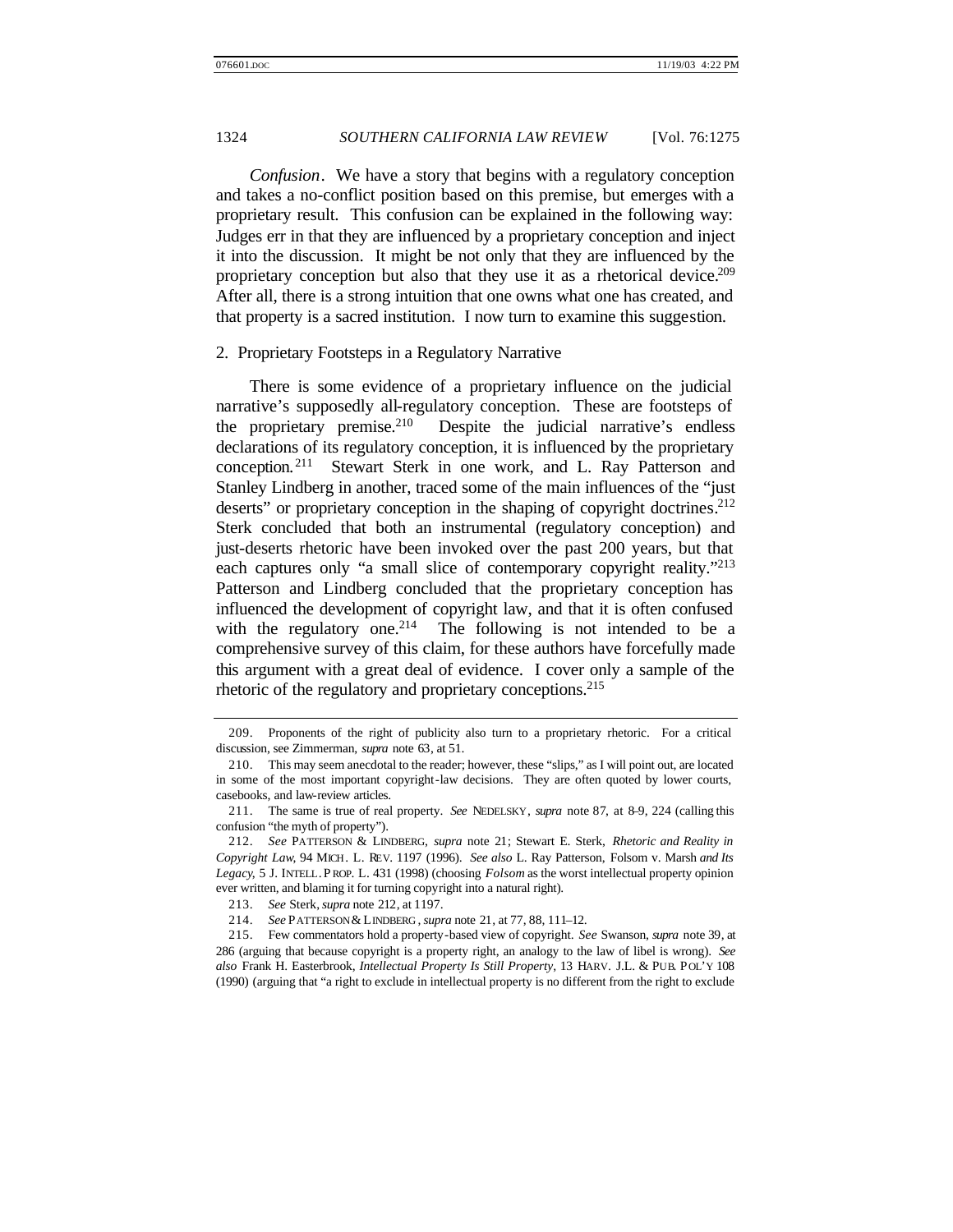The *Mazer* case explains the economic philosophy, as we have seen, but that explanation had a closing addition: "Sacrificial days devoted to such creative activities deserve rewards commensurate with the services rendered."<sup>216</sup>

The "sacrificial days" is a reference to the notion of the "romantic author" and just deserts. These notions are closer to the proprietary conception than to the regulatory one.<sup>217</sup> There are other examples as well. Despite the (justified) total rejection of the natural-rights rationale, the no-conflict narrative often appeals to the rejected rationale. *Harper & Row*  echoed an earlier U.S. Supreme Court decision:<sup>218</sup> "The rights conferred by copyright are designed to assure contributors to the store of knowledge a fair return for their labors."<sup>219</sup>

This can be read as an instrumental regulatory view of copyright, but I think it is better interpreted as a reference to the labor of the author that should be awarded per se, and not as a means to an end. The Court also detailed the labor that President Gerald Ford had put into the writing of his autobiography,<sup>220</sup> and mentioned the "extensive resources" that both authors and publishers invest.<sup>221</sup>

in physical property"). Alfred Yen recognizes that copyright's history bears marks of natural law. *See* Alfred C. Yen, *Restoring the Natural Law: Copyright As Labor and Possession*, 51 OHIO ST. L.J. 517 (1990) (arguing that the discipline of economics alone fails to explain copyright, and advocating for the acceptance of natural law as the justification for the initial assignment of rights). Notably, this is a pre-*Feist* article.

<sup>216.</sup> *See* Mazer v. Stein, 347 U.S. 201, 219 (1954). Interestingly, *Harper & Row Publishers, Inc. v. Nation Enterprises* quoted the "economic philosophy" paragraph, but omitted the last "sacrificial days" sentence. *See* 471 U.S. 539, 558 (1985).

<sup>217.</sup> *See* BOYLE, *supra* note 26, at 118, 173.

<sup>218.</sup> *See* Twentieth Century Music Corp. v. Aiken, 422 U.S. 151, 156 (1975) (stating a similar theory).

<sup>219.</sup> *Harper & Row Publishers, Inc.*, 471 U.S. at 546 (emphasis added).

<sup>220.</sup> According to the Court: "The book at issue here . . . was two years in the making. . . . Mr. Ford drafted essays and word portraits of public figures and participated in hundreds of taped interviews that were later distilled to chronicle his personal viewpoint." *Id*. at 546. Interestingly, the Supreme Court omitted the fact that President Ford was assisted by a professional writer, Trevor Armbrister, even though this fact was mentioned by the lower courts. *See* Harper & Row Publishers, Inc. v. Nation Enters., 220 U.S.P.Q. 210, 215–16 (S.D.N.Y. 1983). Ford himself acknowledged the assistance of Armbrister in his book. *See* GERALD R. FORD , A TIME TO HEAL: THE AUTOBIOGRAPHY OF GERALD R. FORD ix (1979).

<sup>221.</sup> *Harper & Row Publishers, Inc.*, 471 U.S. at 557. At first blush, this quote could be understood (also) as an expression of a regulatory conception, which is not indifferent to the means it applies to achieve its intended goal. A regulatory conception would take a more instrumental approach, however, and insist that the right is an incentive, and that it should be neither stronger nor weaker than needed to provide the proper incentive. The gap between the proprietary conception and the regulatory one, in this case, lies in the practical implications of the gap between "incentive" and "fair return." We may further assume that Ford's motivation to write the book was not only financial the detailing of his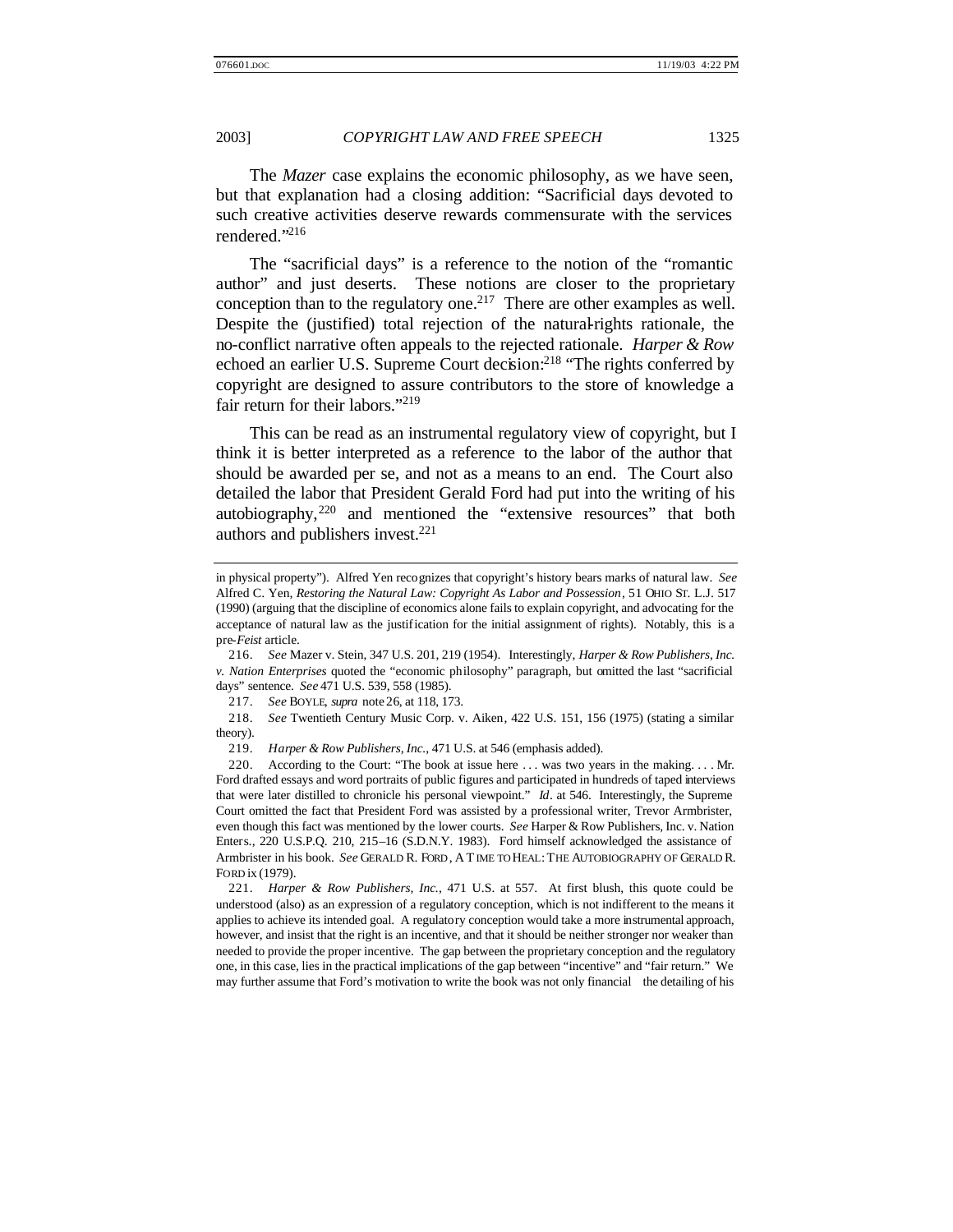The recent expansion of copyright law took place in Congress, so we turn first to the legislative branch, which in itself participates in authoring the official narrative. In 1998, President Bill Clinton signed two new acts that strengthened intellectual property copyrights. One of these acts was the  $DMCA<sub>222</sub>$  and the other was the CTEA, which I will use for illustration. My purpose here is to show how proprietary thinking has found its way into the otherwise regulatory understanding of copyright law.

The CTEA won large support in Congress. The explanation turned on the need to bring copyright protection in the United States up to the European level. Without doing so, the legislators claimed, the American economy would lose hundreds of millions of dollars a year.<sup>223</sup>

Most of the debate turned not on the extension itself, however, but on companion legislation that was successfully joined to it: the Fairness in Music Licensing Act ("FIMLA").<sup>224</sup> FIMLA exempted certain restaurants and bars (according to their size and the equipment they used) from paying licensing fees for music played on radio and television. Those who supported FIMLA emphasized the interests of small businesses. The counter-image that the opponents of the law evoked was that of the small, struggling songwriter.<sup>225</sup> Those who opposed the addition to the Extension Act kept telling stories about hardworking artists, and more than once

224. *Id.* The Act is codified in scattered sections of the Copyright Act, but especially so in 17 U.S.C. § 110 (2000). The WTO found the following:

[S]ubparagraph (B) of Section 110(5) of the U.S. Copyright Act does not meet the requirements of Article 13 of the TRIPS Agreement and is thus inconsistent with Articles 11*bis*(1)(iii) and 11(1)(ii) of the Berne Convention (1971) as incorporated into the TRIPS Agreement by Article 9.1 of that Agreement.

The Panel recommends that the Dispute Settlement Body request the United States to bring subparagraph  $(B)$  of Section 110(5) into conformity with its obligations under the TRIPS Agreement.

*See* WORLD TRADE ORGANIZATION, UNITED STATES: SECTION 110(5) OF THE U.S. COPYRIGHT ACT: REPORT OF THE PANEL §§ 7.1(b), 7.2 (June 15, 2000), *available at* http://docsonline.wto.org/DDFDocuments/t/WT/DS/160R-00.DOC (last visited Aug. 19, 2003).

225. *See* 144 CONG. REC. H1460 (1998) (statement of Rep. Scarborough); 144 CONG. REC. E2070 (1998) (statement of Rep. Gordon).

efforts does not serve, merely, as a reference to the incentive theory—but implicated just deserts as well.

<sup>222.</sup> Pub. L. No. 105-304, 112 Stat. 2860 (1998).

<sup>223.</sup> Consider the comments made by Representatives Sensenbrenner (noting that the Act is "top priority for the entertainment industry"); Jackson-Lee (mentioning that the Act will create job opportunities and provide entertainment and enjoyment); Coble (arguing that the extension is "essential"); and McCollum (mentioning the impact of copyright products on the American economy). 144 CONG. REC. H9946, H9949–51 (1998).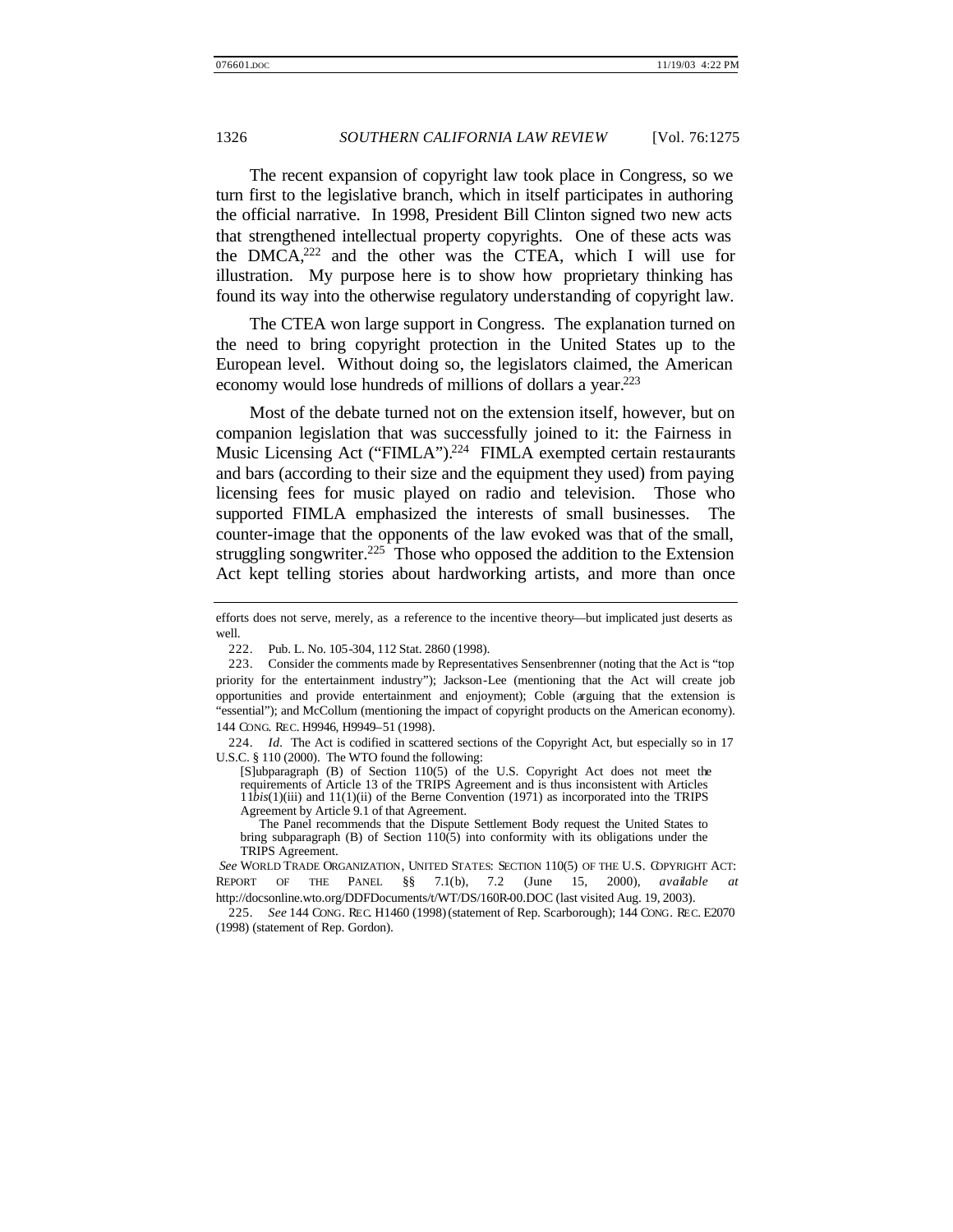a strong proprietary conception ("this is about taking someone's property . . . just compensation"). Of course, the grant of power to Congress is only an authorization to enact copyright laws, not a duty.

The congressional debate illustrates the strong proprietary intuitions that are at stake when lawmakers shape the law. No wonder, then, that the courts operate in a similar mindset, especially when they search for legislative intent and defer to the legislature.

*Eldred*, as noted above, did not say much about the conception of copyright law, at least not directly. To the extent that one can decipher the subtext, it has a proprietary undertone. Thus, for example, the Court noted that "[t]he First Amendment securely protects the freedom to make—or decline to make—one's own speech; it bears less heavily when speakers assert the right to make other people's speech." It is a comment with a proprietary spirit because it assumes that people own their speech and can exclude others from using it. It thus assumes ex ante what the regulatory conception might have concluded ex post.

3. Intermediate Conclusion

We traced the structure of the official no-conflict narrative and examined both the internal consistency of the narrative and how it fits into

<sup>226.</sup> *See, e.g.*, 144 CONG. REC. H1461 (1998) (statement of Rep. Delahunt); 144 CONG. REC. H1472 (1998) (statement of Rep. Frank); 144 CONG. REC. H1460 (1998) (statement of Rep. Scarborough).

<sup>227.</sup> *See, e.g.*, 144 CONG. REC. H1457 (1998) (statement of Rep. Doggett) ("The songwriter's property is just that; it is property every bit as real as a trade name . . . . Music is the property of the songwriter who created it."); 144 CONG. REC. H1464 (1998) (statement of Rep. Hyde).

<sup>228.</sup> *See* 144 CONG. REC. H1475 (statement of Rep. Hyde).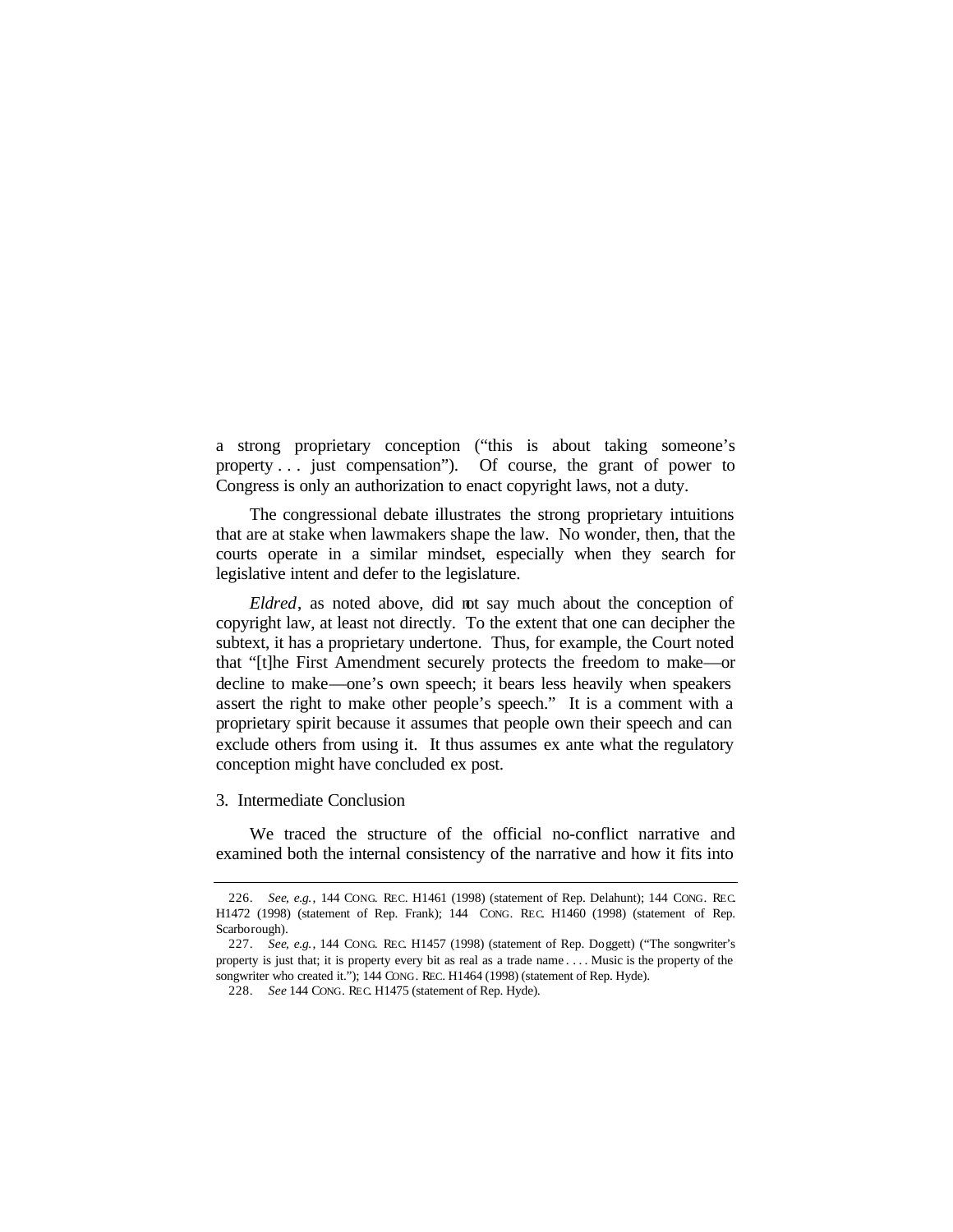the general narrative told about copyright law. We concluded that the proprietary conception, which views copyright as a natural right, could not be the premise of the no-conflict narrative because it would not make sense to hold both simultaneously. We also saw the way in which a proprietary conception would result in an external view, akin to the emerging European approach.

We noted the gap between the alternative regulatory conception of copyright law and the proprietary result of that very same narrative. How did this gap come into being? One answer might be that perhaps the shared-goal argument is simply wrong. A second possible answer goes to the motivation for the entire inquiry: Perhaps there is a conflict between copyright law and free speech, and thus, the no-conflict conclusion of the judicial narrative is wrong. We then examined a further possible answer: Perhaps the initial premise of the narrative is not as regulatory as it seems to be and as it is claimed to be. We have seen that it contains elements of the proprietary conception.

#### **CONCLUSION**

This Article investigated the constitutional dimension of the relationship between copyright law and the First Amendment in light of the recent Supreme Court decision in *Eldred v. Ashcroft*. This case is in line with a judicial tradition of denying the conflict between the two legal fields. It rejected the conflict argument by turning to its common historical cradle, to a proposition about the shared goal, and to several copyright mechanisms that are designated the task of accommodating First Amendment concerns.

In evaluating this response, I suggested that we focus on the constitutional dimension. The framework for the discussion laid out an important distinction. There are two kinds of conflict that reflect the battle between copyright and free speech. One is an internal conflict within copyright law. It can be portrayed as the subject of copyright law (the author versus the public) or as the activity at its core (i.e., is it the production of knowledge, or is it the way this knowledge is being used?). It can be further portrayed in a more general manner as a conflict between the goal of copyright law and the means it applies to achieve that goal. This portrayal of the internal conflict parallels the tension between two rival conceptions of copyright law: its regulatory and proprietary conception. The other kind of conflict is the external one. It sees two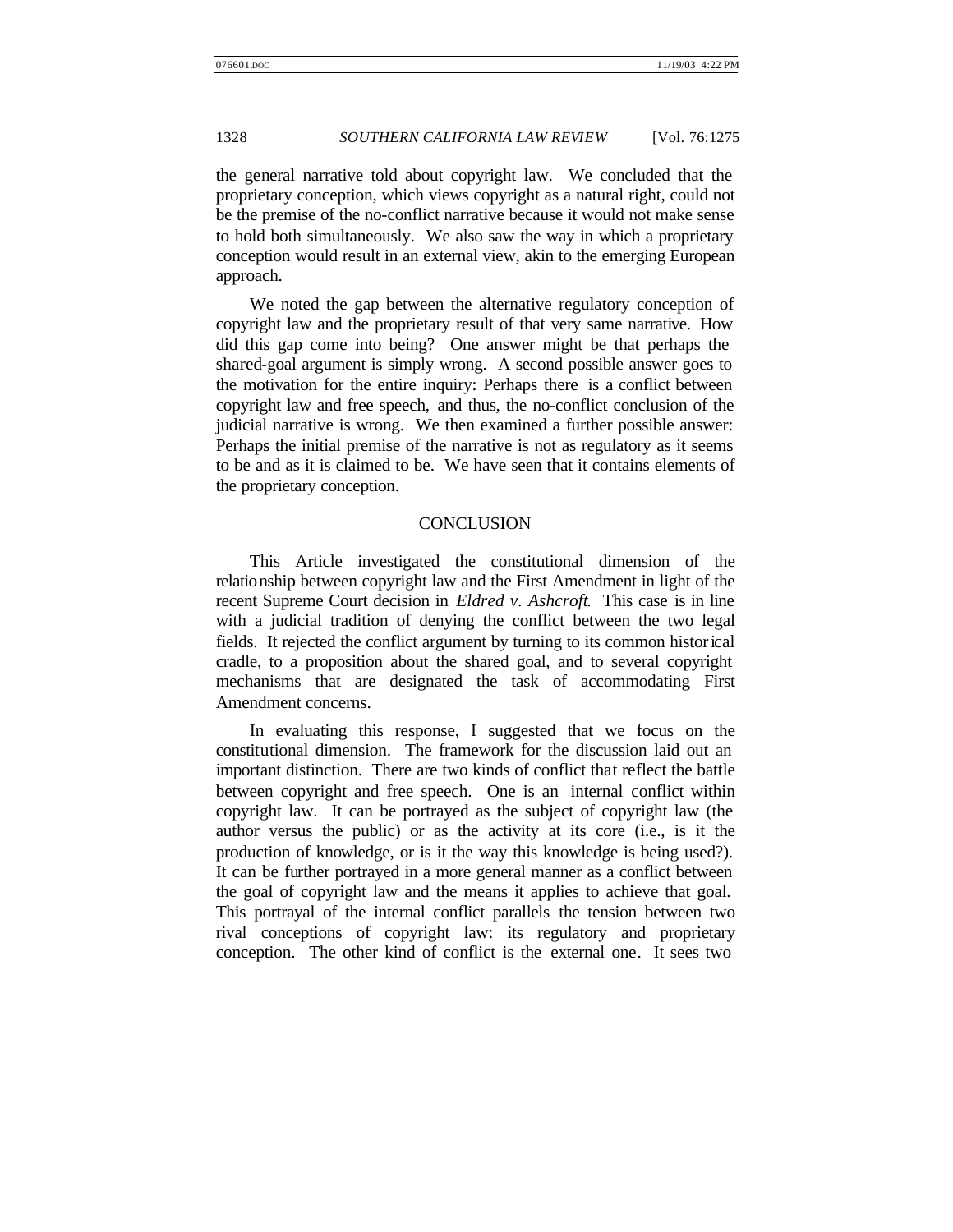separate bodies of law—copyright on the one hand and free speech on the other—and searches for their relationship.

Applying this distinction to the conflict discourse, we rephrased the conflict argument, including the one made in *Eldred*. It is an argument about the external conflict between copyright and the First Amendment; but the judicial response, *Eldred* included, has not always been on the same level. The contemporary no-conflict narrative responds to the conflict argument by turning to the internal conflict. It thus internalizes the discussion and limits it to the sphere of copyright law alone. The internalization takes two forms. One is substantive, and relies on the regulatory conception of copyright law, and the other is mechanical, and is detached from the conception of copyright.

I queried the constitutional effects of the internalization of the external view. I insisted that the external view is a constitutional imperative. It derives from our notion of rights and from our understanding of the judicial role in protecting rights against policy-based interests of the public. Courts should not defer to the legislature, at least not until they are satisfied that there are no rights involved, or, if there are rights, that they are taken seriously.

The internal/external distinction further served to examine the conceptual consistency of copyright law. I suggested that the external view can and should serve as a check on our understanding of copyright law. Although the substantive internalization relies on a regulatory conception of copyright law, once the external view is cast out, the discussion is narrowed to the ambit of copyright alone. Once this occurs, there is a risk that proprietary notions will distort the regulatory conception.

The external view should not be taken alone, however. When a court takes an exclusive external view, it reveals that it conceives of copyright law as proprietary in nature, as an incident of property. An exclusive external view, which carries an implicit negation of the internal conflict, signals that copyright law's purpose of promoting a public goal is forgotten; instead, such a position signals that the core attention of copyright law is understood to lie in the rights of the authors. By way of a thought experiment and through a comparison to the European approach, I showed that the internal view must be taken as well. By implication, one who neglects the internal view adopts a proprietary understanding of copyright law, which fits neither the American rhetoric nor its practice.

At the end of this critique, a methodology for approaching the conflict and ultimately resolving it emerges. The methodology should pass a